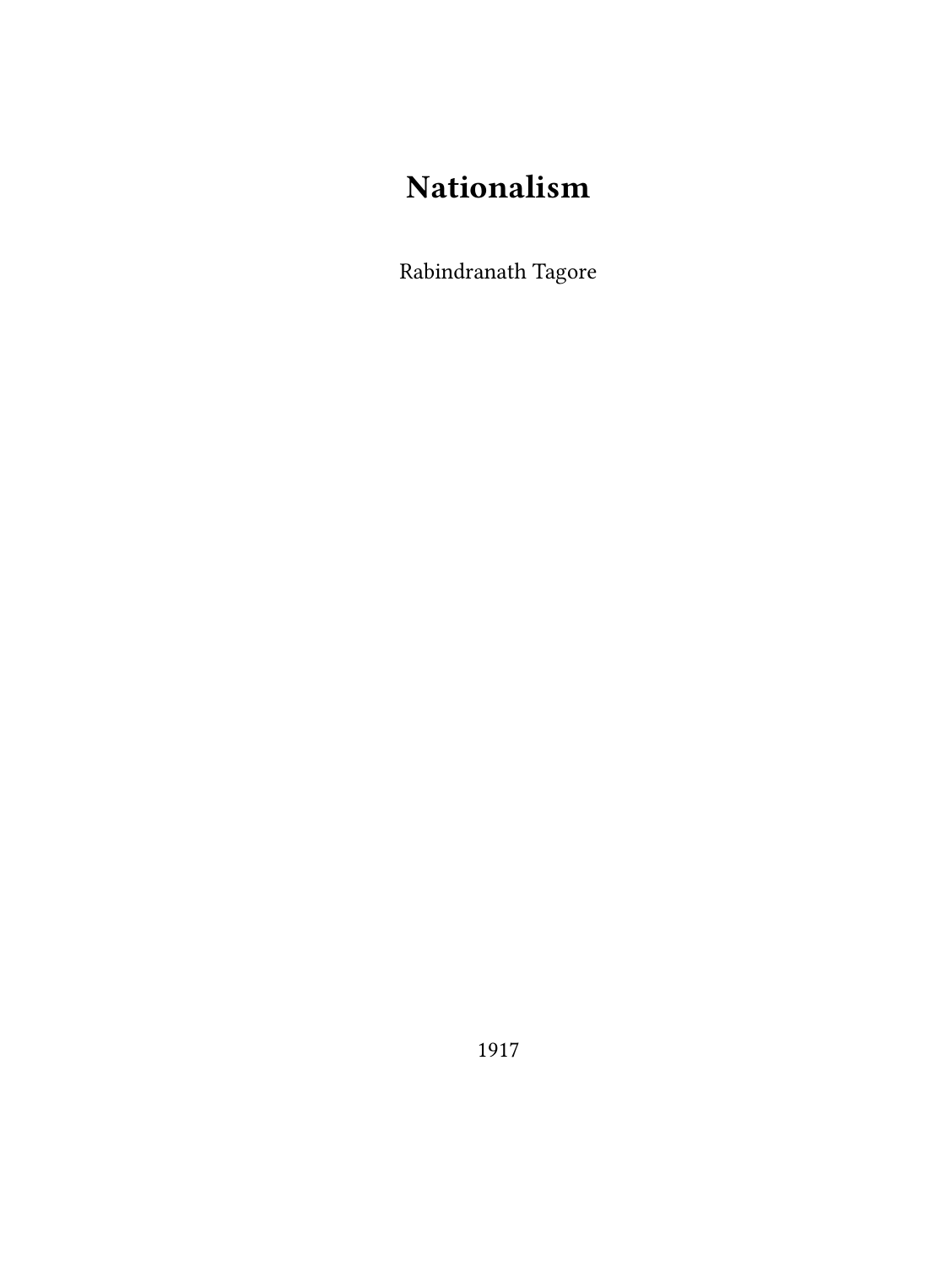# **Contents**

|                           | <b>NATIONALISM IN THE WEST</b> |  |  |  |  |  |  |  |  |  |  |  |  |  |  | 3 |    |  |  |  |  |  |  |  |  |  |  |  |  |  |    |
|---------------------------|--------------------------------|--|--|--|--|--|--|--|--|--|--|--|--|--|--|---|----|--|--|--|--|--|--|--|--|--|--|--|--|--|----|
|                           | <b>NATIONALISM IN JAPAN</b>    |  |  |  |  |  |  |  |  |  |  |  |  |  |  |   | 17 |  |  |  |  |  |  |  |  |  |  |  |  |  |    |
|                           |                                |  |  |  |  |  |  |  |  |  |  |  |  |  |  |   |    |  |  |  |  |  |  |  |  |  |  |  |  |  | 17 |
|                           |                                |  |  |  |  |  |  |  |  |  |  |  |  |  |  |   |    |  |  |  |  |  |  |  |  |  |  |  |  |  | 23 |
| NATIONALISM IN INDIA      |                                |  |  |  |  |  |  |  |  |  |  |  |  |  |  |   |    |  |  |  |  |  |  |  |  |  |  |  |  |  | 31 |
| THE SUNSET OF THE CENTURY |                                |  |  |  |  |  |  |  |  |  |  |  |  |  |  |   | 42 |  |  |  |  |  |  |  |  |  |  |  |  |  |    |
|                           |                                |  |  |  |  |  |  |  |  |  |  |  |  |  |  |   |    |  |  |  |  |  |  |  |  |  |  |  |  |  | 42 |
|                           |                                |  |  |  |  |  |  |  |  |  |  |  |  |  |  |   |    |  |  |  |  |  |  |  |  |  |  |  |  |  | 42 |
|                           |                                |  |  |  |  |  |  |  |  |  |  |  |  |  |  |   |    |  |  |  |  |  |  |  |  |  |  |  |  |  | 42 |
|                           |                                |  |  |  |  |  |  |  |  |  |  |  |  |  |  |   |    |  |  |  |  |  |  |  |  |  |  |  |  |  | 42 |
|                           |                                |  |  |  |  |  |  |  |  |  |  |  |  |  |  |   |    |  |  |  |  |  |  |  |  |  |  |  |  |  |    |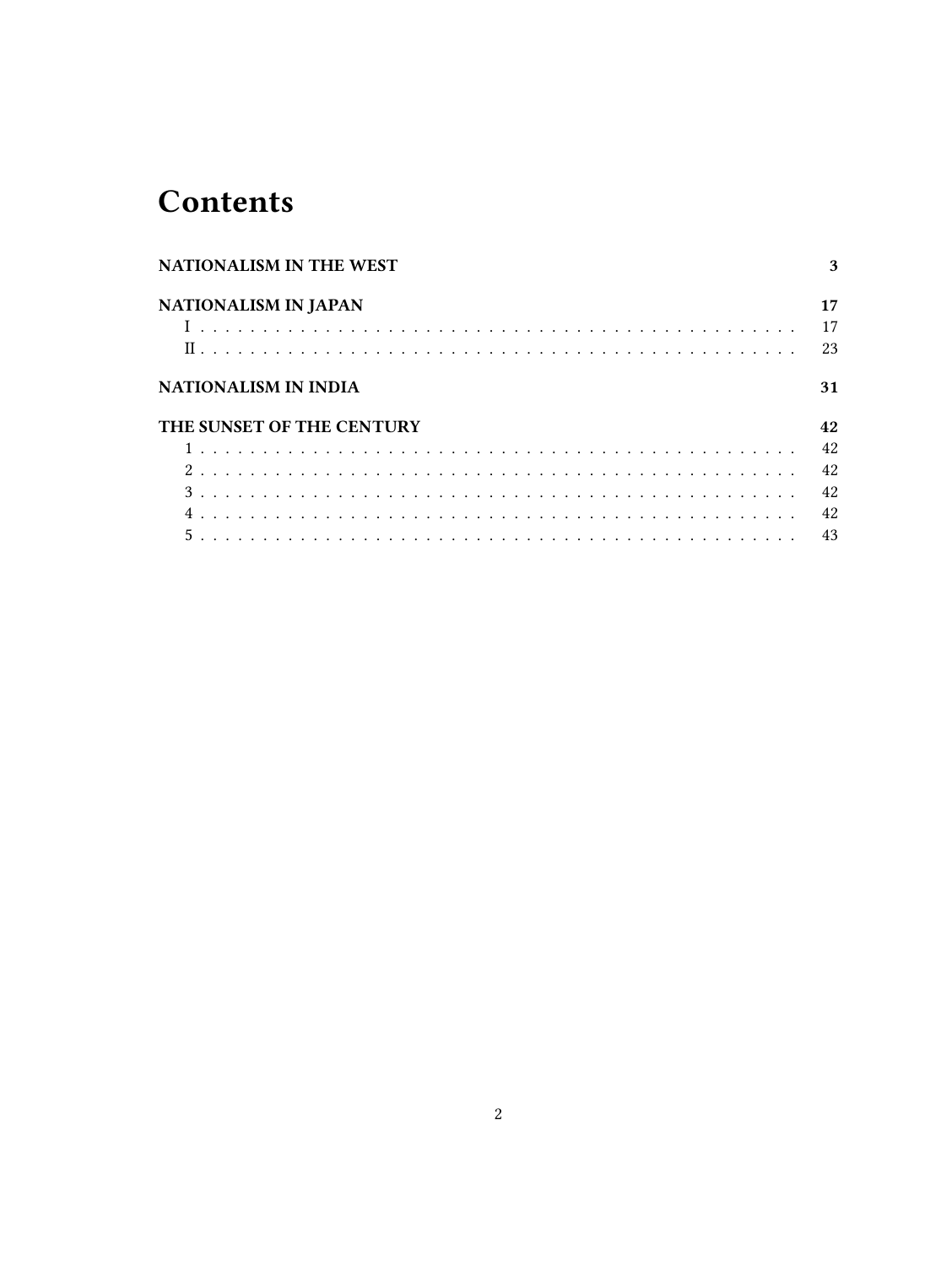### <span id="page-2-0"></span>**NATIONALISM IN THE WEST**

Man's history is being shaped according to the difficulties it encounters. These have offered us problems and claimed their solutions from us, the penalty of non-fulfilment being death or degradation.

These difficulties have been different in different peoples of the earth, and in the manner of our overcoming them lies our distinction.

The Scythians of the earlier period of Asiatic history had to struggle with the scarcity of their natural resources. The easiest solution that they could think of was to organize their whole population, men, women, and children, into bands of robbers. And they were irresistible to those who were chiefly engaged in the constructive work of social co-operation.

But fortunately for man the easiest path is not his truest path. If his nature were not as complex as it is, if it were as simple as that of a pack of hungry wolves, then, by this time, those hordes of marauders would have overrun the whole earth. But man, when confronted with difficulties, has to acknowledge that he is man, that he has his responsibilities to the higher faculties of his nature, by ignoring which he may achieve success that is immediate, perhaps, but that will become a death-trap to him. For what are obstacles to the lower creatures are opportunities to the higher life of man.

To India has been given her problem from the beginning of history—it is the race problem. Races ethnologically different have in this country come into close contact. This fact has been and still continues to be the most important one in our history. It is our mission to face it and prove our humanity by dealing with it in the fullest truth. Until we fulfil our mission all other benefits will be denied us.

There are other peoples in the world who have to overcome obstacles in their physical surroundings, or the menace of their powerful neighbours. They have organized their power till they are not only reasonably free from the tyranny of Nature and human neighbours, but have a surplus of it left in their hands to employ against others. But in India, our difficulties being internal, our history has been the history of continual social adjustment and not that of organized power for defence and aggression.

Neither the colourless vagueness of cosmopolitanism, nor the fierce self-idolatry of nationworship, is the goal of human history. And India has been trying to accomplish her task through social regulation of differences, on the one hand, and the spiritual recognition of unity on the other. She has made grave errors in setting up the boundary walls too rigidly between races, in perpetuating in her classifications the results of inferiority; often she has crippled her children's minds and narrowed their lives in order to fit them into her social forms; but for centuries new experiments have been made and adjustments carried out.

Her mission has been like that of a hostess who has to provide proper accommodation for numerous guests, whose habits and requirements are different from one another. This gives rise to infinite complexities whose solution depends not merely upon tactfulness but upon sympathy and true realization of the unity of man. Towards this realization have worked, from the early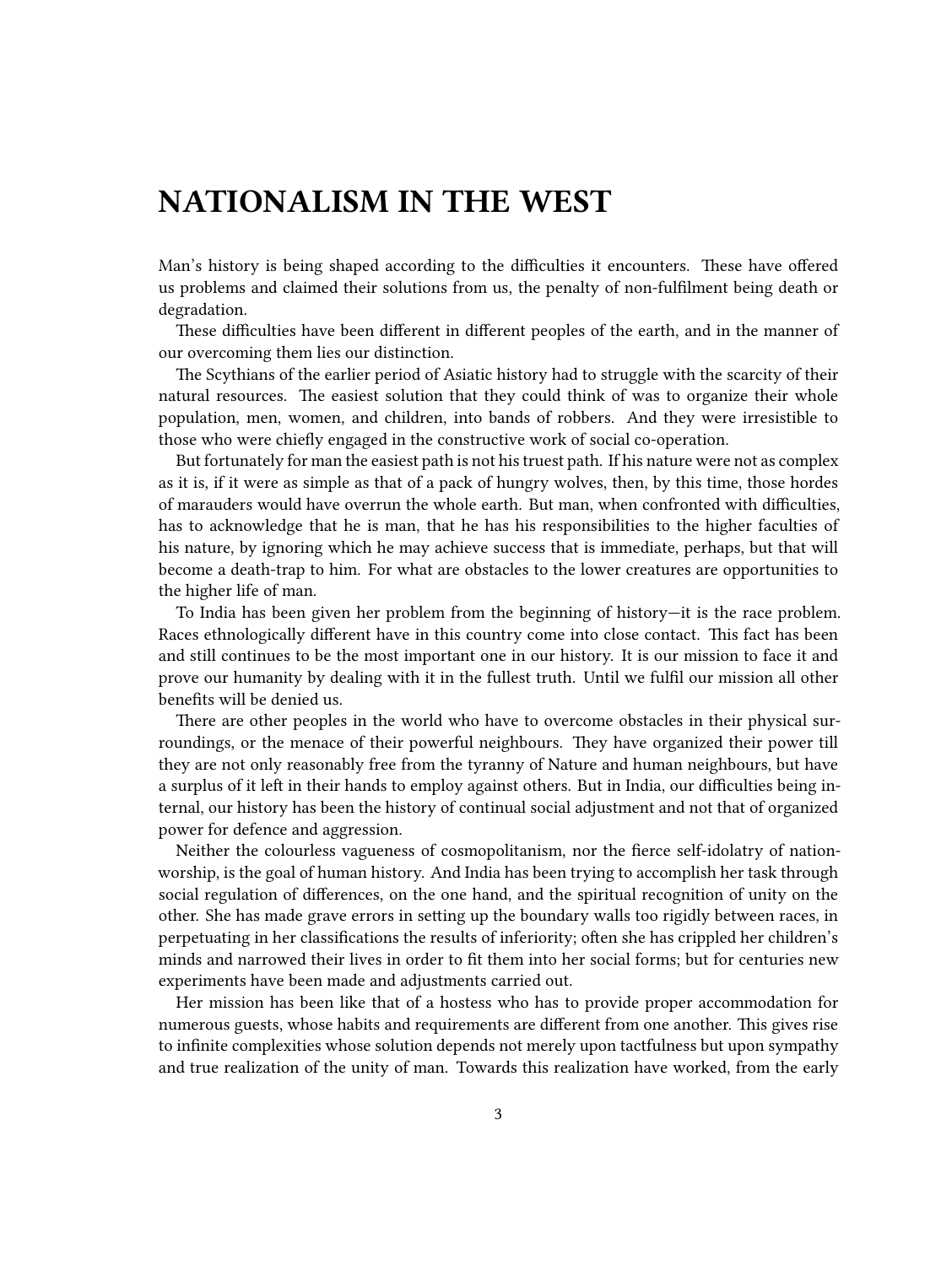time of the Upanishads up to the present moment, a series of great spiritual teachers, whose one object has been to set at naught all differences of man by the overflow of our consciousness of God. In fact, our history has not been of the rise and fall of kingdoms, of fights for political supremacy. In our country records of these days have been despised and forgotten, for they in no way represent the true history of our people. Our history is that of our social life and attainment of spiritual ideals.

But we feel that our task is not yet done. The world-flood has swept over our country, new elements have been introduced, and wider adjustments are waiting to be made.

We feel this all the more, because the teaching and example of the West have entirely run counter to what we think was given to India to accomplish. In the West the national machinery of commerce and politics turns out neatly compressed bales of humanity which have their use and high market value; but they are bound in iron hoops, labelled and separated off with scientific care and precision. Obviously God made man to be human; but this modern product has such marvellous square-cut finish, savouring of gigantic manufacture, that the Creator will find it difficult to recognize it as a thing of spirit and a creature made in His own divine image.

But I am anticipating. What I was about to say is this. Take it in whatever spirit you like, here is India, of about fifty centuries at least, who tried to live peacefully and think deeply, the India devoid of all politics, the India of no nations, whose one ambition has been to know this world as of soul, to live here every moment of her life in the meek spirit of adoration, in the glad consciousness of an eternal and personal relationship with it. It was upon this remote portion of humanity, childlike in its manner, with the wisdom of the old, that the Nation of the West burst in.

Through all the fights and intrigues and deceptions of her earlier history India had remained aloof. Because her homes, her fields, her temples of worship, her schools, where her teachers and students lived together in the atmosphere of simplicity and devotion and learning, her village self-government with its simple laws and peaceful administration—all these truly belonged to her. But her thrones were not her concern. They passed over her head like clouds, now tinged with purple gorgeousness, now black with the threat of thunder. Often they brought devastations in their wake, but they were like catastrophes of nature whose traces are soon forgotten.

But this time it was different. It was not a mere drift over her surface of life,—drift of cavalry and foot soldiers, richly caparisoned elephants, white tents and canopies, strings of patient camels bearing the loads of royalty, bands of kettle-drums and flutes, marble domes of mosques, palaces and tombs, like the bubbles of the foaming wine of extravagance; stories of treachery and loyal devotion, of changes of fortune, of dramatic surprises of fate. This time it was the Nation of the West driving its tentacles of machinery deep down into the soil.

Therefore I say to you, it is we who are called as witnesses to give evidence as to what our Nation has been to humanity. We had known the hordes of Moghals and Pathans who invaded India, but we had known them as human races, with their own religions and customs, likes and dislikes,—we had never known them as a nation. We loved and hated them as occasions arose; we fought for them and against them, talked with them in a language which was theirs as well as our own, and guided the destiny of the Empire in which we had our active share. But this time we had to deal, not with kings, not with human races, but with a nation—we, who are no nation ourselves.

Now let us from our own experience answer the question, What is this Nation?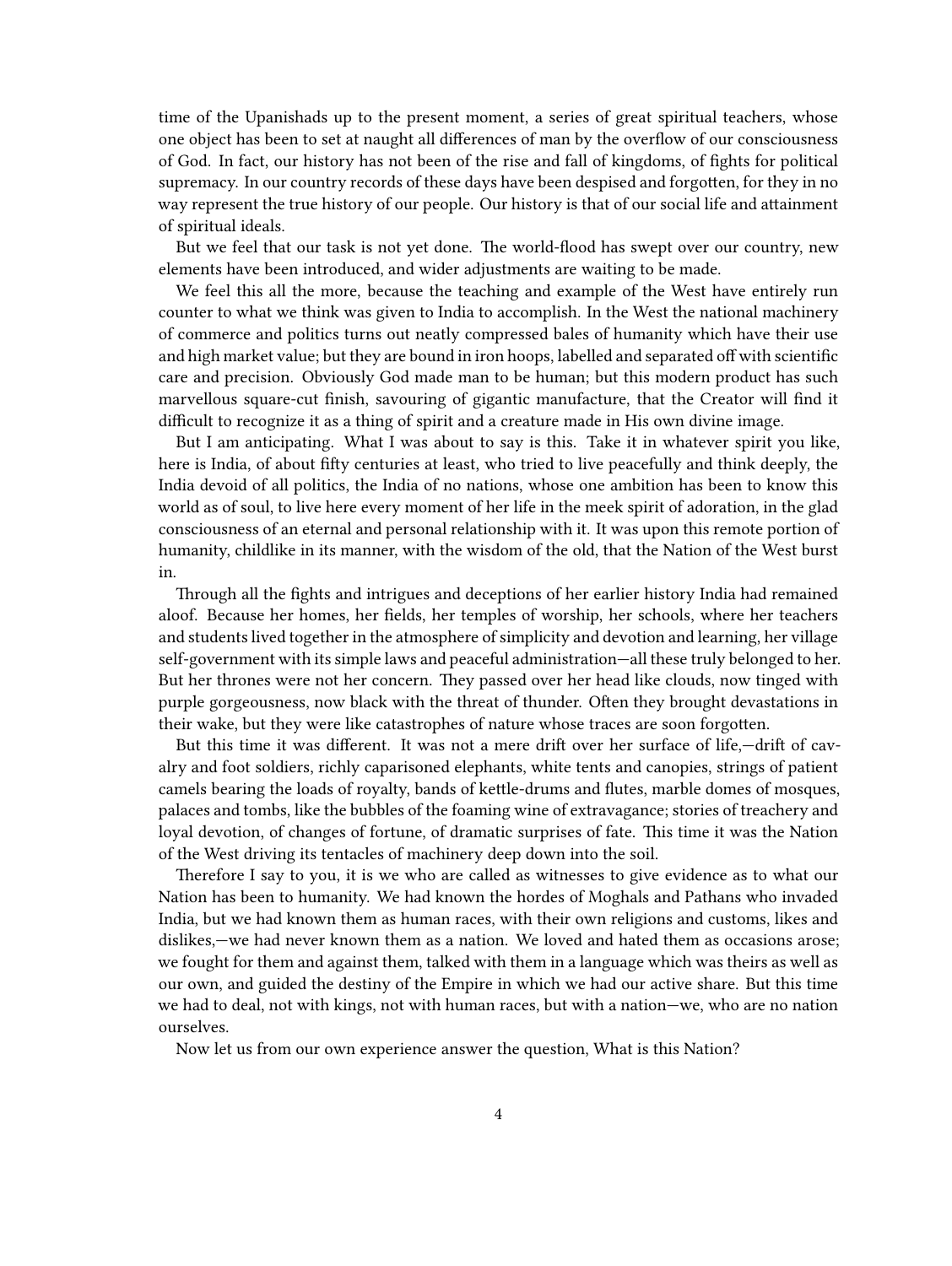A nation, in the sense of the political and economic union of a people, is that aspect which a whole population assumes when organized for a mechanical purpose. Society as such has no ulterior purpose. It is an end in itself. It is a spontaneous self-expression of man as a social being. It is a natural regulation of human relationships, so that men can develop ideals of life in co-operation with one another. It has also a political side, but this is only for a special purpose. It is for self-preservation. It is merely the side of power, not of human ideals. And in the early days it had its separate place in society, restricted to the professionals. But when with the help of science and the perfecting of organization this power begins to grow and brings in harvests of wealth, then it crosses its boundaries with amazing rapidity. For then it goads all its neighbouring societies with greed of material prosperity, and consequent mutual jealousy, and by the fear of each other's growth into powerfulness. The time comes when it can stop no longer, for the competition grows keener, organization grows vaster, and selfishness attains supremacy. Trading upon the greed and fear of man, it occupies more and more space in society, and at last becomes its ruling force.

It is just possible that you have lost through habit consciousness that the living bonds of society are breaking up, and giving place to merely mechanical organization. But you see signs of it everywhere. It is owing to this that war has been declared between man and woman, because the natural thread is snapping which holds them together in harmony; because man is driven to professionalism, producing wealth for himself and others, continually turning the wheel of power for his own sake or for the sake of the universal officialdom, leaving woman alone to wither and to die or to fight her own battle unaided. And thus there where co-operation is natural has intruded competition. The very psychology of men and women about their mutual relation is changing and becoming the psychology of the primitive fighting elements, rather than of humanity seeking its completeness through the union based upon mutual self-surrender. For the elements which have lost their living bond of reality have lost the meaning of their existence. Like gaseous particles forced into a too narrow space, they come in continual conflict with each other till they burst the very arrangement which holds them in bondage.

Then look at those who call themselves anarchists, who resent the imposition of power, in any form whatever, upon the individual. The only reason for this is that power has become too abstract—it is a scientific product made in the political laboratory of the Nation, through the dissolution of personal humanity.

And what is the meaning of these strikes in the economic world, which like the prickly shrubs in a barren soil shoot up with renewed vigour each time they are cut down? What, but that the wealth-producing mechanism is incessantly growing into vast stature, out of proportion to all other needs of society,—and the full reality of man is more and more crushed under its weight? This state of things inevitably gives rise to eternal feuds among the elements freed from the wholeness and wholesomeness of human ideals, and interminable economic war is waged between capital and labour. For greed of wealth and power can never have a limit, and compromise of self-interest can never attain the final spirit of reconciliation. They must go on breeding jealousy and suspicion to the end—the end which only comes through some sudden catastrophe or a spiritual re-birth.

When this organization of politics and commerce, whose other name is the Nation, becomes all-powerful at the cost of the harmony of the higher social life, then it is an evil day for humanity. When a father becomes a gambler and his obligations to his family take the secondary place in his mind, then he is no longer a man, but an automaton led by the power of greed. Then he can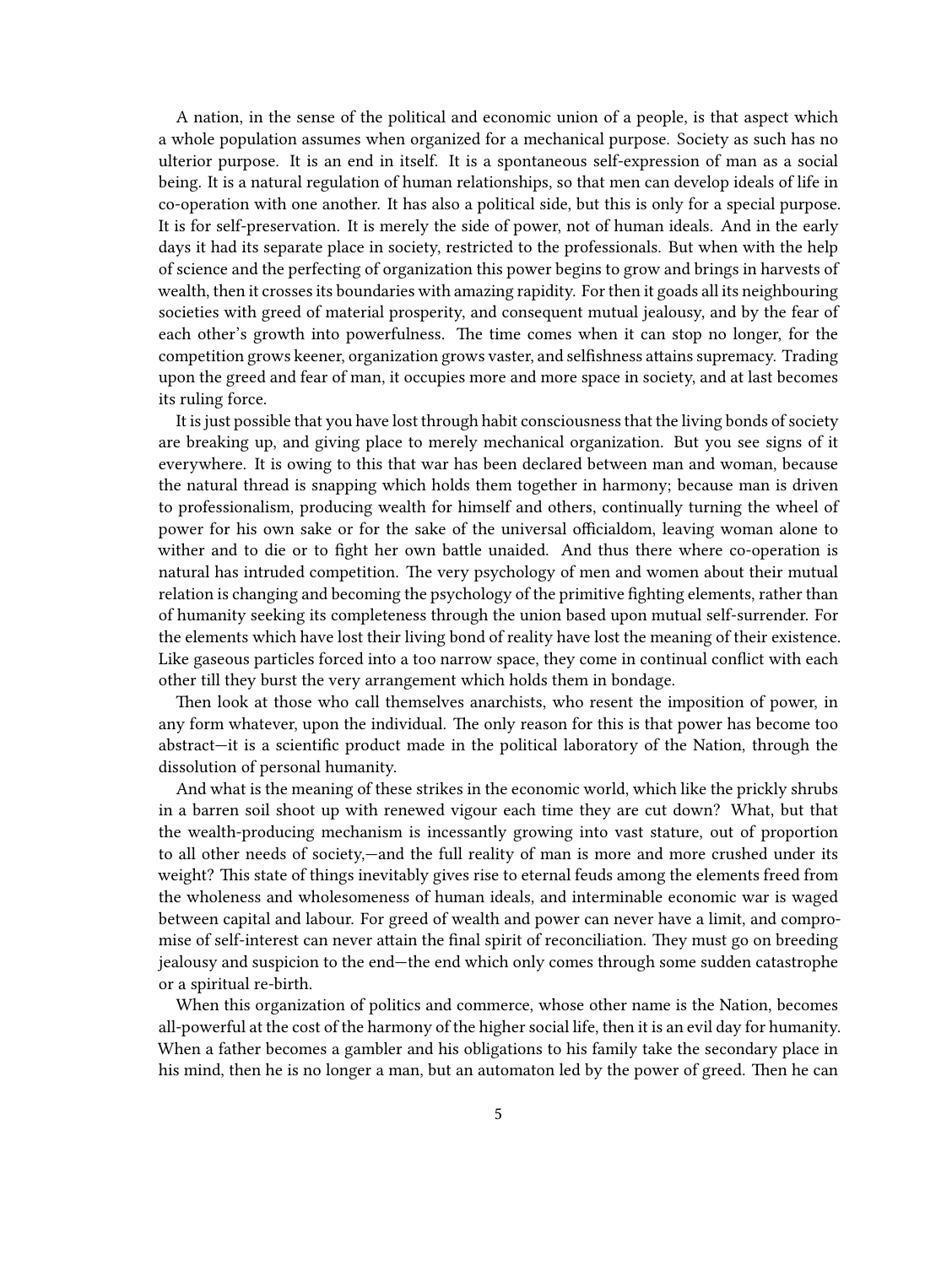do things which, in his normal state of mind, he would be ashamed to do. It is the same thing with society. When it allows itself to be turned into a perfect organization of power, then there are few crimes which it is unable to perpetrate. Because success is the object and justification of a machine, while goodness only is the end and purpose of man. When this engine of organization begins to attain a vast size, and those who are mechanics are made into parts of the machine, then the personal man is eliminated to a phantom, everything becomes a revolution of policy carried out by the human parts of the machine, with no twinge of pity or moral responsibility. It may happen that even through this apparatus the moral nature of man tries to assert itself, but the whole series of ropes and pullies creak and cry, the forces of the human heart become entangled among the forces of the human automaton, and only with difficulty can the moral purpose transmit itself into some tortured shape of result.

This abstract being, the Nation, is ruling India. We have seen in our country some brand of tinned food advertised as entirely made and packed without being touched by hand. This description applies to the governing of India, which is as little touched by the human hand as possible. The governors need not know our language, need not come into personal touch with us except as officials; they can aid or hinder our aspirations from a disdainful distance, they can lead us on a certain path of policy and then pull us back again with the manipulation of office red tape; the newspapers of England, in whose columns London street accidents are recorded with some decency of pathos, need but take the scantiest notice of calamities which happen in India over areas of land sometimes larger than the British Isles.

But we, who are governed, are not a mere abstraction. We, on our side, are individuals with living sensibilities. What comes to us in the shape of a mere bloodless policy may pierce into the very core of our life, may threaten the whole future of our people with a perpetual helplessness of emasculation, and yet may never touch the chord of humanity on the other side, or touch it in the most inadequately feeble manner. Such wholesale and universal acts of fearful responsibility man can never perform, with such a degree of systematic unawareness, where he is an individual human being. These only become possible, where the man is represented by an octopus of abstractions, sending out its wriggling arms in all directions of space, and fixing its innumerable suckers even into the far-away future. In this reign of the nation, the governed are pursued by suspicions; and these are the suspicions of a tremendous mass of organized brain and muscle. Punishments are meted out, which leave a trail of miseries across a large bleeding tract of the human heart; but these punishments are dealt by a mere abstract force, in which a whole population of a distant country has lost its human personality.

I have not come here, however, to discuss the question as it affects my own country, but as it affects the future of all humanity. It is not a question of the British Government, but of government by the Nation—the Nation which is the organized self-interest of a whole people, where it is least human and least spiritual. Our only intimate experience of the Nation is with the British Nation, and as far as the government by the Nation goes there are reasons to believe that it is one of the best. Then, again, we have to consider that the West is necessary to the East. We are complementary to each other because of our different outlooks upon life which have given us different aspects of truth. Therefore if it be true that the spirit of the West has come upon our fields in the guise of a storm it is nevertheless scattering living seeds that are immortal. And when in India we become able to assimilate in our life what is permanent in Western civilization we shall be in the position to bring about a reconciliation of these two great worlds. Then will come to an end the one-sided dominance which is galling. What is more, we have to recognize that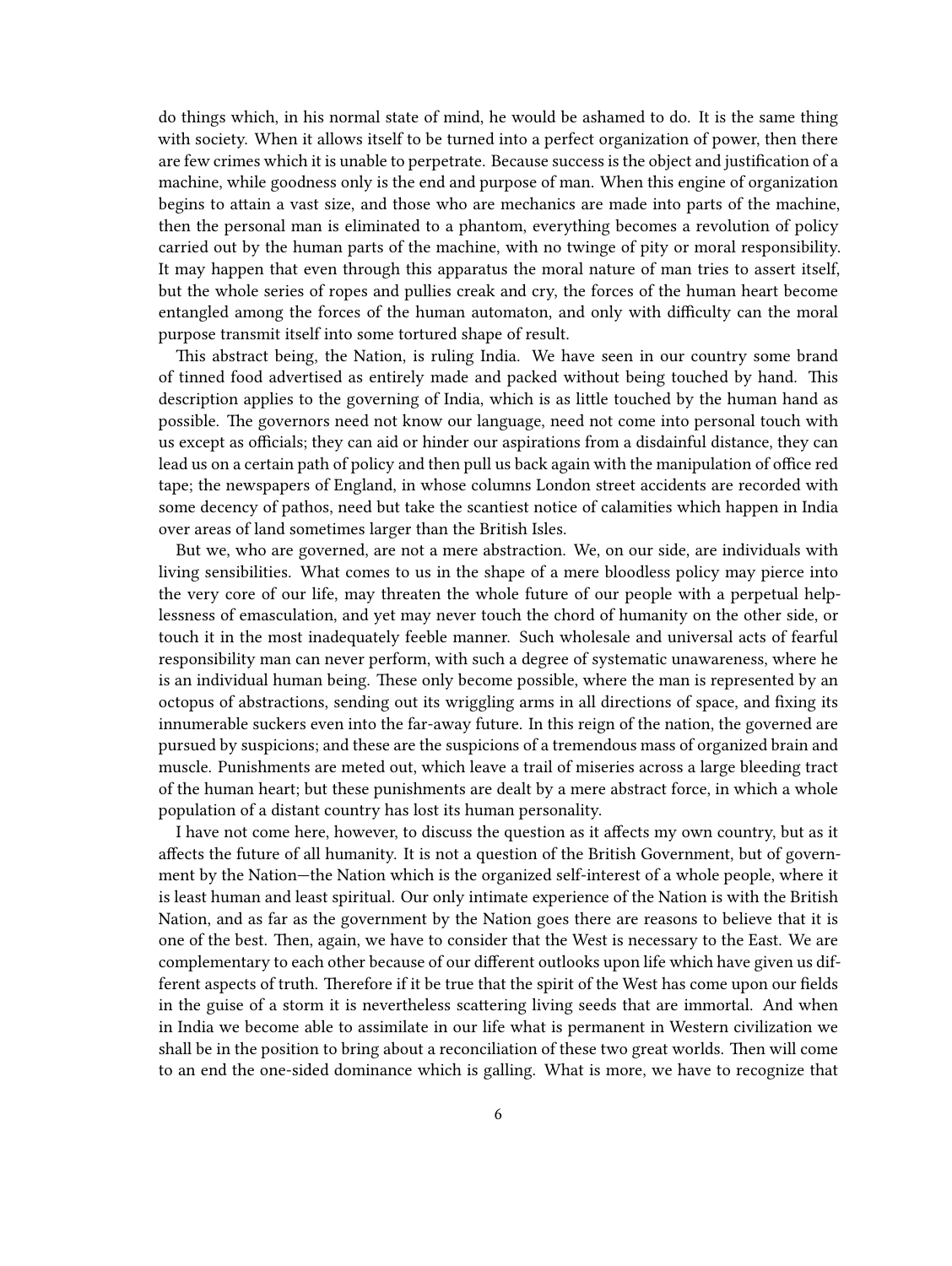the history of India does not belong to one particular race but to a process of creation to which various races of the world contributed—the Dravidians and the Aryans, the ancient Greeks and the Persians, the Mohammedans of the West and those of central Asia. Now at last has come the turn of the English to become true to this history and bring to it the tribute of their life, and we neither have the right nor the power to exclude this people from the building of the destiny of India. Therefore what I say about the Nation has more to do with the history of Man than specially with that of India.

This history has come to a stage when the moral man, the complete man, is more and more giving way, almost without knowing it, to make room for the political and the commercial man, the man of the limited purpose. This process, aided by the wonderful progress in science, is assuming gigantic proportion and power, causing the upset of man's moral balance, obscuring his human side under the shadow of soul-less organization. We have felt its iron grip at the root of our life, and for the sake of humanity we must stand up and give warning to all, that this nationalism is a cruel epidemic of evil that is sweeping over the human world of the present age, and eating into its moral vitality.

I have a deep love and a great respect for the British race as human beings. It has produced great-hearted men, thinkers of great thoughts, doers of great deeds. It has given rise to a great literature. I know that these people love justice and freedom, and hate lies. They are clean in their minds, frank in their manners, true in their friendships; in their behaviour they are honest and reliable. The personal experience which I have had of their literary men has roused my admiration not merely for their power of thought or expression but for their chivalrous humanity. We have felt the greatness of this people as we feel the sun; but as for the Nation, it is for us a thick mist of a stifling nature covering the sun itself.

This government by the Nation is neither British nor anything else; it is an applied science and therefore more or less similar in its principles wherever it is used. It is like a hydraulic press, whose pressure is impersonal, and on that account completely effective. The amount of its power may vary in different engines. Some may even be driven by hand, thus leaving a margin of comfortable looseness in their tension, but in spirit and in method their differences are small. Our government might have been Dutch, or French, or Portuguese, and its essential features would have remained much the same as they are now. Only perhaps, in some cases, the organization might not have been so densely perfect, and, therefore, some shreds of the human might still have been clinging to the wreck, allowing us to deal with something which resembles our own throbbing heart.

Before the Nation came to rule over us we had other governments which were foreign, and these, like all governments, had some element of the machine in them. But the difference between them and the government by the Nation is like the difference between the hand-loom and the power-loom. In the products of the hand-loom the magic of man's living fingers finds its expression, and its hum harmonizes with the music of life. But the power-loom is relentlessly lifeless and accurate and monotonous in its production.

We must admit that during the personal government of the former days there have been instances of tyranny, injustice and extortion. They caused sufferings and unrest from which we are glad to be rescued. The protection of law is not only a boon, but it is a valuable lesson to us. It is teaching us the discipline which is necessary for the stability of civilization and for continuity of progress. We are realizing through it that there is a universal standard of justice to which all men, irrespective of their caste and colour, have their equal claim.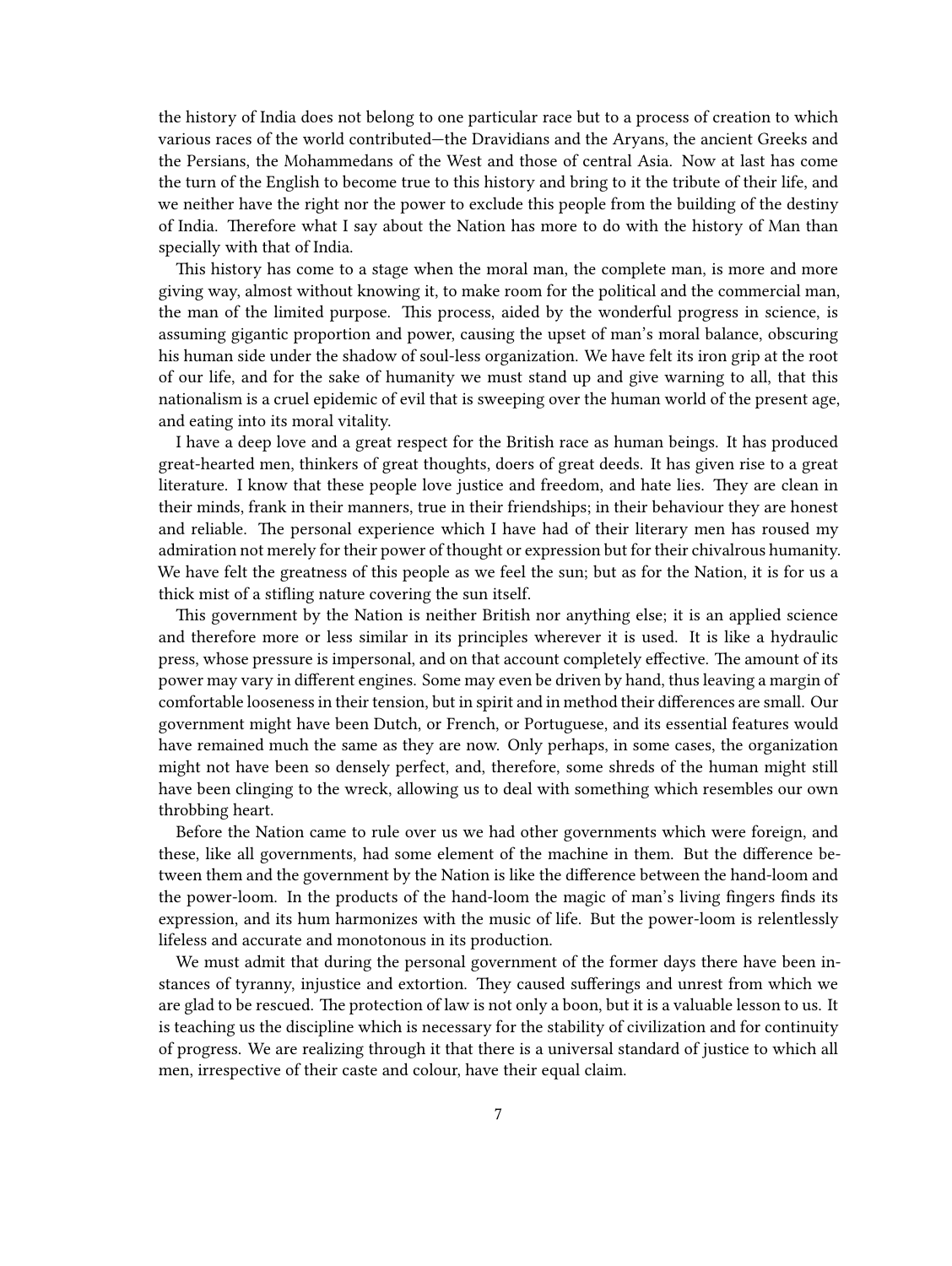This reign of law in our present Government in India has established order in this vast land inhabited by peoples different in their races and customs. It has made it possible for these peoples to come in closer touch with one another and cultivate a communion of aspiration.

But this desire for a common bond of comradeship among the different races of India has been the work of the spirit of the West, not that of the Nation of the West. Wherever in Asia the people have received the true lesson of the West it is in spite of the Western Nation. Only because Japan had been able to resist the dominance of this Western Nation could she acquire the benefit of the Western Civilization in fullest measure. Though China has been poisoned at the very spring of her moral and physical life by this Nation, her struggle to receive the best lessons of the West may yet be successful if not hindered by the Nation. It was only the other day that Persia woke up from her age-long sleep at the call of the West to be instantly trampled into stillness by the Nation. The same phenomenon prevails in this country also, where the people are hospitable, but the Nation has proved itself to be otherwise, making an Eastern guest feel humiliated to stand before you as a member of the humanity of his own motherland.

In India we are suffering from this conflict between the spirit of the West and the Nation of the West. The benefit of the Western civilization is doled out to us in a miserly measure by the Nation, which tries to regulate the degree of nutrition as near the zero-point of vitality as possible. The portion of education allotted to us is so raggedly insufficient that it ought to outrage the sense of decency of a Western humanity. We have seen in these countries how the people are encouraged and trained and given every facility to fit themselves for the great movements of commerce and industry spreading over the world, while in India the only assistance we get is merely to be jeered at by the Nation for lagging behind. While depriving us of our opportunities and reducing our education to the minimum required for conducting a foreign government, this Nation pacifies its conscience by calling us names, by sedulously giving currency to the arrogant cynicism that the East is east and the West is west and never the twain shall meet. If we must believe our schoolmaster in his taunt that, after nearly two centuries of his tutelage, India not only remains unfit for self-government but unable to display originality in her intellectual attainments, must we ascribe it to something in the nature of Western culture and our inherent incapacity to receive it or to the judicious niggardliness of the Nation that has taken upon itself the white man's burden of civilizing the East? That Japanese people have some qualities which we lack we may admit, but that our intellect is naturally unproductive compared to theirs we cannot accept even from them whom it is dangerous for us to contradict.

The truth is that the spirit of conflict and conquest is at the origin and in the centre of Western nationalism; its basis is not social co-operation. It has evolved a perfect organization of power, but not spiritual idealism. It is like the pack of predatory creatures that must have its victims. With all its heart it cannot bear to see its hunting-grounds converted into cultivated fields. In fact, these nations are fighting among themselves for the extension of their victims and their reserve forests. Therefore the Western Nation acts like a dam to check the free flow of Western civilization into the country of the No-Nation. Because this civilization is the civilization of power, therefore it is exclusive, it is naturally unwilling to open its sources of power to those whom it has selected for its purposes of exploitation.

But all the same moral law is the law of humanity, and the exclusive civilization which thrives upon others who are barred from its benefit carries its own death-sentence in its moral limitations. The slavery that it gives rise to unconsciously drains its own love of freedom dry. The helplessness with which it weighs down its world of victims exerts its force of gravitation every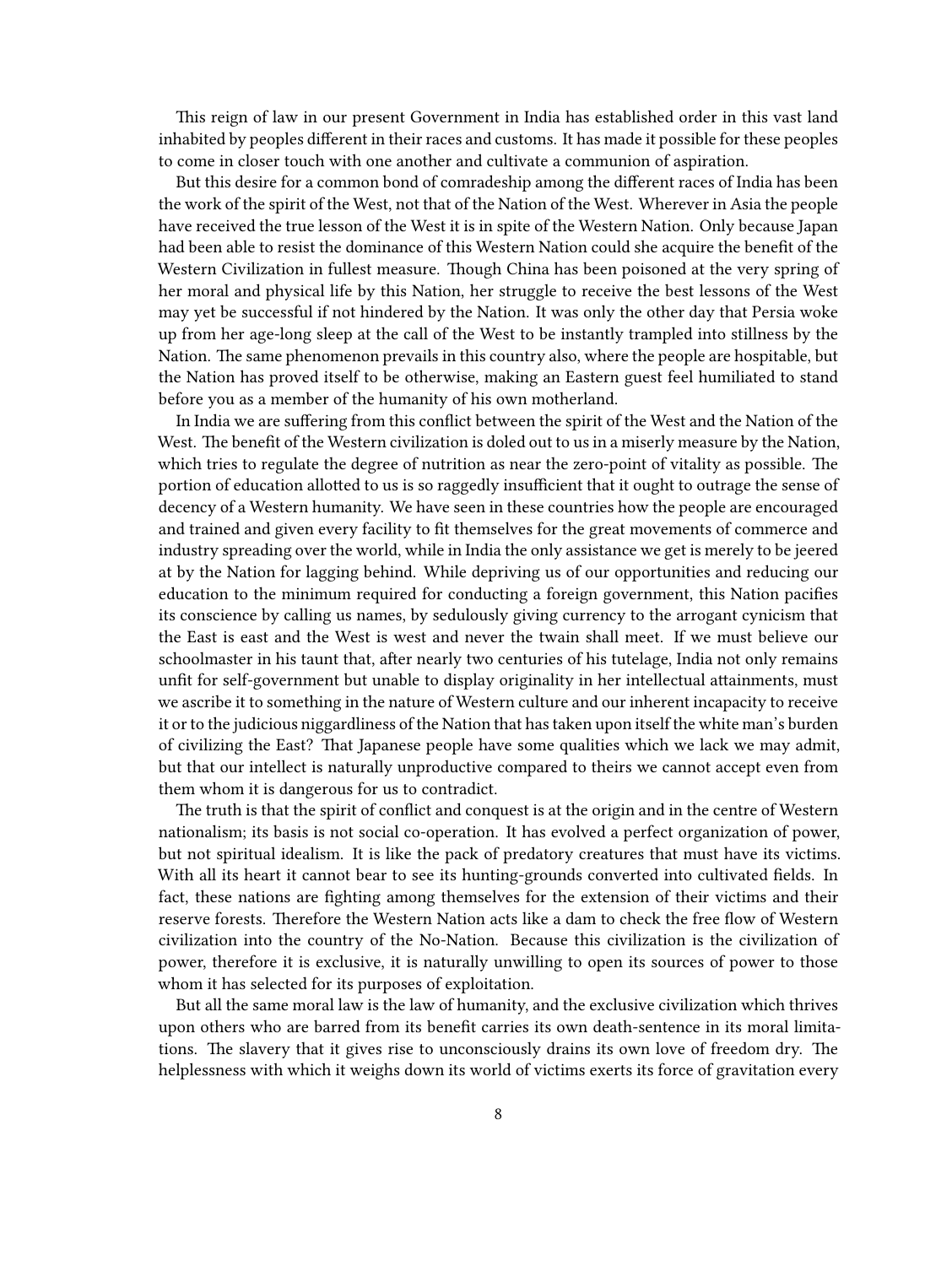moment upon the power that creates it. And the greater part of the world which is being denuded of its self-sustaining life by the Nation will one day become the most terrible of all its burdens, ready to drag it down into the bottom of destruction. Whenever Power removes all checks from its path to make its career easy, it triumphantly rides into its ultimate crash of death. Its moral brake becomes slacker every day without its knowing it, and its slippery path of ease becomes its path of doom.

Of all things in Western civilization, those which this Western Nation has given us in a most generous measure are law and order. While the small feeding-bottle of our education is nearly dry, and sanitation sucks its own thumb in despair, the military organization, the magisterial offices, the police, the Criminal Investigation Department, the secret spy system, attain to an abnormal girth in their waists, occupying every inch of our country. This is to maintain order. But is not this order merely a negative good? Is it not for giving people's life greater opportunities for the freedom of development? Its perfection is the perfection of an egg-shell, whose true value lies in the security it affords to the chick and its nourishment and not in the convenience it offers to the person at the breakfast table. Mere administration is unproductive, it is not creative, not being a living thing. It is a steam-roller, formidable in its weight and power, having its uses, but it does not help the soil to become fertile. When after its enormous toil it comes to offer us its boon of peace we can but murmur under our breath that "peace is good, but not more so than life, which is God's own great boon."

On the other hand, our former governments were woefully lacking in many of the advantages of the modern government. But because those were not the governments by the Nation, their texture was loosely woven, leaving big gaps through which our own life sent its threads and imposed its designs. I am quite sure in those days we had things that were extremely distasteful to us. But we know that when we walk barefooted upon ground strewn with gravel, our feet come gradually to adjust themselves to the caprices of the inhospitable earth; while if the tiniest particle of gravel finds its lodgment inside our shoes we can never forget and forgive its intrusion. And these shoes are the government by the Nation,—it is tight, it regulates our steps with a closed-up system, within which our feet have only the slightest liberty to make their own adjustments. Therefore, when you produce your statistics to compare the number of gravels which our feet had to encounter in former days with the paucity in the present régime, they hardly touch the real points. It is not a question of the number of outside obstacles but the comparative powerlessness of the individual to cope with them. This narrowness of freedom is an evil which is more radical, not because of its quantity but because of its nature. And we cannot but acknowledge this paradox, that while the spirit of the West marches under its banner of freedom, the Nation of the West forges its iron chains of organization which are the most relentless and unbreakable that have ever been manufactured in the whole history of man.

When the humanity of India was not under the government of the Organization, the elasticity of change was great enough to encourage men of power and spirit to feel that they had their destinies in their own hands. The hope of the unexpected was never absent, and a freer play of imagination, on the part both of the governor and the governed, had its effect in the making of history. We were not confronted with a future, which was a dead white wall of granite blocks eternally guarding against the expression and extension of our own powers, the hopelessness of which lies in the reason that these powers are becoming atrophied at their very roots by the scientific process of paralysis. For every single individual in the country of the No-Nation is completely in the grip of a whole nation,—whose tireless vigilance, being the vigilance of a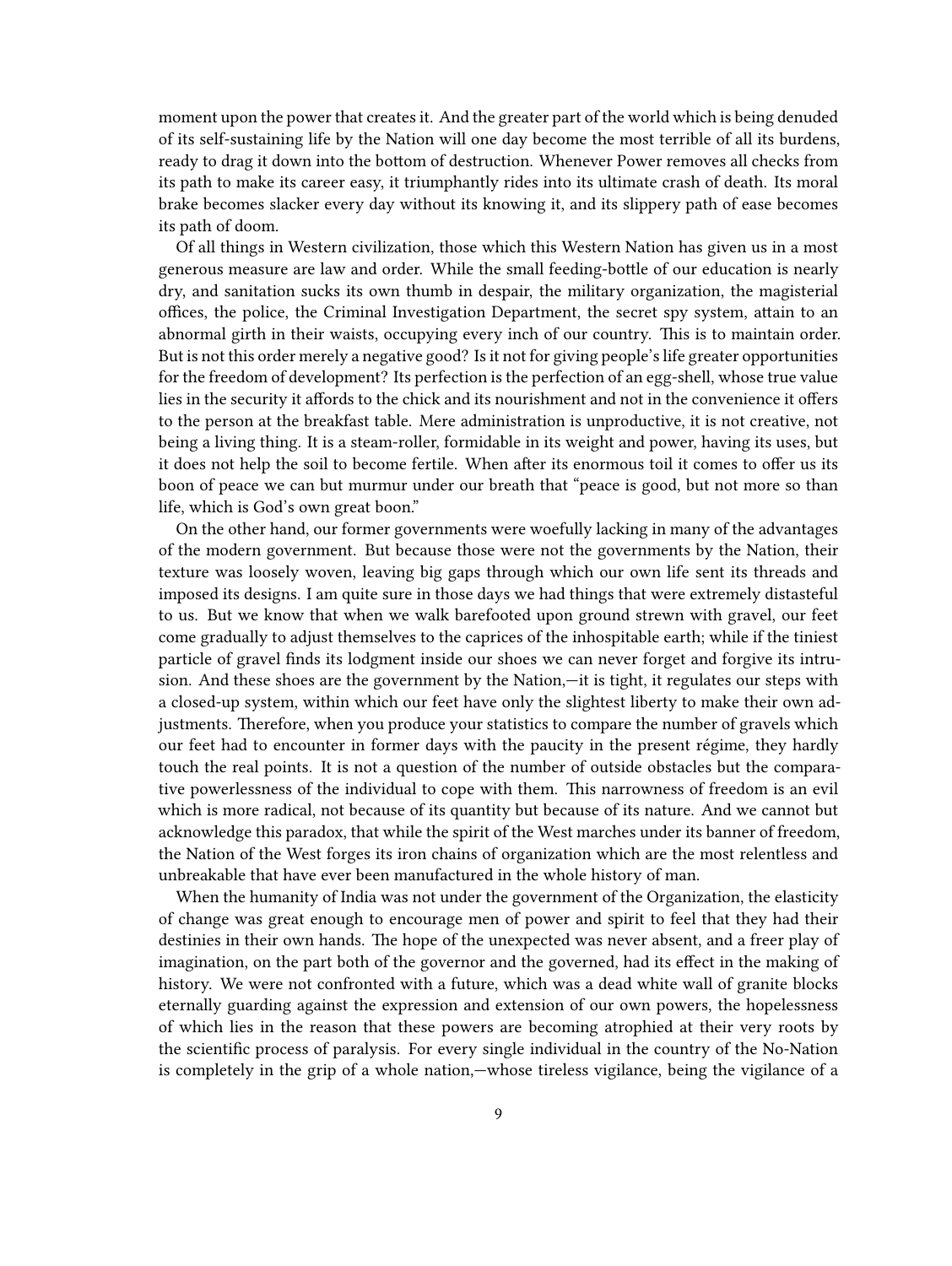machine, has not the human power to overlook or to discriminate. At the least pressing of its button the monster organization becomes all eyes, whose ugly stare of inquisitiveness cannot be avoided by a single person amongst the immense multitude of the ruled. At the least turn of its screw, by the fraction of an inch, the grip is tightened to the point of suffocation around every man, woman and child of a vast population, for whom no escape is imaginable in their own country, or even in any country outside their own.

It is the continual and stupendous dead pressure of this inhuman upon the living human under which the modern world is groaning. Not merely the subject races, but you who live under the delusion that you are free, are every day sacrificing your freedom and humanity to this fetich of nationalism, living in the dense poisonous atmosphere of world-wide suspicion and greed and panic.

I have seen in Japan the voluntary submission of the whole people to the trimming of their minds and clipping of their freedom by their government, which through various educational agencies regulates their thoughts, manufactures their feelings, becomes suspiciously watchful when they show signs of inclining toward the spiritual, leading them through a narrow path not toward what is true but what is necessary for the complete welding of them into one uniform mass according to its own recipe. The people accept this all-pervading mental slavery with cheerfulness and pride because of their nervous desire to turn themselves into a machine of power, called the Nation, and emulate other machines in their collective worldliness.

When questioned as to the wisdom of its course the newly converted fanatic of nationalism answers that "so long as nations are rampant in this world we have not the option freely to develop our higher humanity. We must utilize every faculty that we possess to resist the evil by assuming it ourselves in the fullest degree. For the only brotherhood possible in the modern world is the brotherhood of hooliganism." The recognition of the fraternal bond of love between Japan and Russia, which has lately been celebrated with an immense display of rejoicing in Japan, was not owing to any sudden recrudescence of the spirit of Christianity or of Buddhism, but it was a bond established according to the modern faith in a surer relationship of mutual menace of bloodshedding. Yes, one cannot but acknowledge that these facts are the facts of the world of the Nation, and the only moral of it is that all the peoples of the earth should strain their physical, moral and intellectual resources to the utmost to defeat one another in the wrestling match of powerfulness. In the ancient days Sparta paid all her attention to becoming powerful; she did become so by crippling her humanity, and died of the amputation.

But it is no consolation to us to know that the weakening of humanity from which the present age is suffering is not limited to the subject races, and that its ravages are even more radical because insidious and voluntary in peoples who are hypnotized into believing that they are free. This bartering of your higher aspirations of life for profit and power has been your own free choice, and I leave you there, at the wreckage of your soul, contemplating your protuberant prosperity. But will you never be called to answer for organizing the instincts of self-aggrandizement of whole peoples into perfection and calling it good? I ask you what disaster has there ever been in the history of man, in its darkest period, like this terrible disaster of the Nation fixing its fangs deep into the naked flesh of the world, taking permanent precautions against its natural relaxation?

You, the people of the West, who have manufactured this abnormality, can you imagine the desolating despair of this haunted world of suffering man possessed by the ghastly abstraction of the organizing man? Can you put yourself into the position of the peoples, who seem to have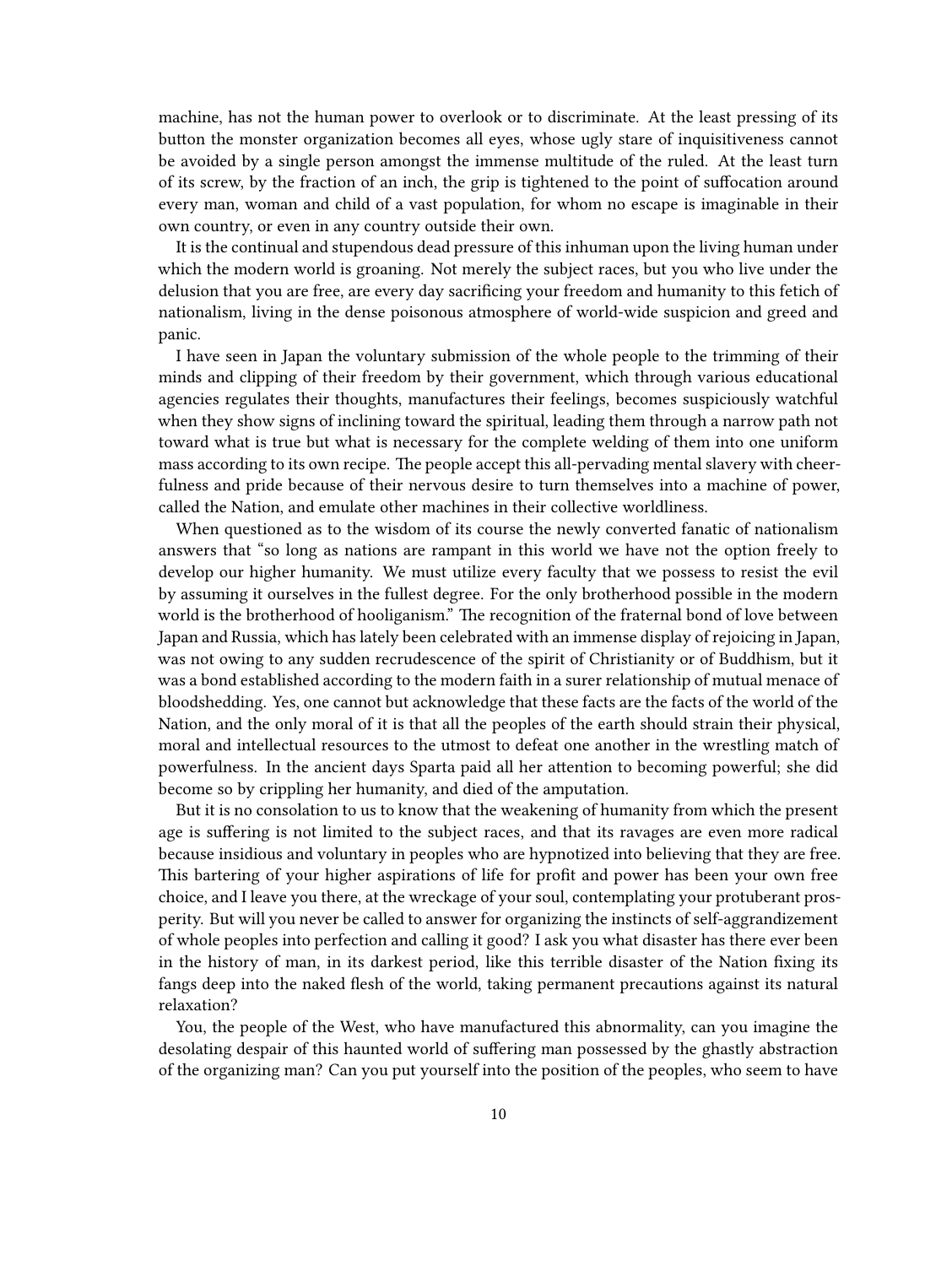been doomed to an eternal damnation of their own humanity, who not only must suffer continual curtailment of their manhood, but even raise their voices in pæans of praise for the benignity of a mechanical apparatus in its interminable parody of providence?

Have you not seen, since the commencement of the existence of the Nation, that the dread of it has been the one goblin-dread with which the whole world has been trembling? Wherever there is a dark corner, there is the suspicion of its secret malevolence; and people live in a perpetual distrust of its back where it has no eyes. Every sound of a footstep, every rustle of movement in the neighbourhood, sends a thrill of terror all around. And this terror is the parent of all that is base in man's nature. It makes one almost openly unashamed of inhumanity. Clever lies become matters of self-congratulation. Solemn pledges become a farce,—laughable for their very solemnity. The Nation, with all its paraphernalia of power and prosperity, its flags and pious hymns, its blasphemous prayers in the churches, and the literary mock thunders of its patriotic bragging, cannot hide the fact that the Nation is the greatest evil for the Nation, that all its precautions are against it, and any new birth of its fellow in the world is always followed in its mind by the dread of a new peril. Its one wish is to trade on the feebleness of the rest of the world, like some insects that are bred in the paralysed flesh of victims kept just enough alive to make them toothsome and nutritious. Therefore it is ready to send its poisonous fluid into the vitals of the other living peoples, who, not being nations, are harmless. For this the Nation has had and still has its richest pasture in Asia. Great China, rich with her ancient wisdom and social ethics, her discipline of industry and self-control, is like a whale awakening the lust of spoil in the heart of the Nation. She is already carrying in her quivering flesh harpoons sent by the unerring aim of the Nation, the creature of science and selfishness. Her pitiful attempt to shake off her traditions of humanity, her social ideals, and spend her last exhausted resources in drilling herself into modern efficiency, is thwarted at every step by the Nation. It is tightening its financial ropes round her, trying to drag her up on the shore and cut her into pieces, and then go and offer public thanksgiving to God for supporting the one existing evil and shattering the possibility of a new one. And for all this the Nation has been claiming the gratitude of history, and all eternity for its exploitation; ordering its band of praise to be struck up from end to end of the world, declaring itself to be the salt of the earth, the flower of humanity, the blessing of God hurled with all His force upon the naked skulls of the world of No-Nations.

I know what your advice will be. You will say, form yourselves into a nation, and resist this encroachment of the Nation. But is this the true advice? that of a man to a man? Why should this be a necessity? I could well believe you if you had said, Be more good, more just, more true in your relation to man, control your greed, make your life wholesome in its simplicity and let your consciousness of the divine in humanity be more perfect in its expression. But must you say that it is not the soul, but the machine, which is of the utmost value to ourselves, and that man's salvation depends upon his disciplining himself into a perfection of the dead rhythm of wheels and counterwheels? that machine must be pitted against machine, and nation against nation, in an endless bull-fight of politics?

You say, these machines will come into an agreement, for their mutual protection, based upon a conspiracy of fear. But will this federation of steam-boilers supply you with a soul, a soul which has her conscience and her God? What is to happen to that larger part of the world where fear will have no hand in restraining you? Whatever safety they now enjoy, those countries of No-Nation, from the unbridled license of forge and hammer and turn-screw, results from the mutual jealousy of the powers. But when, instead of being numerous separate machines, they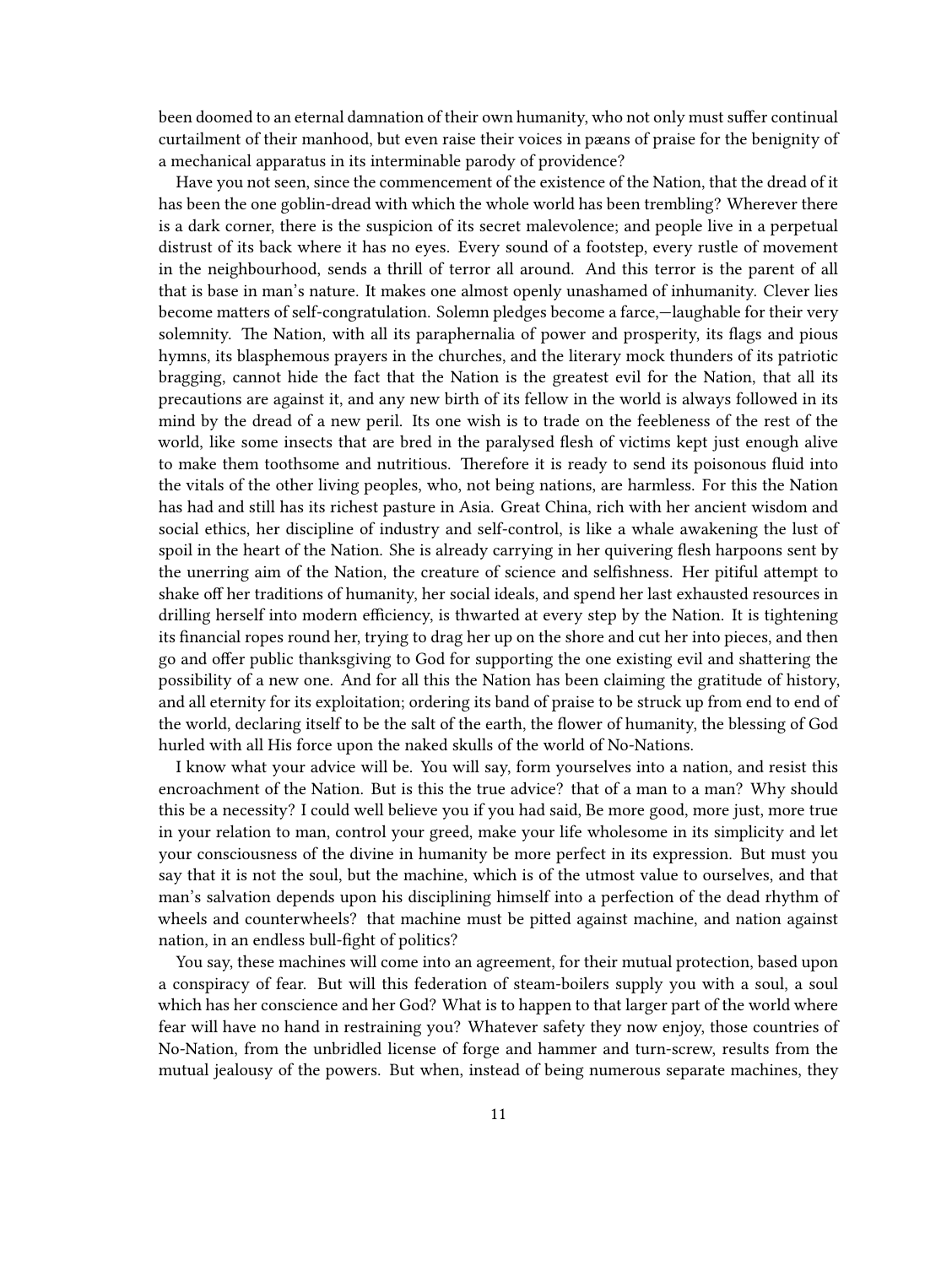become riveted into one organized gregariousness of gluttony, commercial and political, what remotest chance of hope will remain for those others, who have lived and suffered, have loved and worshipped, have thought deeply and worked with meekness, but whose only crime has been that they have not organized?

But, you say, "That does not matter, the unfit must go to the wall—they shall *die*, and this is science."

No, for the sake of your own salvation, I say, they shall *live*, and this is truth. It is extremely bold of me to say so, but I assert that man's world is a moral world, not because we blindly agree to believe it, but because it is so in truth which would be dangerous for us to ignore. And this moral nature of man cannot be divided into convenient compartments for its preservation. You cannot secure it for your home consumption with protective tariff walls, while in foreign parts making it enormously accommodating in its free trade of license.

Has not this truth already come home to you now, when this cruel war has driven its claws into the vitals of Europe? when her hoard of wealth is bursting into smoke and her humanity is shattered into bits on her battlefields? You ask in amazement what has she done to deserve this? The answer is, that the West has been systematically petrifying her moral nature in order to lay a solid foundation for her gigantic abstractions of efficiency. She has all along been starving the life of the personal man into that of the professional.

In your mediæval age in Europe, the simple and the natural man, with all his violent passions and desires, was engaged in trying to find out a reconciliation in the conflict between the flesh and the spirit. All through the turbulent career of her vigorous youth the temporal and the spiritual forces both acted strongly upon her nature, and were moulding it into completeness of moral personality. Europe owes all her greatness in humanity to that period of discipline, —the discipline of the man in his human integrity.

Then came the age of intellect, of science. We all know that intellect is impersonal. Our life, and our heart, are one with us, but our mind can be detached from the personal man and then only can it freely move in its world of thoughts. Our intellect is an ascetic who wears no clothes, takes no food, knows no sleep, has no wishes, feels no love or hatred or pity for human limitations, who only reasons, unmoved, through the vicissitudes of life. It burrows to the roots of things, because it has no personal concern with the thing itself. The grammarian walks straight through all poetry and goes to the root of words without obstruction, because he is not seeking reality, but law. When he finds the law, he is able to teach people how to master words. This is a power,—the power which fulfils some special usefulness, some particular need of man.

Reality is the harmony which gives to the component parts of a thing the equilibrium of the whole. You break it, and have in your hands the nomadic atoms fighting against one another, therefore unmeaning. Those who covet power try to get mastery of these aboriginal fighting elements, and through some narrow channels force them into some violent service for some particular needs of man.

This satisfaction of man's needs is a great thing. It gives him freedom in the material world. It confers on him the benefit of a greater range of time and space. He can do things in a shorter time and occupies a larger space with more thoroughness of advantage. Therefore he can easily outstrip those who live in a world of a slower time and of space less fully occupied.

This progress of power attains more and more rapidity of pace. And, for the reason that it is a detached part of man, it soon outruns the complete humanity. The moral man remains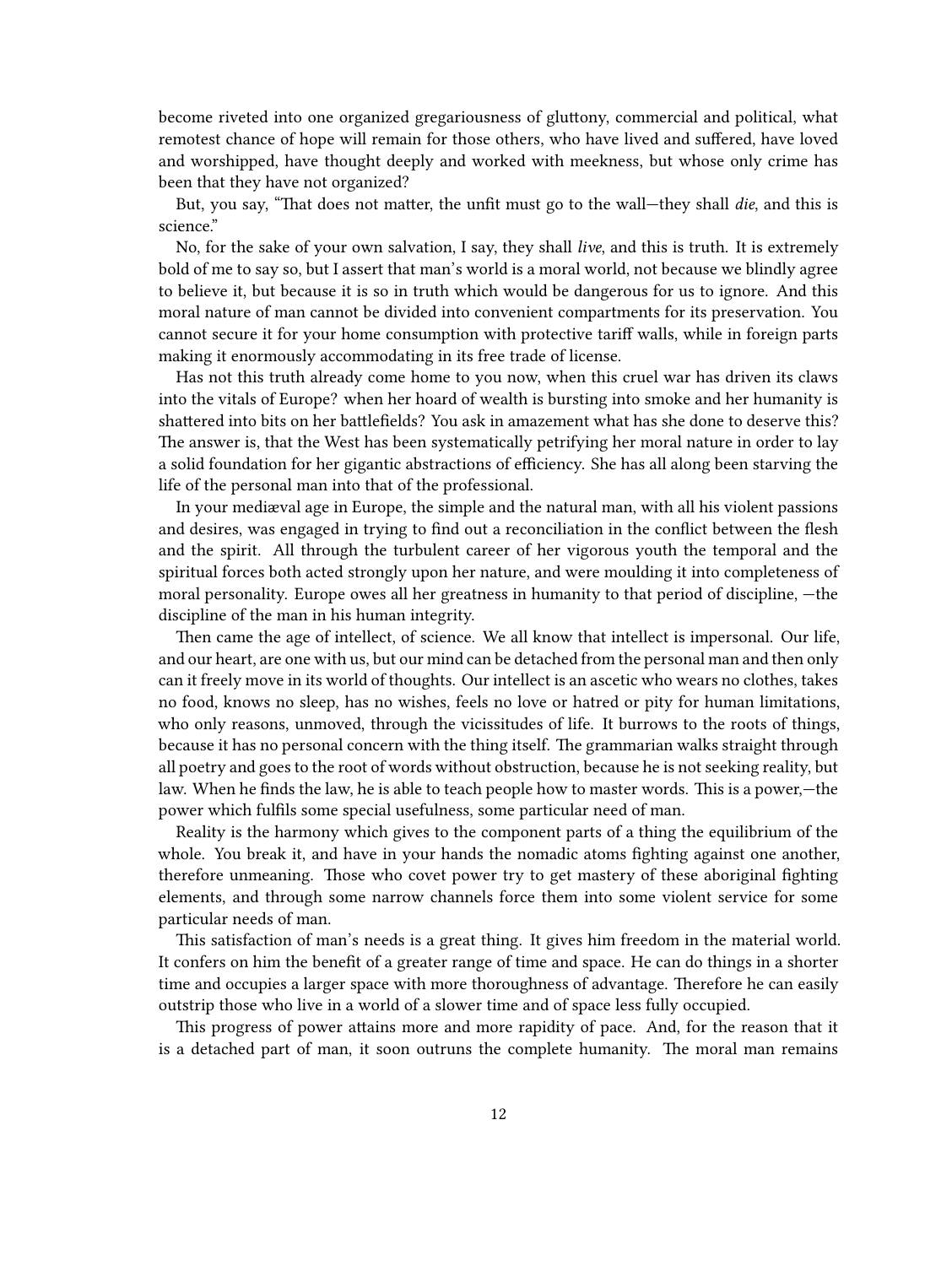behind, because it has to deal with the whole reality, not merely with the law of things, which is impersonal and therefore abstract.

Thus, man with his mental and material power far outgrowing his moral strength, is like an exaggerated giraffe whose head has suddenly shot up miles away from the rest of him, making normal communication difficult to establish. This greedy head, with its huge dental organization, has been munching all the topmost foliage of the world, but the nourishment is too late in reaching his digestive organs, and his heart is suffering from want of blood. Of this present disharmony in man's nature the West seems to have been blissfully unconscious. The enormity of its material success has diverted all its attention toward self-congratulation on its bulk. The optimism of its logic goes on basing the calculations of its good fortune upon the indefinite prolongation of its railway lines toward eternity. It is superficial enough to think that all to-morrows are merely to-days, with the repeated additions of twenty-four hours. It has no fear of the chasm, which is opening wider every day, between man's ever-growing storehouses and the emptiness of his hungry humanity. Logic does not know that, under the lowest bed of endless strata of wealth and comforts, earthquakes are being hatched to restore the balance of the moral world, and one day the gaping gulf of spiritual vacuity will draw into its bottom the store of things that have their eternal love for the dust.

Man in his fulness is not powerful, but perfect. Therefore, to turn him into mere power, you have to curtail his soul as much as possible. When we are fully human, we cannot fly at one another's throats; our instincts of social life, our traditions of moral ideals stand in the way. If you want me to take to butchering human beings, you must break up that wholeness of my humanity through some discipline which makes my will dead, my thoughts numb, my movements automatic, and then from the dissolution of the complex personal man will come out that abstraction, that destructive force, which has no relation to human truth, and therefore can be easily brutal or mechanical. Take away man from his natural surroundings, from the fulness of his communal life, with all its living associations of beauty and love and social obligations, and you will be able to turn him into so many fragments of a machine for the production of wealth on a gigantic scale. Turn a tree into a log and it will burn for you, but it will never bear living flowers and fruit.

This process of dehumanizing has been going on in commerce and politics. And out of the long birth-throes of mechanical energy has been born this fully developed apparatus of magnificent power and surprising appetite which has been christened in the West as the Nation. As I have hinted before, because of its quality of abstraction it has, with the greatest ease, gone far ahead of the complete moral man. And having the conscience of a ghost and the callous perfection of an automaton, it is causing disasters of which the volcanic dissipations of the youthful moon would be ashamed to be brought into comparison. As a result, the suspicion of man for man stings all the limbs of this civilization like the hairs of the nettle. Each country is casting its net of espionage into the slimy bottom of the others, fishing for their secrets, the treacherous secrets which brew in the oozy depths of diplomacy. And what is their secret service but the nation's underground trade in kidnapping, murder and treachery and all the ugly crimes bred in the depth of rottenness? Because each nation has its own history of thieving and lies and broken faith, therefore there can only flourish international suspicion and jealousy, and international moral shame becomes anæmic to a degree of ludicrousness. The nation's bagpipe of righteous indignation has so often changed its tune according to the variation of time and to the altered groupings of the alliances of diplomacy, that it can be enjoyed with amusement as the variety performance of the political music hall.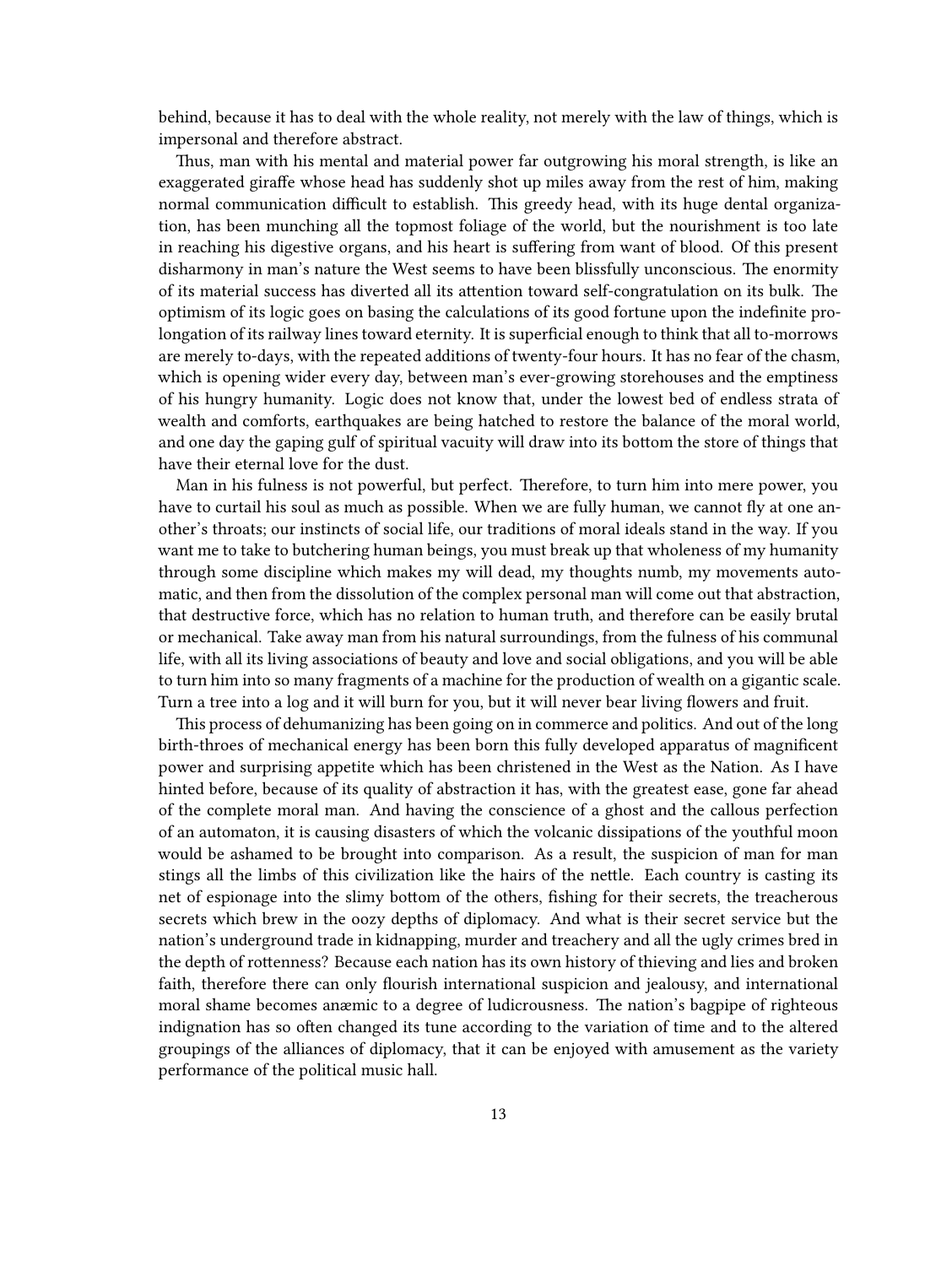I am just coming from my visit to Japan, where I exhorted this young nation to take its stand upon the higher ideals of humanity and never to follow the West in its acceptance of the organized selfishness of Nationalism as its religion, never to gloat upon the feebleness of its neighbours, never to be unscrupulous in its behaviour to the weak, where it can be gloriously mean with impunity, while turning its right cheek of brighter humanity for the kiss of admiration to those who have the power to deal it a blow. Some of the newspapers praised my utterances for their poetical qualities, while adding with a leer that it was the poetry of a defeated people. I felt they were right. Japan had been taught in a modern school the lesson how to become powerful. The schooling is done and she must enjoy the fruits of her lessons. The West in the voice of her thundering cannon had said at the door of Japan, Let there be a nation—and there was a Nation. And now that it *has* come into existence, why do you not feel in your heart of hearts a pure feeling of gladness and say that it is good? Why is it that I saw in an English paper an expression of bitterness at Japan's boasting of her superiority of civilization—the thing that the British, along with other nations, has been carrying on for ages without blushing? Because the idealism of selfishness must keep itself drunk with a continual dose of self-laudation. But the same vices which seem so natural and innocuous in its own life make it surprised and angry at their unpleasantness when seen in other nations. Therefore, when you see the Japanese nation, created in your own image, launched in its career of national boastfulness you shake your head and say, it is not good. Has it not been one of the causes that raise the cry on these shores for preparedness to meet one more power of evil with a greater power of injury? Japan protests that she has her *bushido*, that she can never be treacherous to America, to whom she owes her gratitude. But you find it difficult to believe her,—for the wisdom of the Nation is not in its faith in humanity but in its complete distrust. You say to yourself that it is not with Japan of the *bushido*, the Japan of the moral ideals, that you have to deal—it is with the abstraction of the popular selfishness, it is with the Nation; and Nation can only trust Nation where their interests coalesce, or at least do not conflict. In fact your instinct tells you that the advent of another people into the arena of nationality makes another addition to the evil which contradicts all that is highest in Man and proves by its success that unscrupulousness is the way to prosperity,—and goodness is good for the weak and God is the only remaining consolation of the defeated.

Yes, this is the logic of the Nation. And it will never heed the voice of truth and goodness. It will go on in its ring-dance of moral corruption, linking steel unto steel, and machine unto machine; trampling under its tread all the sweet flowers of simple faith and the living ideals of man.

But we delude ourselves into thinking that humanity in the modern days is more to the front than ever before. The reason of this self-delusion is because man is served with the necessaries of life in greater profusion, and his physical ills are being alleviated with more efficacy. But the chief part of this is done, not by moral sacrifice, but by intellectual power. In quantity it is great, but it springs from the surface and spreads over the surface. Knowledge and efficiency are powerful in their outward effect, but they are the servants of man, not the man himself. Their service is like the service in a hotel, where it is elaborate, but the host is absent; it is more convenient than hospitable.

Therefore we must not forget that the scientific organizations vastly spreading in all directions are strengthening our power, but not our humanity. With the growth of power the cult of the selfworship of the Nation grows in ascendancy; and the individual willingly allows the Nation to take donkey-rides upon his back; and there happens the anomaly which must have such disastrous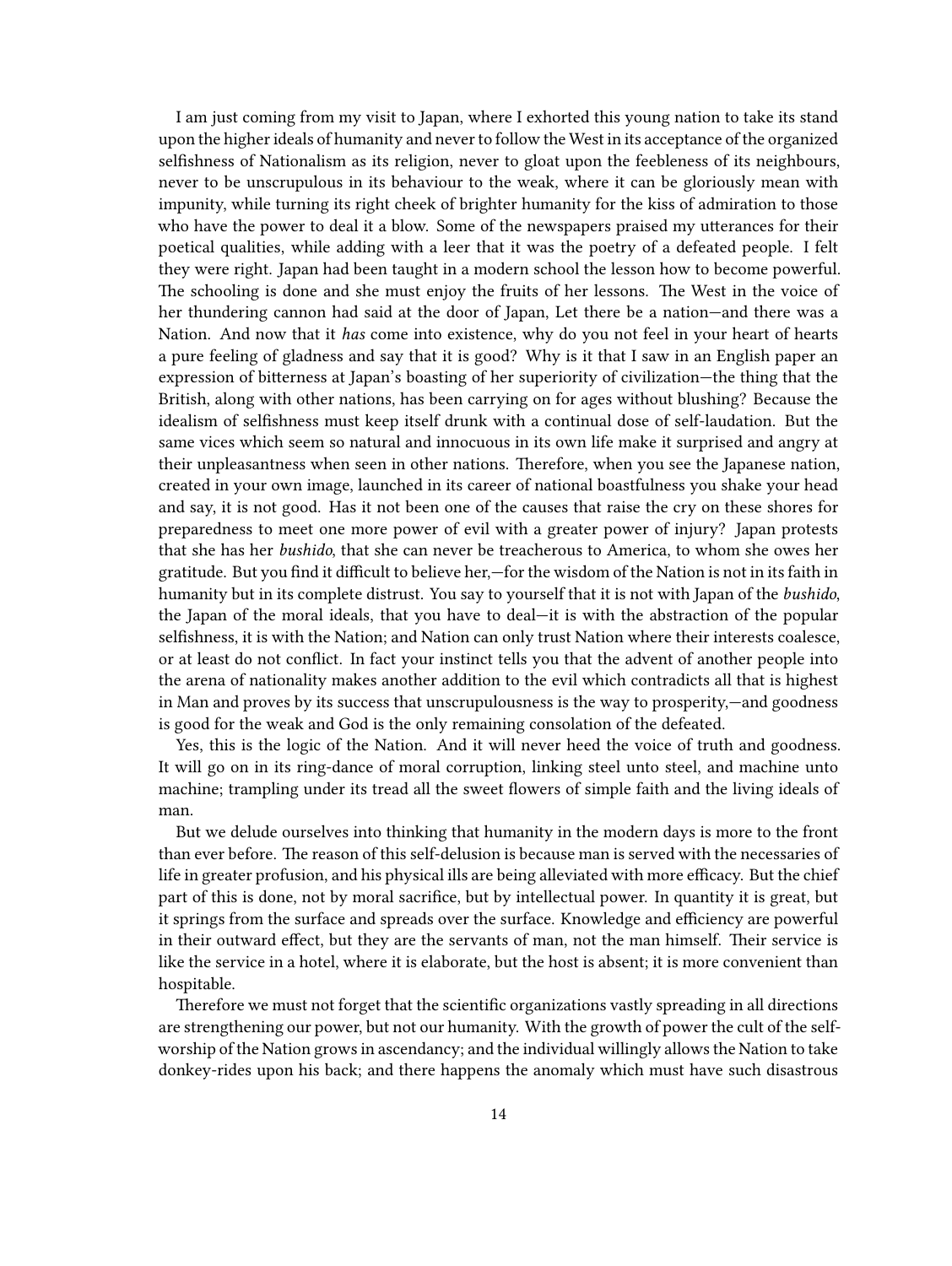effects, that the individual worships with all sacrifices a god which is morally much inferior to himself. This could never have been possible if the god had been as real as the individual.

Let me give an illustration of this in point. In some parts of India it has been enjoined as an act of great piety for a widow to go without food and water on a particular day every fortnight. This often leads to cruelty, unmeaning and inhuman. And yet men are not by nature cruel to such a degree. But this piety being a mere unreal abstraction completely deadens the moral sense of the individual, just as the man, who would not hurt an animal unnecessarily, would cause horrible suffering to a large number of innocent creatures when he drugs his feelings with the abstract idea of "sport." Because these ideas are the creations of our intellect, because they are logical classifications, therefore they can so easily hide in their mist the personal man.

And the idea of the Nation is one of the most powerful anæsthetics that man has invented. Under the influence of its fumes the whole people can carry out its systematic programme of the most virulent self-seeking without being in the least aware of its moral perversion,—in fact feeling dangerously resentful if it is pointed out.

But can this go on indefinitely? continually producing barrenness of moral insensibility upon a large tract of our living nature? Can it escape its nemesis for ever? Has this giant power of mechanical organization no limit in this world against which it may shatter itself all the more completely because of its terrible strength and velocity? Do you believe that evil can be permanently kept in check by competition with evil, and that conference of prudence can keep the devil chained in its makeshift cage of mutual agreement?

This European war of Nations is the war of retribution. Man, the person, must protest for his very life against the heaping up of things where there should be the heart, and systems and policies where there should flow living human relationship. The time has come when, for the sake of the whole outraged world, Europe should fully know in her own person the terrible absurdity of the thing called the Nation.

The Nation has thriven long upon mutilated humanity. Men, the fairest creations of God, came out of the National manufactory in huge numbers as war-making and money-making puppets, ludicrously vain of their pitiful perfection of mechanism. Human society grew more and more into a marionette show of politicians, soldiers, manufacturers and bureaucrats, pulled by wire arrangements of wonderful efficiency.

But the apotheosis of selfishness can never make its interminable breed of hatred and greed, fear and hypocrisy, suspicion and tyranny, an end in themselves. These monsters grow into huge shapes but never into harmony. And this Nation may grow on to an unimaginable corpulence, not of a living body, but of steel and steam and office buildings, till its deformity can contain no longer its ugly voluminousness,—till it begins to crack and gape, breathe gas and fire in gasps, and its death-rattles sound in cannon roars. In this war the death-throes of the Nation have commenced. Suddenly, all its mechanism going mad, it has begun the dance of the Furies, shattering its own limbs, scattering them into the dust. It is the fifth act of the tragedy of the unreal.

Those who have any faith in Man cannot but fervently hope that the tyranny of the Nation will not be restored to all its former teeth and claws, to its far-reaching iron arms and its immense inner cavity, all stomach and no heart; that man will have his new birth, in the freedom of his individuality, from the enveloping vagueness of abstraction.

The veil has been raised, and in this frightful war the West has stood face to face with her own creation, to which she had offered her soul. She must know what it truly is.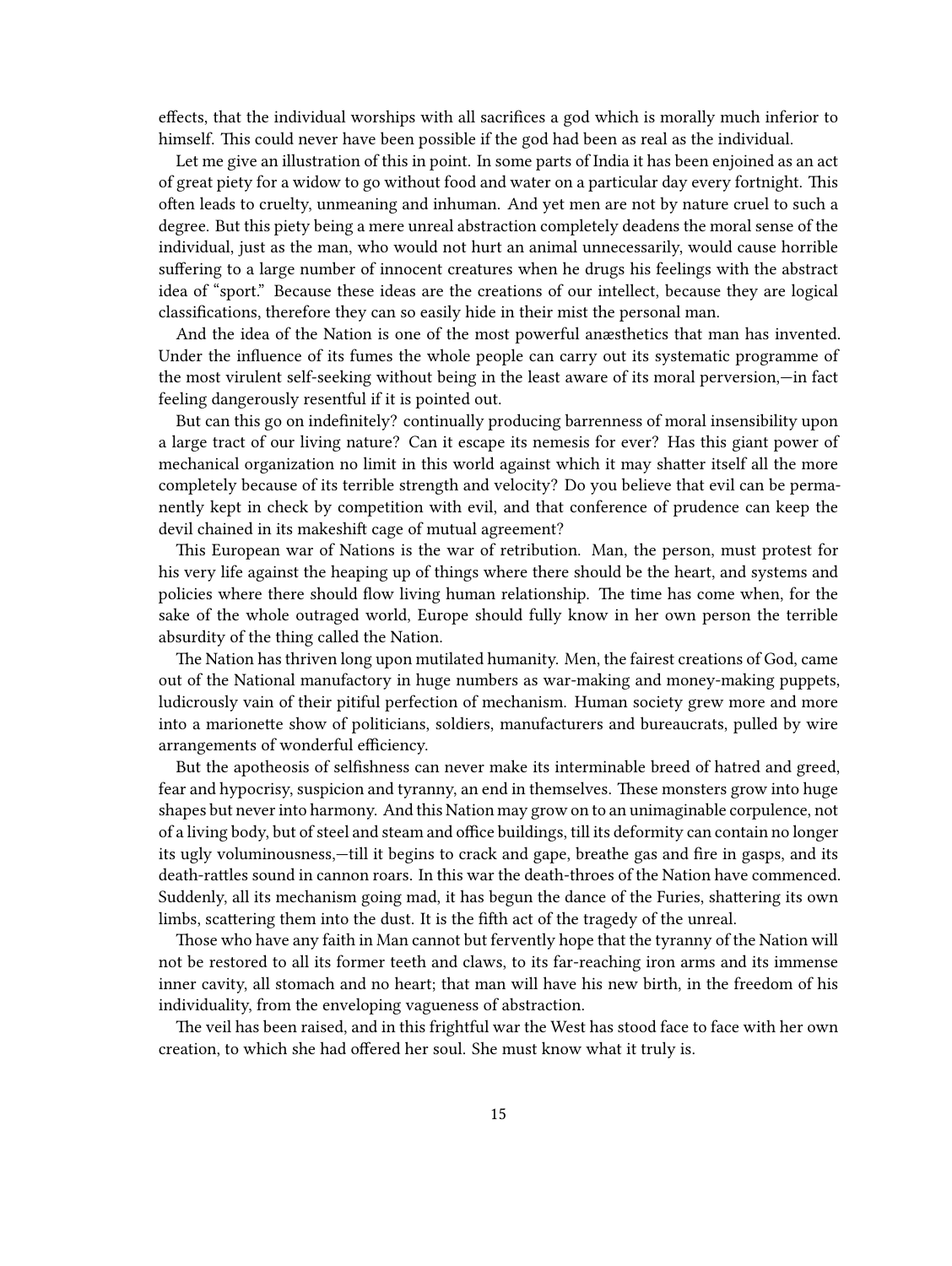She had never let herself suspect what slow decay and decomposition were secretly going on in her moral nature, which often broke out in doctrines of scepticism, but still oftener and in still more dangerously subtle manner showed itself in her unconsciousness of the mutilation and insult that she had been inflicting upon a vast part of the world. Now she must know the truth nearer home.

And then there will come from her own children those who will break themselves free from the slavery of this illusion, this perversion of brotherhood founded upon self-seeking, those who will own themselves as God's children and as no bond-slaves of machinery, which turns souls into commodities and life into compartments, which, with its iron claws, scratches out the heart of the world and knows not what it has done.

And we of no nations of the world, whose heads have been bowed to the dust, will know that this dust is more sacred than the bricks which build the pride of power. For this dust is fertile of life, and of beauty and worship. We shall thank God that we were made to wait in silence through the night of despair, had to bear the insult of the proud and the strong man's burden, yet all through it, though our hearts quaked with doubt and fear, never could we blindly believe in the salvation which machinery offered to man, but we held fast to our trust in God and the truth of the human soul. And we can still cherish the hope that, when power becomes ashamed to occupy its throne and is ready to make way for love, when the morning comes for cleansing the blood-stained steps of the Nation along the highroad of humanity, we shall be called upon to bring our own vessel of sacred water—the water of worship—to sweeten the history of man into purity, and with its sprinkling make the trampled dust of the centuries blessed with fruitfulness.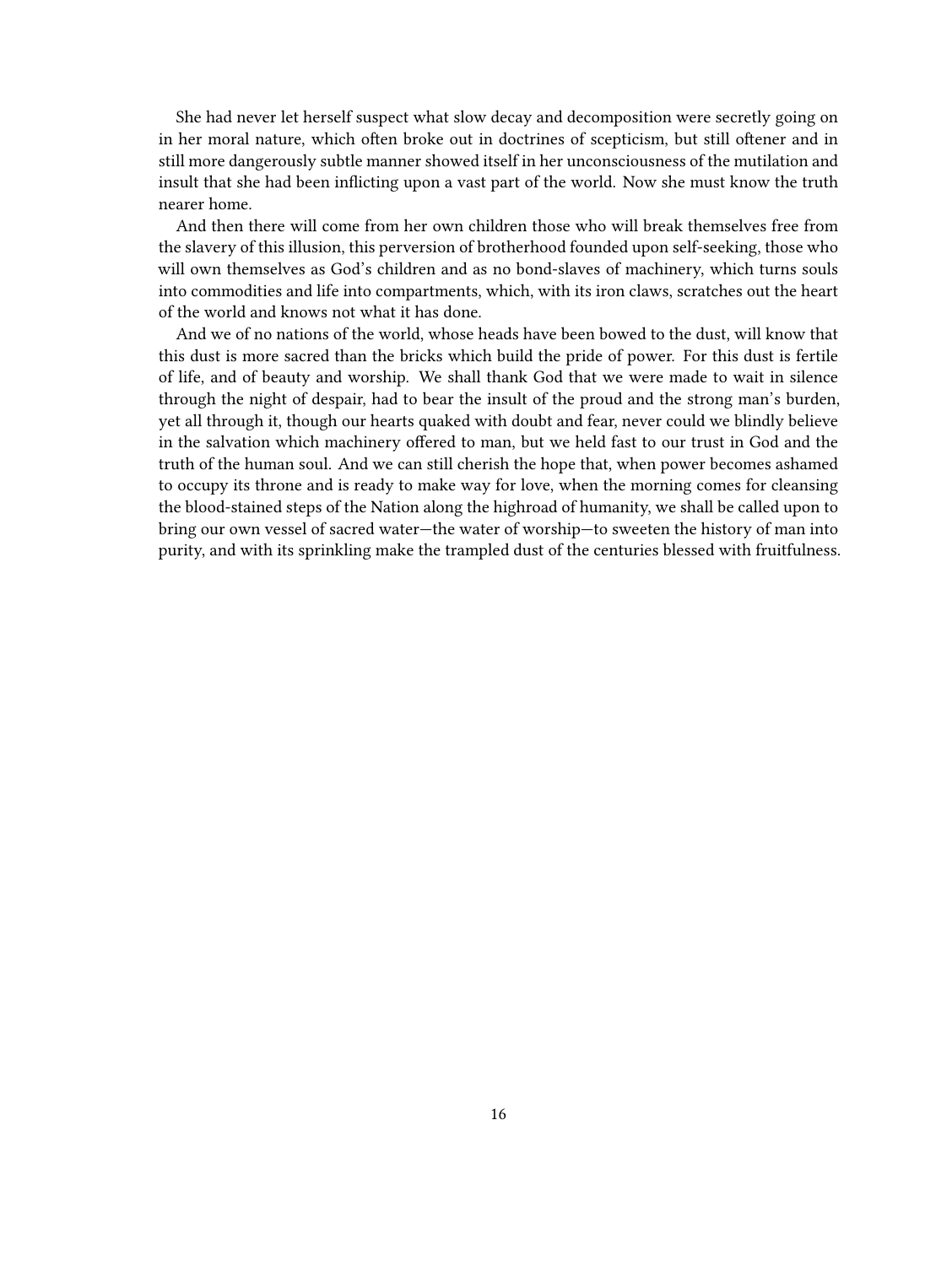## <span id="page-16-0"></span>**NATIONALISM IN JAPAN**

### <span id="page-16-1"></span>**I**

The worst form of bondage is the bondage of dejection, which keeps men hopelessly chained in loss of faith in themselves. We have been repeatedly told, with some justification, that Asia lives in the past,—it is like a rich mausoleum which displays all its magnificence in trying to immortalize the dead. It was said of Asia that it could never move in the path of progress, its face was so inevitably turned backwards. We accepted this accusation, and came to believe it. In India, I know, a large section of our educated community, grown tired of feeling the humiliation of this charge against us, is trying all its resources of self-deception to turn it into a matter of boasting. But boasting is only a masked shame, it does not truly believe in itself.

When things stood still like this, and we in Asia hypnotized ourselves into the belief that it could never by any possibility be otherwise, Japan rose from her dreams, and in giant strides left centuries of inaction behind, overtaking the present time in its foremost achievement. This has broken the spell under which we lay in torpor for ages, taking it to be the normal condition of certain races living in certain geographical limits. We forgot that in Asia great kingdoms were founded, philosophy, science, arts and literatures flourished, and all the great religions of the world had their cradles. Therefore it cannot be said that there is anything inherent in the soil and climate of Asia to produce mental inactivity and to atrophy the faculties which impel men to go forward. For centuries we did hold torches of civilization in the East when the West slumbered in darkness, and that could never be the sign of sluggish mind or narrowness of vision.

Then fell the darkness of night upon all the lands of the East. The current of time seemed to stop at once, and Asia ceased to take any new food, feeding upon its own past, which is really feeding upon itself. The stillness seemed like death, and the great voice was silenced which sent forth messages of eternal truth that have saved man's life from pollution for generations, like the ocean of air that keeps the earth sweet, ever cleansing its impurities.

But life has its sleep, its periods of inactivity, when it loses its movements, takes no new food, living upon its past storage. Then it grows helpless, its muscles relaxed, and it easily lends itself to be jeered at for its stupor. In the rhythm of life, pauses there must be for the renewal of life. Life in its activity is ever spending itself, burning all its fuel. This extravagance cannot go on indefinitely, but is always followed by a passive stage, when all expenditure is stopped and all adventures abandoned in favour of rest and slow recuperation.

The tendency of mind is economical, it loves to form habits and move in grooves which save it the trouble of thinking anew at each of its steps. Ideals once formed make the mind lazy. It becomes afraid to risk its acquisitions in fresh endeavours. It tries to enjoy complete security by shutting up its belongings behind fortifications of habits. But this is really shutting oneself up from the fullest enjoyment of one's own possessions. It is miserliness. The living ideals must not lose their touch with the growing and changing life. Their real freedom is not within the boundaries of security, but in the highroad of adventures, full of the risk of new experiences.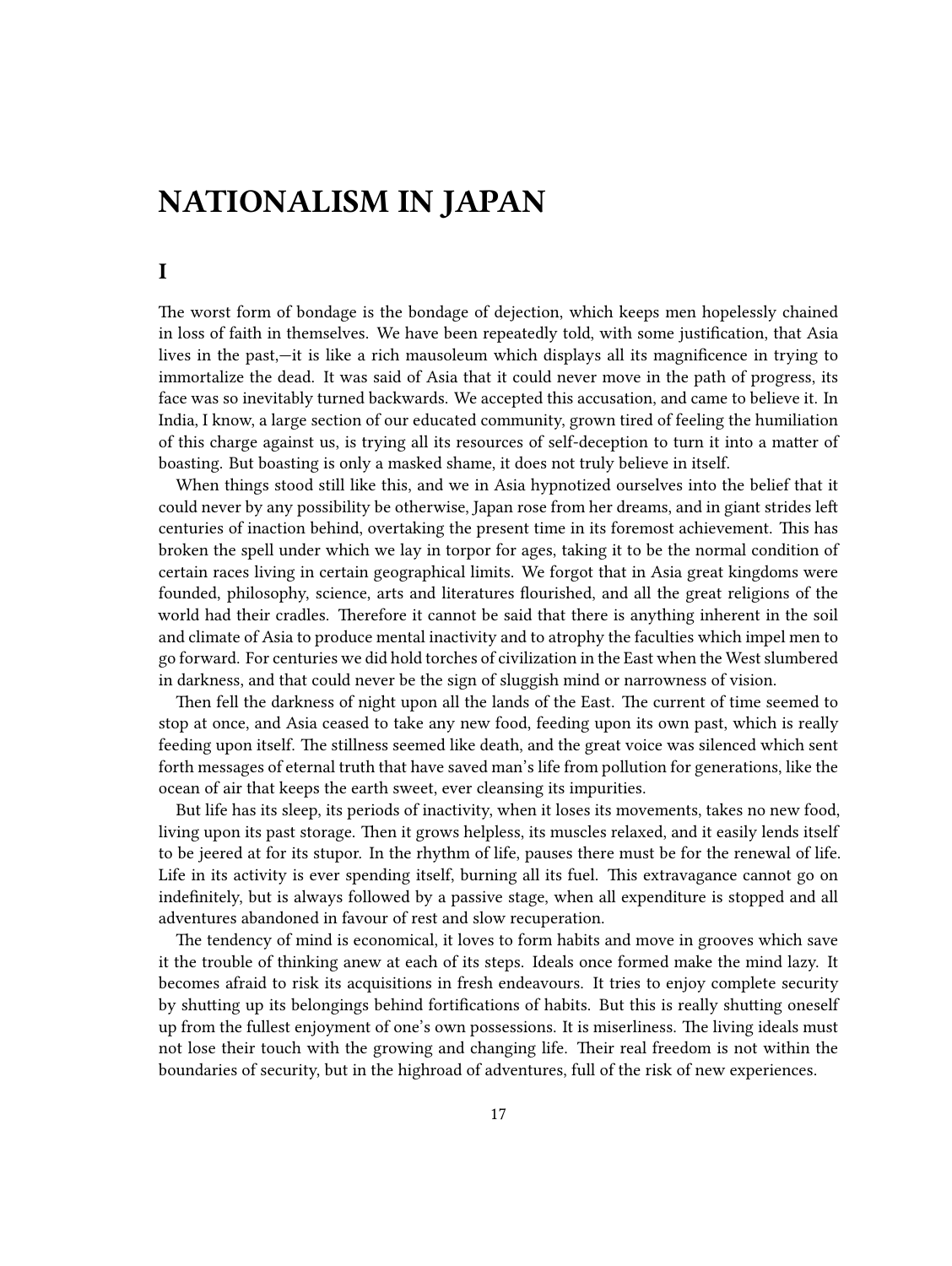One morning the whole world looked up in surprise when Japan broke through her walls of old habits in a night and came out triumphant. It was done in such an incredibly short time that it seemed like a change of dress and not like the building up of a new structure. She showed the confident strength of maturity, and the freshness and infinite potentiality of new life at the same moment. The fear was entertained that it was a mere freak of history, a child's game of Time, the blowing up of a soap-bubble, perfect in its rondure and colouring, hollow in its heart and without substance. But Japan has proved conclusively that this sudden revealment of her power is not a short-lived wonder, a chance product of time and tide, thrown up from the depth of obscurity to be swept away the next moment into the sea of oblivion.

The truth is that Japan is old and new at the same time. She has her legacy of ancient culture from the East,—the culture that enjoins man to look for his true wealth and power in his inner soul, the culture that gives self-possession in the face of loss and danger, self-sacrifice without counting the cost or hoping for gain, defiance of death, acceptance of countless social obligations that we owe to men as social beings. In a word, modern Japan has come out of the immemorial East like a lotus blossoming in easy grace, all the while keeping its firm hold upon the profound depth from which it has sprung.

And Japan, the child of the Ancient East, has also fearlessly claimed all the gifts of the modern age for herself. She has shown her bold spirit in breaking through the confinements of habits, useless accumulations of the lazy mind, which seeks safety in its thrift and its locks and keys. Thus she has come in contact with the living time and has accepted with eagerness and aptitude the responsibilities of modern civilization.

This it is which has given heart to the rest of Asia. We have seen that the life and the strength are there in us, only the dead crust has to be removed. We have seen that taking shelter in the dead is death itself, and only taking all the risk of life to the fullest extent is living.

I, for myself, cannot believe that Japan has become what she is by imitating the West. We cannot imitate life, we cannot simulate strength for long, nay, what is more, a mere imitation is a source of weakness. For it hampers our true nature, it is always in our way. It is like dressing our skeleton with another man's skin, giving rise to eternal feuds between the skin and the bones at every movement.

The real truth is that science is not man's nature, it is mere knowledge and training. By knowing the laws of the material universe you do not change your deeper humanity. You can borrow knowledge from others, but you cannot borrow temperament.

But at the imitative stage of our schooling we cannot distinguish between the essential and the non-essential, between what is transferable and what is not. It is something like the faith of the primitive mind in the magical properties of the accidents of outward forms which accompany some real truth. We are afraid of leaving out something valuable and efficacious by not swallowing the husk with the kernel. But while our greed delights in wholesale appropriation, it is the function of our vital nature to assimilate, which is the only true appropriation for a living organism. Where there is life it is sure to assert itself by its choice of acceptance and refusal according to its constitutional necessity. The living organism does not allow itself to grow into its food, it changes its food into its own body. And only thus can it grow strong and not by mere accumulation, or by giving up its personal identity.

Japan has imported her food from the West, but not her vital nature. Japan cannot altogether lose and merge herself in the scientific paraphernalia she has acquired from the West and be turned into a mere borrowed machine. She has her own soul, which must assert itself over all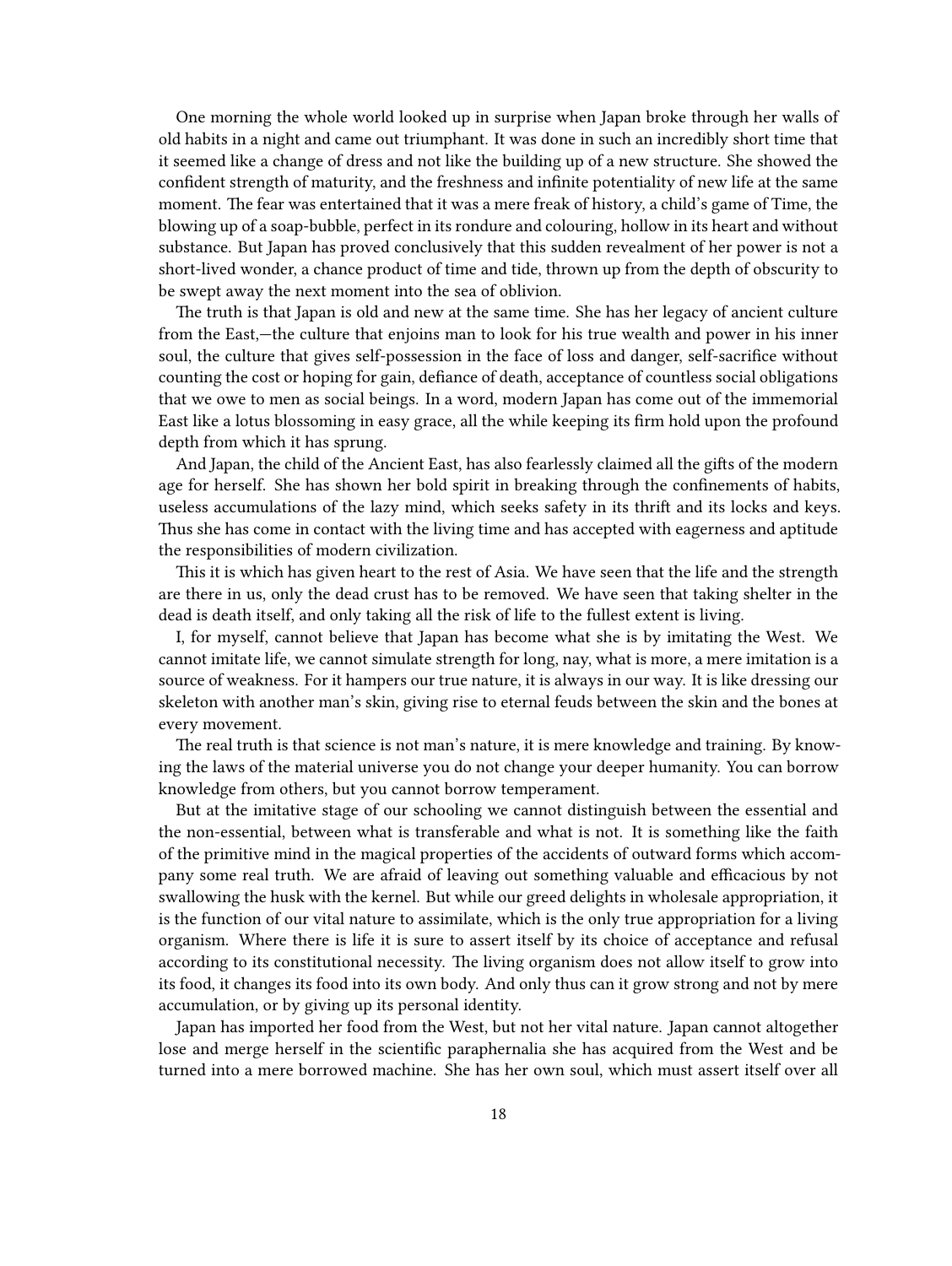her requirements. That she is capable of doing so, and that the process of assimilation is going on, have been amply proved by the signs of vigorous health that she exhibits. And I earnestly hope that Japan may never lose her faith in her own soul, in the mere pride of her foreign acquisition. For that pride itself is a humiliation, ultimately leading to poverty and weakness. It is the pride of the fop who sets more store on his new headdress than on his head itself.

The whole world waits to see what this great Eastern nation is going to do with the opportunities and responsibilities she has accepted from the hands of the modern time. If it be a mere reproduction of the West, then the great expectation she has raised will remain unfulfilled. For there are grave questions that the Western civilization has presented before the world but not completely answered. The conflict between the individual and the state, labour and capital, the man and the woman; the conflict between the greed of material gain and the spiritual life of man, the organized selfishness of nations and the higher ideals of humanity; the conflict between all the ugly complexities inseparable from giant organizations of commerce and state and the natural instincts of man crying for simplicity and beauty and fulness of leisure,—all these have to be brought to a harmony in a manner not yet dreamt of.

We have seen this great stream of civilization choking itself from débris carried by its innumerable channels. We have seen that with all its vaunted love of humanity it has proved itself the greatest menace to Man, far worse than the sudden outbursts of nomadic barbarism from which men suffered in the early ages of history. We have seen that, in spite of its boasted love of freedom, it has produced worse forms of slavery than ever were current in earlier societies, slavery whose chains are unbreakable, either because they are unseen, or because they assume the names and appearance of freedom. We have seen, under the spell of its gigantic sordidness, man losing faith in all the heroic ideals of life which have made him great.

Therefore you cannot with a light heart accept the modern civilization with all its tendencies, methods and structures, and dream that they are inevitable. You must apply your Eastern mind, your spiritual strength, your love of simplicity, your recognition of social obligation, in order to cut out a new path for this great unwieldy car of progress, shrieking out its loud discords as it runs. You must minimize the immense sacrifice of man's life and freedom that it claims in its every movement. For generations you have felt and thought and worked, have enjoyed and worshipped in your own special manner; and this cannot be cast off like old clothes. It is in your blood, in the marrow of your bones, in the texture of your flesh, in the tissue of your brains; and it must modify everything you lay your hands upon, without your knowing, even against your wishes. Once you did solve the problems of man to your own satisfaction, you had your philosophy of life and evolved your own art of living. All this you must apply to the present situation, and out of it will arise a new creation and not a mere repetition, a creation which the soul of your people will own for itself and proudly offer to the world as its tribute to the welfare of man. Of all countries in Asia, here in Japan you have the freedom to use the materials you have gathered from the West according to your genius and your need. Therefore your responsibility is all the greater, for in your voice Asia shall answer the questions that Europe has submitted to the conference of Man. In your land the experiments will be carried on by which the East will change the aspects of modern civilization, infusing life in it where it is a machine, substituting the human heart for cold expediency, not caring so much for power and success as for harmonious and living growth, for truth and beauty.

I cannot but bring to your mind those days when the whole of Eastern Asia from Burma to Japan was united with India in the closest tie of friendship, the only natural tie which can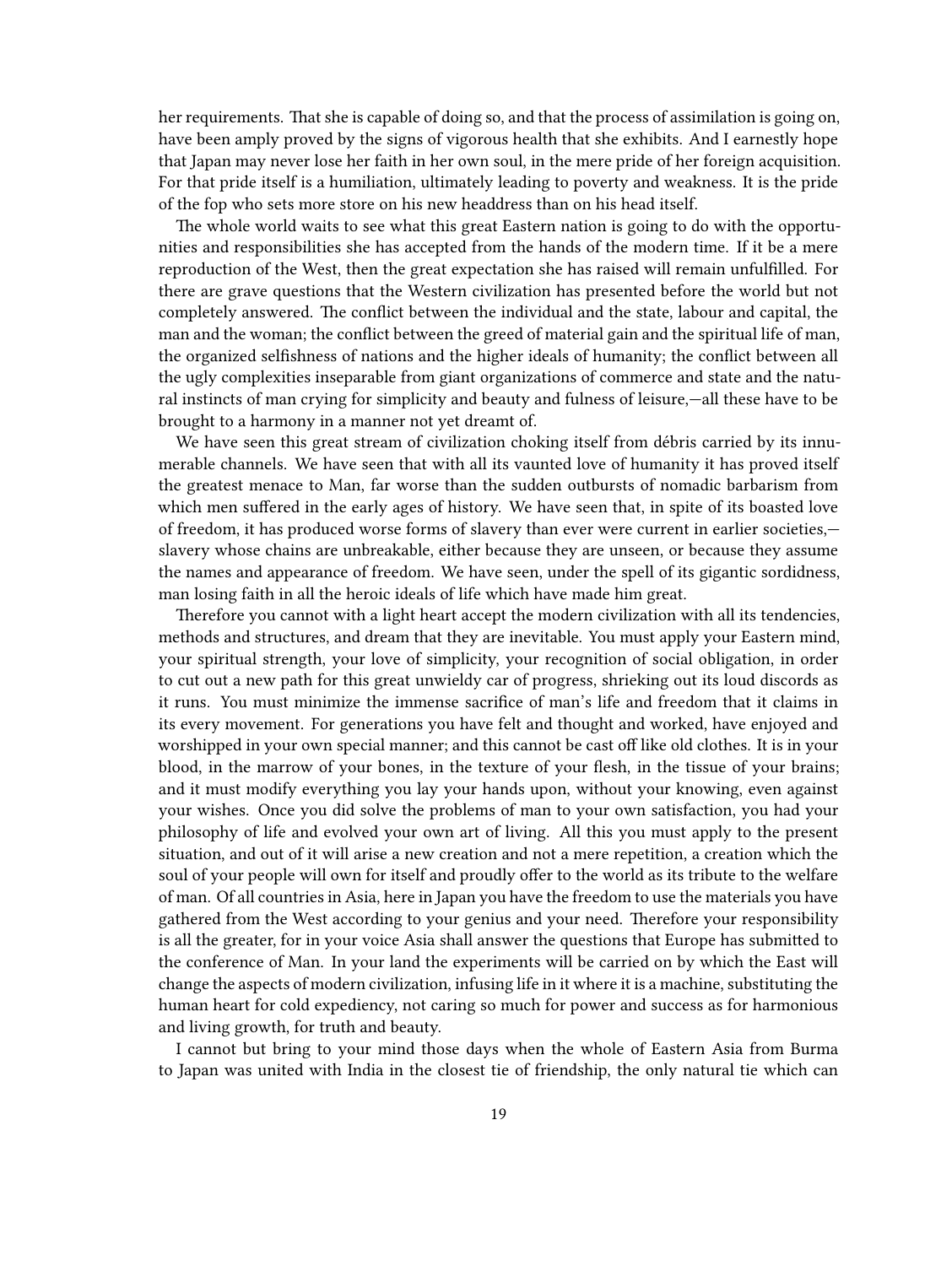exist between nations. There was a living communication of hearts, a nervous system evolved through which messages ran between us about the deepest needs of humanity. We did not stand in fear of each other, we had not to arm ourselves to keep each other in check; our relation was not that of self-interest, of exploration and spoliation of each other's pockets; ideas and ideals were exchanged, gifts of the highest love were offered and taken; no difference of languages and customs hindered us in approaching each other heart to heart; no pride of race or insolent consciousness of superiority, physical or mental, marred our relation; our arts and literatures put forth new leaves and flowers under the influence of this sunlight of united hearts; and races belonging to different lands and languages and histories acknowledged the highest unity of man and the deepest bond of love. May we not also remember that in those days of peace and goodwill, of men uniting for those supreme ends of life, your nature laid by for itself the balm of immortality which has helped your people to be born again in a new age, to be able to survive its old outworn structures and take on a new young body, to come out unscathed from the shock of the most wonderful revolution that the world has ever seen?

The political civilization which has sprung up from the soil of Europe and is overrunning the whole world, like some prolific weed, is based upon exclusiveness. It is always watchful to keep the aliens at bay or to exterminate them. It is carnivorous and cannibalistic in its tendencies, it feeds upon the resources of other peoples and tries to swallow their whole future. It is always afraid of other races achieving eminence, naming it as a peril, and tries to thwart all symptoms of greatness outside its own boundaries, forcing down races of men who are weaker, to be eternally fixed in their weakness. Before this political civilization came to its power and opened its hungry jaws wide enough to gulp down great continents of the earth, we had wars, pillages, changes of monarchy and consequent miseries, but never such a sight of fearful and hopeless voracity, such wholesale feeding of nation upon nation, such huge machines for turning great portions of the earth into mince-meat, never such terrible jealousies with all their ugly teeth and claws ready for tearing open each other's vitals. This political civilization is scientific, not human. It is powerful because it concentrates all its forces upon one purpose, like a millionaire acquiring money at the cost of his soul. It betrays its trust, it weaves its meshes of lies without shame, it enshrines gigantic idols of greed in its temples, taking great pride in the costly ceremonials of its worship, calling this patriotism. And it can be safely prophesied that this cannot go on, for there is a moral law in this world which has its application both to individuals and to organized bodies of men. You cannot go on violating these laws in the name of your nation, yet enjoy their advantage as individuals. This public sapping of ethical ideals slowly reacts upon each member of society, gradually breeding weakness, where it is not seen, and causing that cynical distrust of all things sacred in human nature, which is the true symptom of senility. You must keep in mind that this political civilization, this creed of national patriotism, has not been given a long trial. The lamp of ancient Greece is extinct in the land where it was first lighted, the power of Rome lies dead and buried under the ruins of its vast empire. But the civilization, whose basis is society and the spiritual ideal of man, is still a living thing in China and in India. Though it may look feeble and small, judged by the standard of the mechanical power of modern days, yet like small seeds it still contains life and will sprout and grow, and spread its beneficent branches, producing flowers and fruits when its time comes and showers of grace descend upon it from heaven. But ruins of sky-scrapers of power and broken machinery of greed, even God's rain is powerless to raise up again; for they were not of life, but went against life as a whole,—they are relics of the rebellion that shattered itself to pieces against the eternal.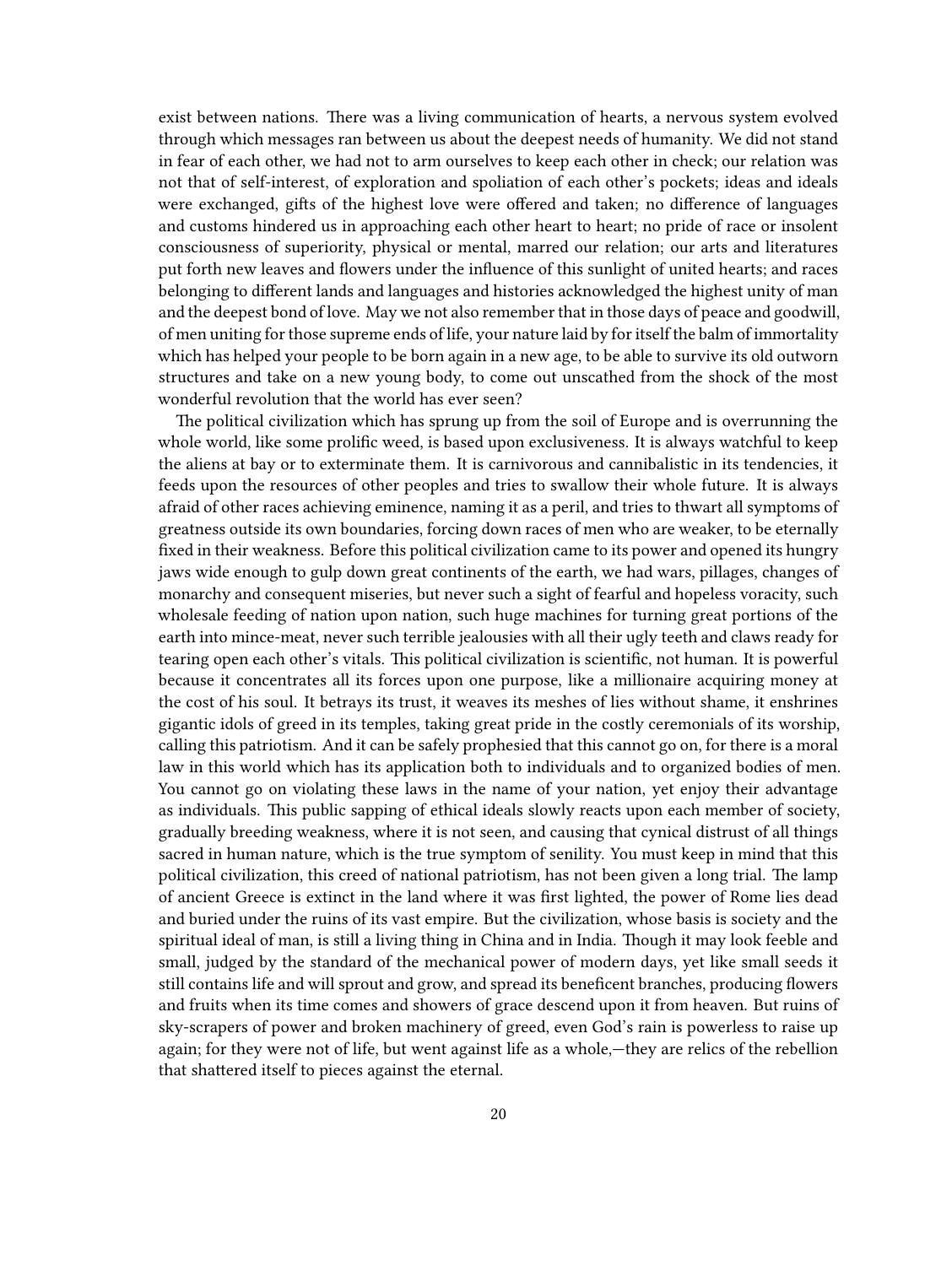But the charge is brought against us that the ideals we cherish in the East are static, that they have not the impetus in them to move, to open out new vistas of knowledge and power, that the systems of philosophy which are the mainstays of the time-worn civilizations of the East despise all outward proofs, remaining stolidly satisfied in their subjective certainty. This proves that when our knowledge is vague we are apt to accuse of vagueness our object of knowledge itself. To a Western observer our civilization appears as all metaphysics, as to a deaf man piano-playing appears to be mere movements of fingers and no music. He cannot think that we have found some deep basis of reality upon which we have built our institutions.

Unfortunately all proofs of reality are in realization. The reality of the scene before you depends only upon the fact that you can see, and it is difficult for us to prove to an unbeliever that our civilization is not a nebulous system of abstract speculations, that it has achieved something which is a positive truth,—a truth that can give man's heart its shelter and sustenance. It has evolved an inner sense,—a sense of vision, the vision of the infinite reality in all finite things.

But he says, "You do not make any progress, there is no movement in you." I ask him, "How do you know it? You have to judge progress according to its aim. A railway train makes its progress towards the terminus station,—it is movement. But a full-grown tree has no definite movement of that kind, its progress is the inward progress of life. It lives, with its aspiration towards light tingling in its leaves and creeping in its silent sap."

We also have lived for centuries, we still live, and we have our aspiration for a reality that has no end to its realization,—a reality that goes beyond death, giving it a meaning, that rises above all evils of life, bringing its peace and purity, its cheerful renunciation of self. The product of this inner life is a living product. It will be needed when the youth returns home weary and dustladen, when the soldier is wounded, when the wealth is squandered away and pride is humbled, when man's heart cries for truth in the immensity of facts and harmony in the contradiction of tendencies. Its value is not in its multiplication of materials, but in its spiritual fulfilment.

There are things that cannot wait. You have to rush and run and march if you must fight or take the best place in the market. You strain your nerves and are on the alert when you chase opportunities that are always on the wing. But there are ideals which do not play hideand-seek with our life; they slowly grow from seed to flower, from flower to fruit; they require infinite space and heaven's light to mature, and the fruits that they produce can survive years of insult and neglect. The East with her ideals, in whose bosom are stored the ages of sunlight and silence of stars, can patiently wait till the West, hurrying after the expedient, loses breath and stops. Europe, while busily speeding to her engagements, disdainfully casts her glance from her carriage window at the reaper reaping his harvest in the field, and in her intoxication of speed cannot but think him as slow and ever receding backwards. But the speed comes to its end, the engagement loses its meaning and the hungry heart clamours for food, till at last she comes to the lowly reaper reaping his harvest in the sun. For if the office cannot wait, or the buying and selling, or the craving for excitement, love waits and beauty and the wisdom of suffering and the fruits of patient devotion and reverent meekness of simple faith. And thus shall wait the East till her time comes.

I must not hesitate to acknowledge where Europe is great, for great she is without doubt. We cannot help loving her with all our heart, and paying her the best homage of our admiration, the Europe who, in her literature and art, pours out an inexhaustible cascade of beauty and truth fertilizing all countries and all time; the Europe who, with a mind which is titanic in its untiring power, is sweeping the height and the depth of the universe, winning her homage of knowledge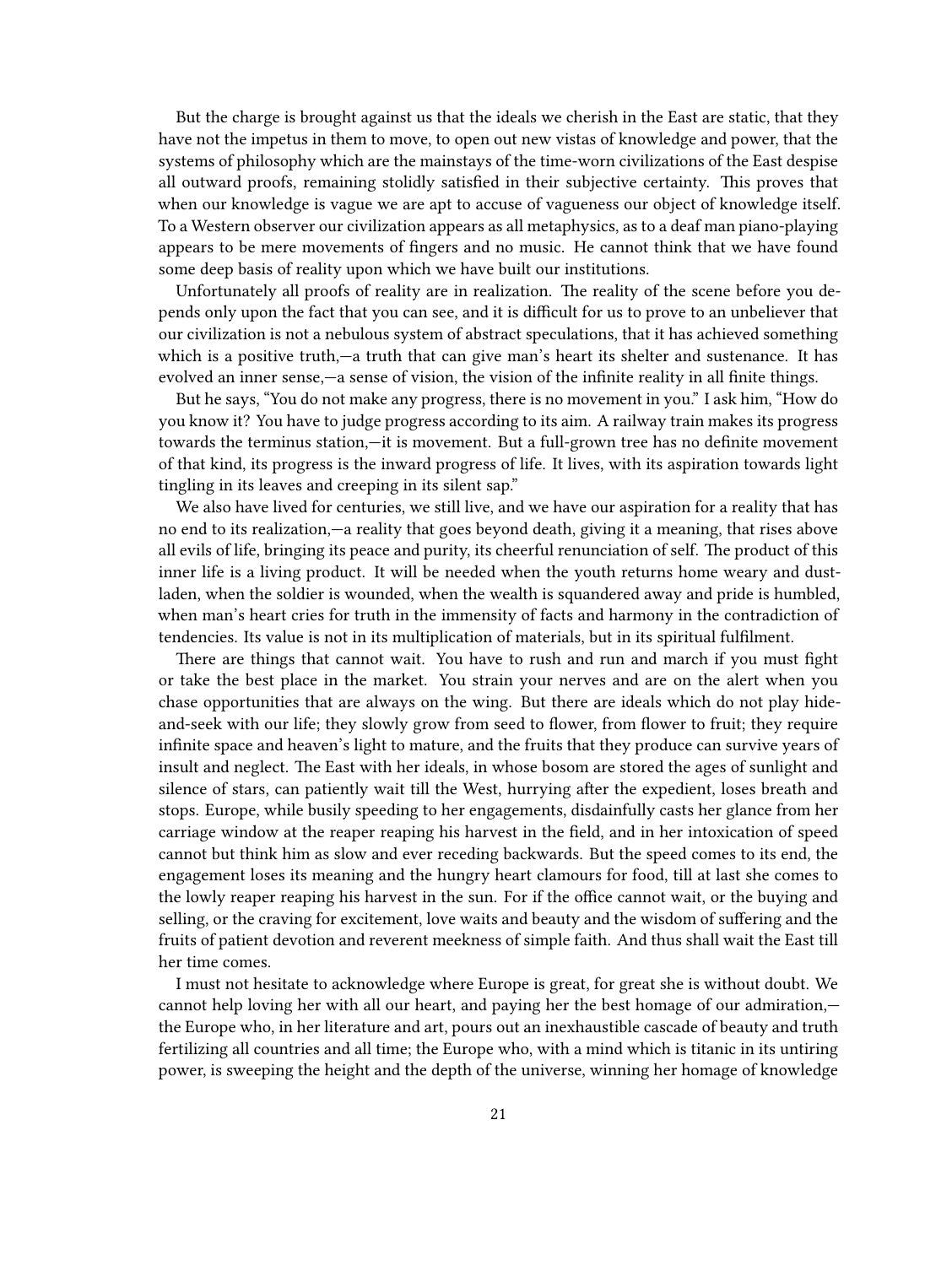from the infinitely great and the infinitely small, applying all the resources of her great intellect and heart in healing the sick and alleviating those miseries of man which up till now we were contented to accept in a spirit of hopeless resignation; the Europe who is making the earth yield more fruit than seemed possible, coaxing and compelling the great forces of nature into man's service. Such true greatness must have its motive power in spiritual strength. For only the spirit of man can defy all limitations, have faith in its ultimate success, throw its search-light beyond the immediate and the apparent, gladly suffer martyrdom for ends which cannot be achieved in its lifetime and accept failure without acknowledging defeat. In the heart of Europe runs the purest stream of human love, of love of justice, of spirit of self-sacrifice for higher ideals. The Christian culture of centuries has sunk deep in her life's core. In Europe we have seen noble minds who have ever stood up for the rights of man irrespective of colour and creed; who have braved calumny and insult from their own people in fighting for humanity's cause and raising their voices against the mad orgies of militarism, against the rage for brutal retaliation or rapacity that sometimes takes possession of a whole people; who are always ready to make reparation for wrongs done in the past by their own nations and vainly attempt to stem the tide of cowardly injustice that flows unchecked because the resistance is weak and innocuous on the part of the injured. There are these knight-errants of modern Europe who have not lost their faith in the disinterested love of freedom, in the ideals which own no geographical boundaries or national self-seeking. These are there to prove that the fountainhead of the water of everlasting life has not run dry in Europe, and from thence she will have her rebirth time after time. Only there, where Europe is too consciously busy in building up her power, defying her deeper nature and mocking it, she is heaping up her iniquities to the sky, crying for God's vengeance and spreading the infection of ugliness, physical and moral, over the face of the earth with her heartless commerce heedlessly outraging man's sense of the beautiful and the good. Europe is supremely good in her beneficence where her face is turned to all humanity; and Europe is supremely evil in her maleficent aspect where her face is turned only upon her own interest, using all her power of greatness for ends which are against the infinite and the eternal in Man.

Eastern Asia has been pursuing its own path, evolving its own civilization, which was not political but social, not predatory and mechanically efficient but spiritual and based upon all the varied and deeper relations of humanity. The solutions of the life problems of peoples were thought out in seclusion and carried out behind the security of aloofness, where all the dynastic changes and foreign invasions hardly touched them. But now we are overtaken by the outside world, our seclusion is lost for ever. Yet this we must not regret, as a plant should never regret when the obscurity of its seed-time is broken. Now the time has come when we must make the world problem our own problem; we must bring the spirit of our civilization into harmony with the history of all nations of the earth; we must not, in foolish pride, still keep ourselves fast within the shell of the seed and the crust of the earth which protected and nourished our ideals; for these, the shell and the crust, were meant to be broken, so that life may spring up in all its vigour and beauty, bringing its offerings to the world in open light.

In this task of breaking the barrier and facing the world Japan has come out the first in the East. She has infused hope in the heart of all Asia. This hope provides the hidden fire which is needed for all works of creation. Asia now feels that she must prove her life by producing living work, she must not lie passively dormant, or feebly imitate the West, in the infatuation of fear or flattery. For this we offer our thanks to this Land of the Rising Sun and solemnly ask her to remember that she has the mission of the East to fulfil. She must infuse the sap of a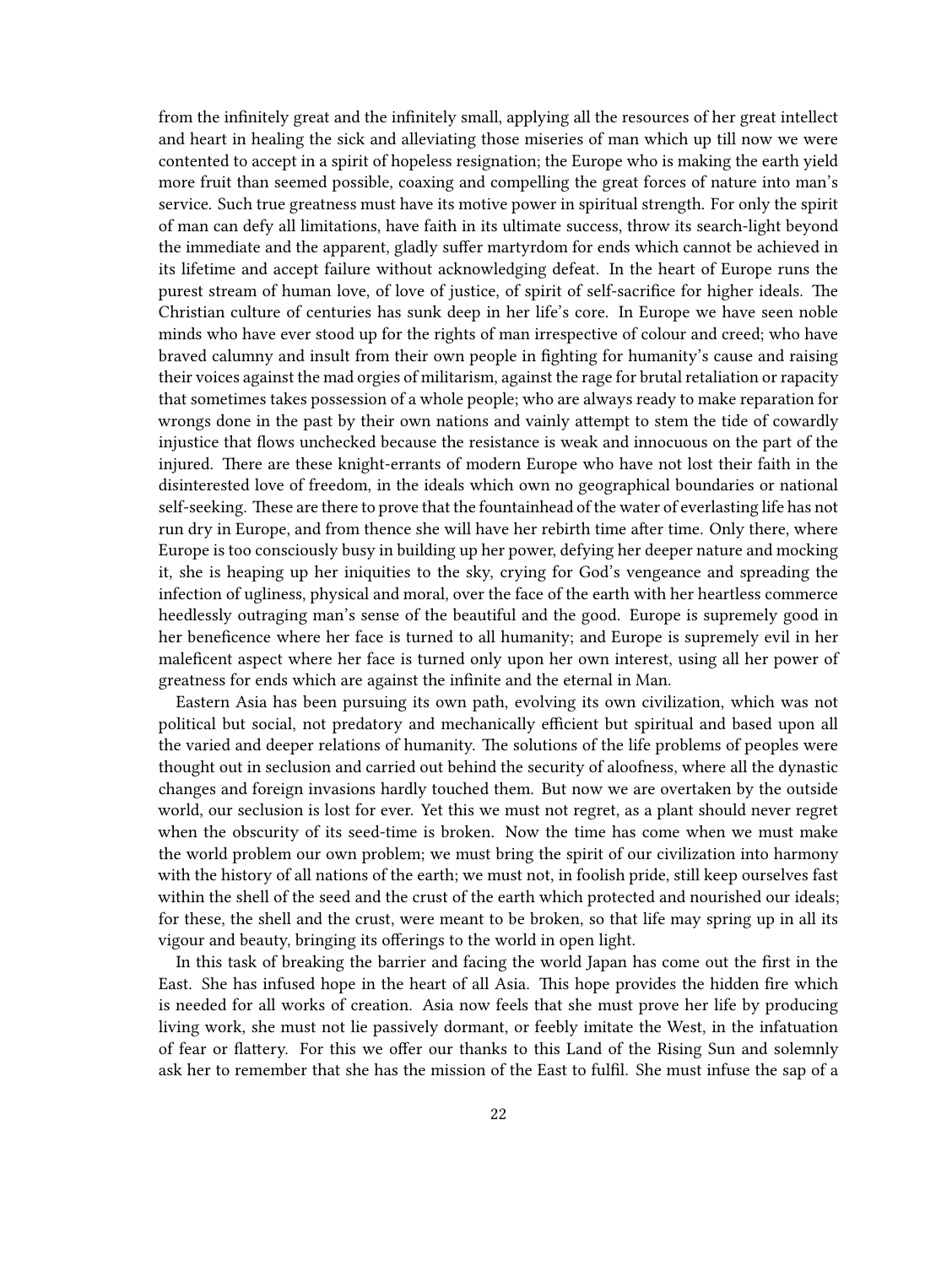fuller humanity into the heart of modern civilization. She must never allow it to get choked with the noxious undergrowth, but lead it up towards light and freedom, towards the pure air and broad space, where it can receive, in the dawn of its day and the darkness of its night, heaven's inspiration. Let the greatness of her ideals become visible to all men like her snow-crowned Fuji rising from the heart of the country into the region of the infinite, supremely distinct from its surroundings, beautiful like a maiden in its magnificent sweep of curve, yet firm and strong and serenely majestic.

#### <span id="page-22-0"></span>**II**

I have travelled in many countries and have met with men of all classes, but never in my travels did I feel the presence of the human so distinctly as in this land. In other great countries signs of man's power loomed large, and I saw vast organizations which showed efficiency in all their features. There, display and extravagance, in dress, in furniture, in costly entertainments, are startling. They seem to push you back into a corner, like a poor intruder at a feast; they are apt to make you envious, or take your breath away with amazement. There, you do not feel man as supreme; you are hurled against a stupendousness of things that alienates. But in Japan it is not the display of power, or wealth, that is the predominating element. You see everywhere emblems of love and admiration, and not mostly of ambition and greed. You see a people whose heart has come out and scattered itself in profusion in its commonest utensils of everyday life, in its social institutions, in its manners, which are carefully perfect, and in its dealings with things which are not only deft but graceful in every movement.

What has impressed me most in this country is the conviction that you have realized nature's secrets, not by methods of analytical knowledge, but by sympathy. You have known her language of lines, and music of colours, the symmetry in her irregularities, and the cadence in her freedom of movements; you have seen how she leads her immense crowds of things yet avoids all frictions; how the very conflicts in her creations break out in dance and music; how her exuberance has the aspect of the fulness of self-abandonment, and not a mere dissipation of display. You have discovered that nature reserves her power in forms of beauty; and it is this beauty which, like a mother, nourishes all the giant forces at her breast, keeping them in active vigour, yet in repose. You have known that energies of nature save themselves from wearing out by the rhythm of a perfect grace, and that she with the tenderness of her curved lines takes away fatigue from the world's muscles. I have felt that you have been able to assimilate these secrets into your life, and the truth which lies in the beauty of all things has passed into your souls. A mere knowledge of things can be had in a short enough time, but their spirit can only be acquired by centuries of training and self-control. Dominating nature from outside is a much simpler thing than making her your own in love's delight, which is a work of true genius. Your race has shown that genius, not by acquirement, but by creation; not by display of things, but by manifestation of its own inner being. This creative power there is in all nations, and it is ever active in getting hold of men's natures and giving them a form according to its ideals. But here, in Japan, it seems to have achieved its success, and deeply sunk into the minds of all men, and permeated their muscles and nerves. Your instincts have become true, your senses keen, and your hands have acquired natural skill. The genius of Europe has given her people the power of organization, which has specially made itself manifest in politics and commerce and in co-ordinating scientific knowledge. The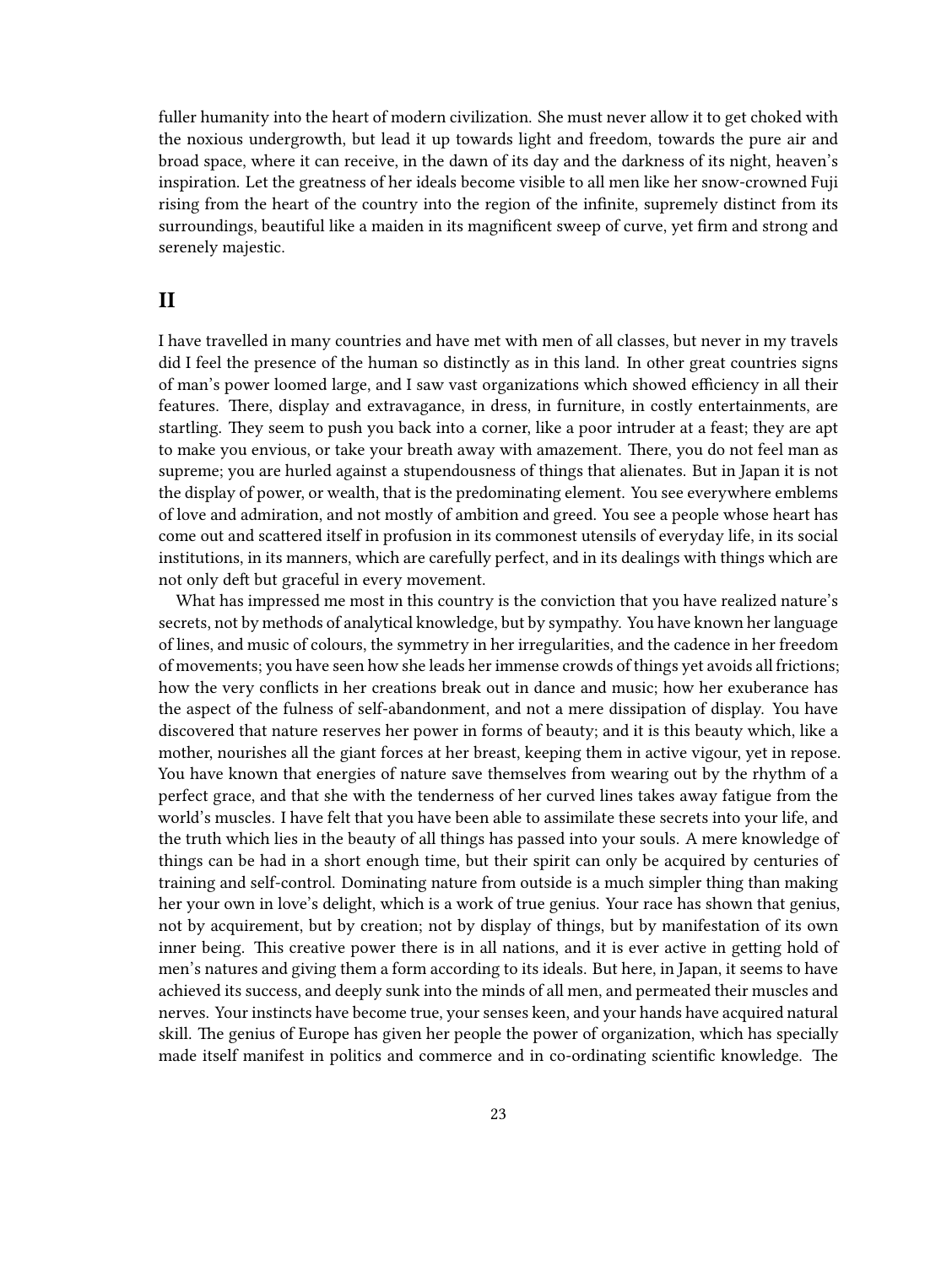genius of Japan has given you the vision of beauty in nature and the power of realizing it in your life.

All particular civilization is the interpretation of particular human experience. Europe seems to have felt emphatically the conflict of things in the universe, which can only be brought under control by conquest. Therefore she is ever ready for fight, and the best portion of her attention is occupied in organizing forces. But Japan has felt, in her world, the touch of some presence, which has evoked in her soul a feeling of reverent adoration. She does not boast of her mastery of nature, but to her she brings, with infinite care and joy, her offerings of love. Her relationship with the world is the deeper relationship of heart. This spiritual bond of love she has established with the hills of her country, with the sea and the streams, with the forests in all their flowery moods and varied physiognomy of branches; she has taken into her heart all the rustling whispers and sighing of the woodlands and sobbing of the waves; the sun and the moon she has studied in all the modulations of their lights and shades, and she is glad to close her shops to greet the seasons in her orchards and gardens and cornfields. This opening of the heart to the soul of the world is not confined to a section of your privileged classes, it is not the forced product of exotic culture, but it belongs to all your men and women of all conditions. This experience of your soul, in meeting a personality in the heart of the world, has been embodied in your civilization. It is a civilization of human relationship. Your duty towards your state has naturally assumed the character of filial duty, your nation becoming one family with your Emperor as its head. Your national unity has not been evolved from the comradeship of arms for defensive and offensive purpose, or from partnership in raiding adventures, dividing among each member the danger and spoils of robbery. It is not an outcome of the necessity of organization for some ulterior purpose, but it is an extension of the family and the obligations of the heart in a wide field of space and time. The ideal of "maitri" is at the bottom of your culture,—"maitri" with men and "maitri" with Nature. And the true expression of this love is in the language of beauty, which is so abundantly universal in this land. This is the reason why a stranger, like myself, instead of feeling envy or humiliation before these manifestations of beauty, these creations of love, feels a readiness to participate in the joy and glory of such revealment of the human heart.

And this has made me all the more apprehensive of the change which threatens Japanese civilization, as something like a menace to one's own person. For the huge heterogeneity of the modern age, whose only common bond is usefulness, is nowhere so pitifully exposed against the dignity and hidden power of reticent beauty as in Japan.

But the danger lies in this, that organized ugliness storms the mind and carries the day by its mass, by its aggressive persistence, by its power of mockery directed against the deeper sentiments of heart. Its harsh obtrusiveness makes it forcibly visible to us, overcoming our senses, and we bring sacrifices to its altar, as does a savage to the fetich which appears powerful because of its hideousness. Therefore its rivalry with things that are modest and profound and have the subtle delicacy of life is to be dreaded.

I am quite sure that there are men in your country who are not in sympathy with your inherited ideals; whose object is to gain, and not to grow. They are loud in their boast that they have modernized Japan. While I agree with them so far as to say that the spirit of the race should harmonize with the spirit of the time, I must warn them that modernizing is a mere affectation of modernism, just as affectation of poesy is poetizing. It is nothing but mimicry, only affectation is louder than the original, and it is too literal. One must bear in mind that those who have the true modern spirit need not modernize, just as those who are truly brave are not braggarts.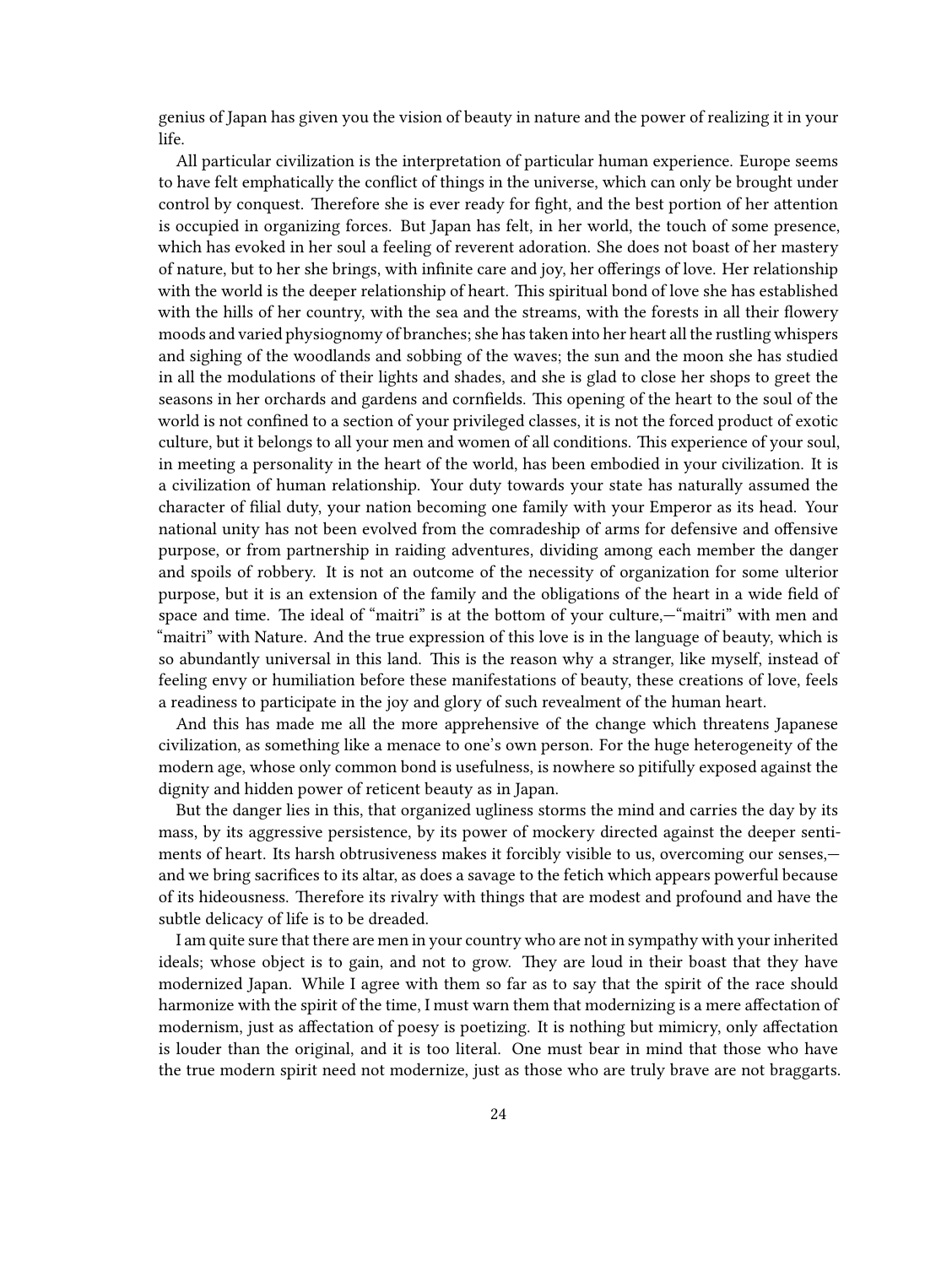Modernism is not in the dress of the Europeans; or in the hideous structures, where their children are interned when they take their lessons; or in the square houses with flat, straight wall-surfaces, pierced with parallel lines of windows, where these people are caged in their lifetime; certainly modernism is not in their ladies' bonnets, carrying on them loads of incongruities. These are not modern, but merely European. True modernism is freedom of mind, not slavery of taste. It is independence of thought and action, not tutelage under European schoolmasters. It is science, but not its wrong application in life,—a mere imitation of our science teachers who reduce it into a superstition, absurdly invoking its aid for all impossible purposes.

Life based upon mere science is attractive to some men, because it has all the characteristics of sport; it feigns seriousness, but is not profound. When you go a-hunting, the less pity you have the better; for your one object is to chase the game and kill it, to feel that you are the greater animal, that your method of destruction is thorough and scientific. And the life of science is that superficial life. It pursues success with skill and thoroughness, and takes no account of the higher nature of man. But those whose minds are crude enough to plan their lives upon the supposition that man is merely a hunter and his paradise the paradise of sportsmen will be rudely awakened in the midst of their trophies of skeletons and skulls.

I do not for a moment suggest that Japan should be unmindful of acquiring modern weapons of self-protection. But this should never be allowed to go beyond her instinct of self-preservation. She must know that the real power is not in the weapons themselves, but in the man who wields those weapons; and when he, in his eagerness for power, multiplies his weapons at the cost of his own soul, then it is he who is in even greater danger than his enemies.

Things that are living are so easily hurt; therefore they require protection. In nature, life protects itself within its coverings, which are built with life's own material. Therefore they are in harmony with life's growth, or else when the time comes they easily give way and are forgotten. The living man has his true protection in his spiritual ideals, which have their vital connection with his life and grow with his growth. But, unfortunately, all his armour is not living,—some of it is made of steel, inert and mechanical. Therefore, while making use of it, man has to be careful to protect himself from its tyranny. If he is weak enough to grow smaller to fit himself to his covering, then it becomes a process of gradual suicide by shrinkage of the soul. And Japan must have a firm faith in the moral law of existence to be able to assert to herself that the Western nations are following that path of suicide, where they are smothering their humanity under the immense weight of organizations in order to keep themselves in power and hold others in subjection.

What is dangerous for Japan is, not the imitation of the outer features of the West, but the acceptance of the motive force of the Western nationalism as her own. Her social ideals are already showing signs of defeat at the hands of politics. I can see her motto, taken from science, "Survival of the Fittest," writ large at the entrance of her present-day history—the motto whose meaning is, "Help yourself, and never heed what it costs to others"; the motto of the blind man who only believes in what he can touch, because he cannot see. But those who can see know that men are so closely knit that when you strike others the blow comes back to yourself. The moral law, which is the greatest discovery of man, is the discovery of this wonderful truth, that man becomes all the truer the more he realizes himself in others. This truth has not only a subjective value, but is manifested in every department of our life. And nations who sedulously cultivate moral blindness as the cult of patriotism will end their existence in a sudden and violent death. In past ages we had foreign invasions, but they never touched the soul of the people deeply. They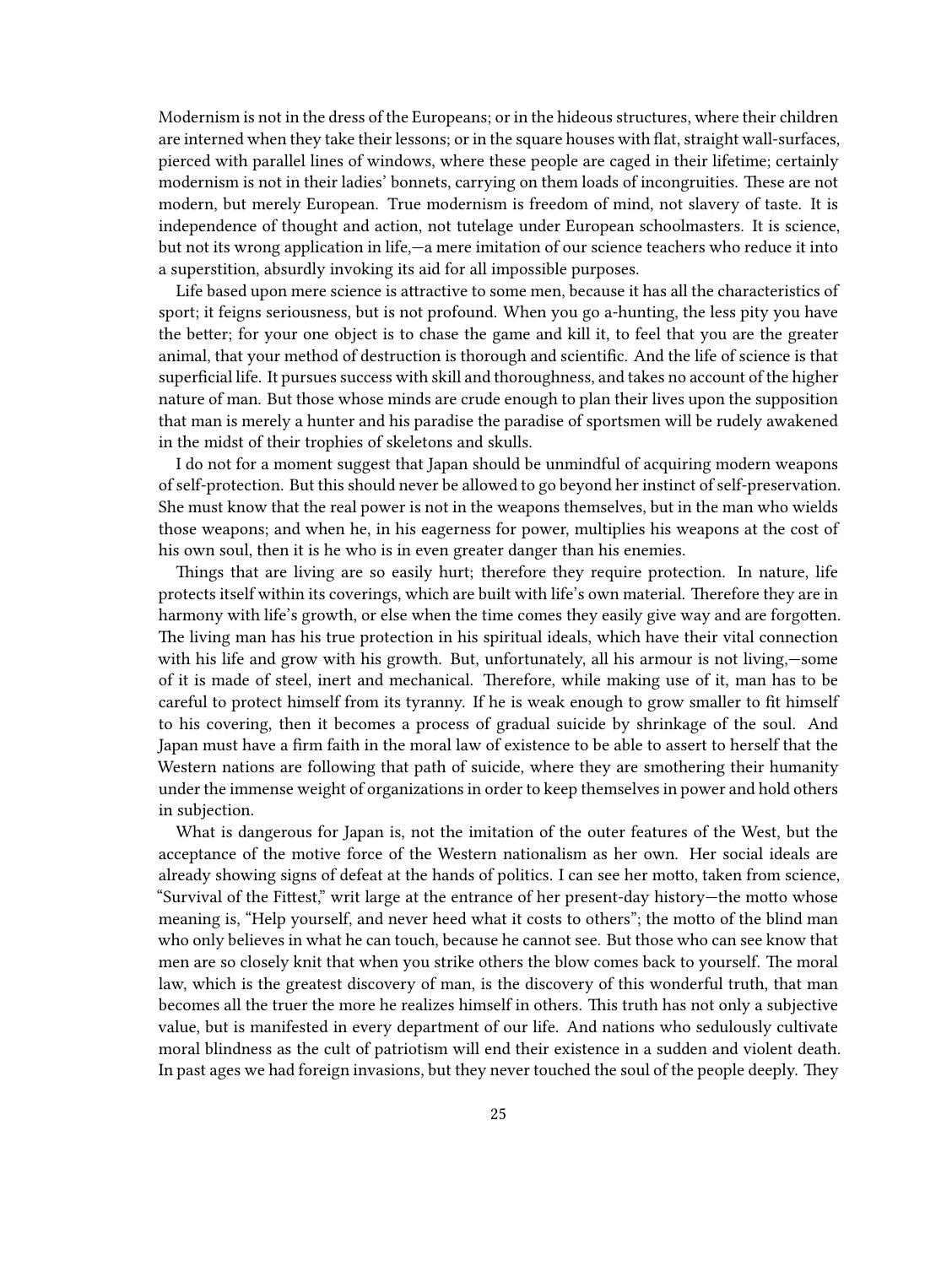were merely the outcome of individual ambitions. The people themselves, being free from the responsibilities of the baser and more heinous side of those adventures, had all the advantage of the heroic and the human disciplines derived from them. This developed their unflinching loyalty, their single-minded devotion to the obligations of honour, their power of complete selfsurrender and fearless acceptance of death and danger. Therefore the ideals, whose seats were in the hearts of the people, would not undergo any serious change owing to the policies adopted by the kings or generals. But now, where the spirit of the Western nationalism prevails, the whole people is being taught from boyhood to foster hatreds and ambitions by all kinds of means by the manufacture of half-truths and untruths in history, by persistent misrepresentation of other races and the culture of unfavourable sentiments towards them, by setting up memorials of events, very often false, which for the sake of humanity should be speedily forgotten, thus continually brewing evil menace towards neighbours and nations other than their own. This is poisoning the very fountainhead of humanity. It is discrediting the ideals, which were born of the lives of men who were our greatest and best. It is holding up gigantic selfishness as the one universal religion for all nations of the world. We can take anything else from the hands of science, but not this elixir of moral death. Never think for a moment that the hurts you inflict upon other races will not infect you, or that the enmities you sow around your homes will be a wall of protection to you for all time to come. To imbue the minds of a whole people with an abnormal vanity of its own superiority, to teach it to take pride in its moral callousness and ill-begotten wealth, to perpetuate humiliation of defeated nations by exhibiting trophies won from war, and using these in schools in order to breed in children's minds contempt for others, is imitating the West where she has a festering sore, whose swelling is a swelling of disease eating into its vitality.

Our food crops, which are necessary for our sustenance, are products of centuries of selection and care. But the vegetation, which we have not to transform into our lives, does not require the patient thoughts of generations. It is not easy to get rid of weeds; but it is easy, by process of neglect, to ruin your food crops and let them revert to their primitive state of wildness. Likewise the culture, which has so kindly adapted itself to your soil—so intimate with life, so human—not only needed tilling and weeding in past ages, but still needs anxious work and watching. What is merely modern—as science and methods of organization—can be transplanted; but what is vitally human has fibres so delicate, and roots so numerous and far-reaching, that it dies when moved from its soil. Therefore I am afraid of the rude pressure of the political ideals of the West upon your own. In political civilization, the state is an abstraction and relationship of men utilitarian. Because it has no root in sentiments, it is so dangerously easy to handle. Half a century has been enough for you to master this machine; and there are men among you whose fondness for it exceeds their love for the living ideals, which were born with the birth of your nation and nursed in your centuries. It is like a child who, in the excitement of his play, imagines he likes his playthings better than his mother.

Where man is at his greatest, he is unconscious. Your civilization, whose mainspring is the bond of human relationship, has been nourished in the depth of a healthy life beyond reach of prying self-analysis. But a mere political relationship is all-conscious; it is an eruptive inflammation of aggressiveness. It has forcibly burst upon your notice. And the time has come when you have to be roused into full consciousness of the truth by which you live, so that you may not be taken unawares. The past has been God's gift to you; about the present, you must make your own choice.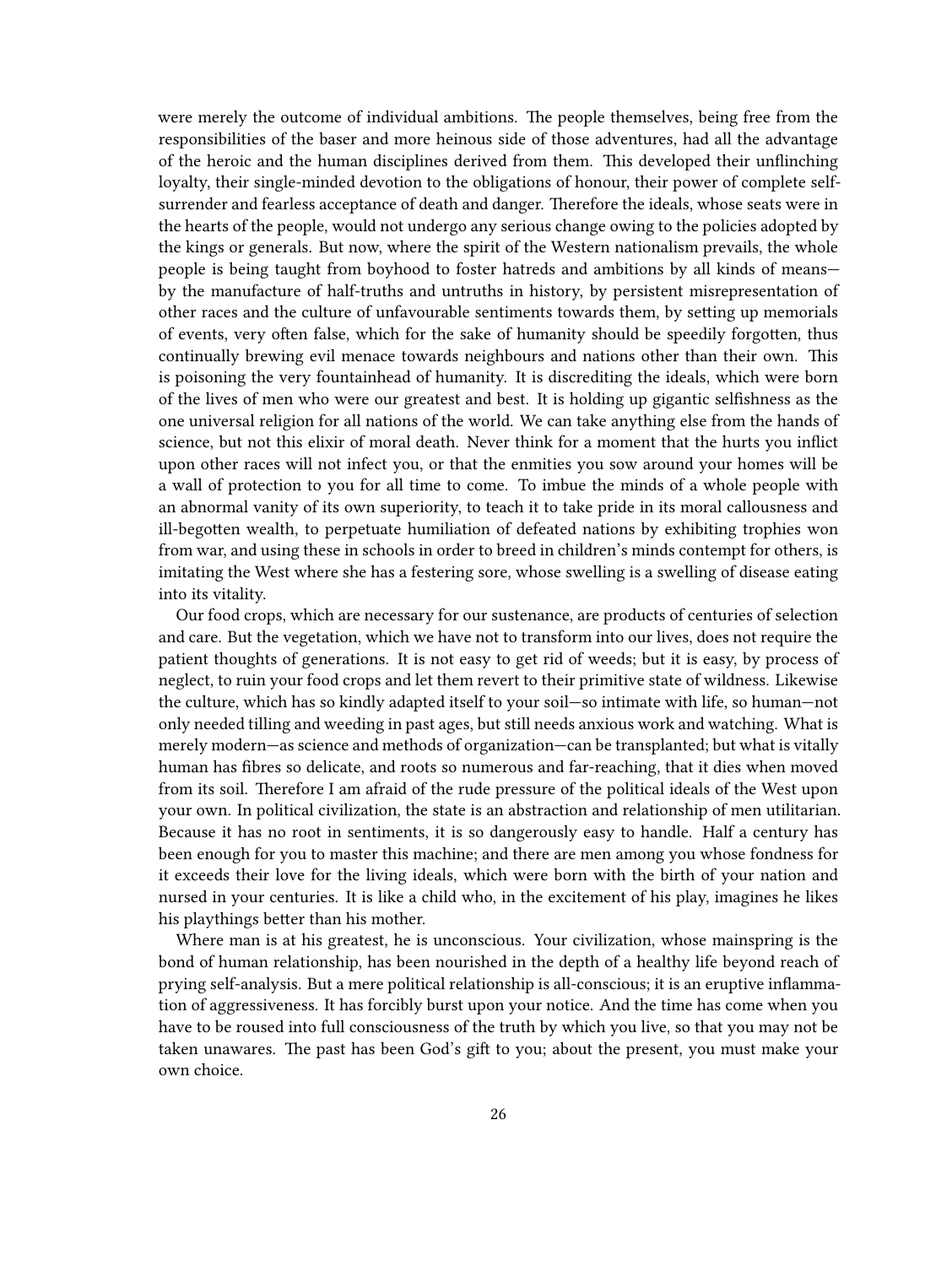So the questions you have to put to yourselves are these—"Have we read the world wrong, and based our relation to it upon an ignorance of human nature? Is the instinct of the West right, where she builds her national welfare behind the barricade of a universal distrust of humanity?"

You must have detected a strong accent of fear whenever the West has discussed the possibility of the rise of an Eastern race. The reason of it is this, that the power by whose help she thrives is an evil power; so long as it is held on her own side she can be safe, while the rest of the world trembles. The vital ambition of the present civilization of Europe is to have the exclusive possession of the devil. All her armaments and diplomacy are directed upon this one object. But these costly rituals for invocation of the evil spirit lead through a path of prosperity to the brink of cataclysm. The furies of terror, which the West has let loose upon God's world, come back to threaten herself and goad her into preparations of more and more frightfulness; this gives her no rest, and makes her forget all else but the perils that she causes to others and incurs herself. To the worship of this devil of politics she sacrifices other countries as victims. She feeds upon their dead flesh and grows fat upon it, so long as the carcasses remain fresh,—but they are sure to rot at last, and the dead will take their revenge, by spreading pollution far and wide and poisoning the vitality of the feeder. Japan had all her wealth of humanity, her harmony of heroism and beauty, her depth of self-control and richness of self-expression; yet the Western nations felt no respect for her till she proved that the bloodhounds of Satan are not only bred in the kennels of Europe but can also be domesticated in Japan and fed with man's miseries. They admit Japan's equality with themselves, only when they know that Japan also possesses the key to open the floodgate of hell-fire upon the fair earth whenever she chooses, and can dance, in their own measure, the devil dance of pillage, murder and ravishment of innocent women, while the world goes to ruin. We know that, in the early stage of man's moral immaturity, he only feels reverence for the god whose malevolence he dreads. But is this the ideal of man which we can look up to with pride? After centuries of civilization nations fearing each other like the prowling wild beasts of the nighttime; shutting their doors of hospitality; combining only for purpose of aggression or defence; hiding in their holes their trade secrets, state secrets, secrets of their armaments; making peaceofferings to each other's barking dogs with the meat which does not belong to them; holding down fallen races which struggle to stand upon their feet; with their right hands dispensing religion to weaker peoples, while robbing them with their left,—is there anything in this to make us envious? Are we to bend our knees to the spirit of this nationalism, which is sowing broadcast over all the world seeds of fear, greed, suspicion, unashamed lies of its diplomacy, and unctuous lies of its profession of peace and good-will and universal brotherhood of Man? Can our minds be free from doubt when we rush to the Western market to buy this foreign product in exchange for our own inheritance? I am aware how difficult it is to know one's self; and the man who is intoxicated furiously denies his drunkenness; yet the West herself is anxiously thinking of her problems and trying experiments. But she is like a glutton, who has not the heart to give up his intemperance in eating, and fondly clings to the hope that he can cure his nightmares of indigestion by medicine. Europe is not ready to give up her political inhumanity, with all the baser passions of man attendant upon it; she believes only in modification of systems, and not in change of heart.

We are willing to buy their machine-made systems, not with our hearts, but with our brains. We shall try them and build sheds for them, but not enshrine them in our homes or temples. There are races who worship the animals they kill; we can buy meat from them when we are hungry, but not the worship which goes with the killing. We must not vitiate our children's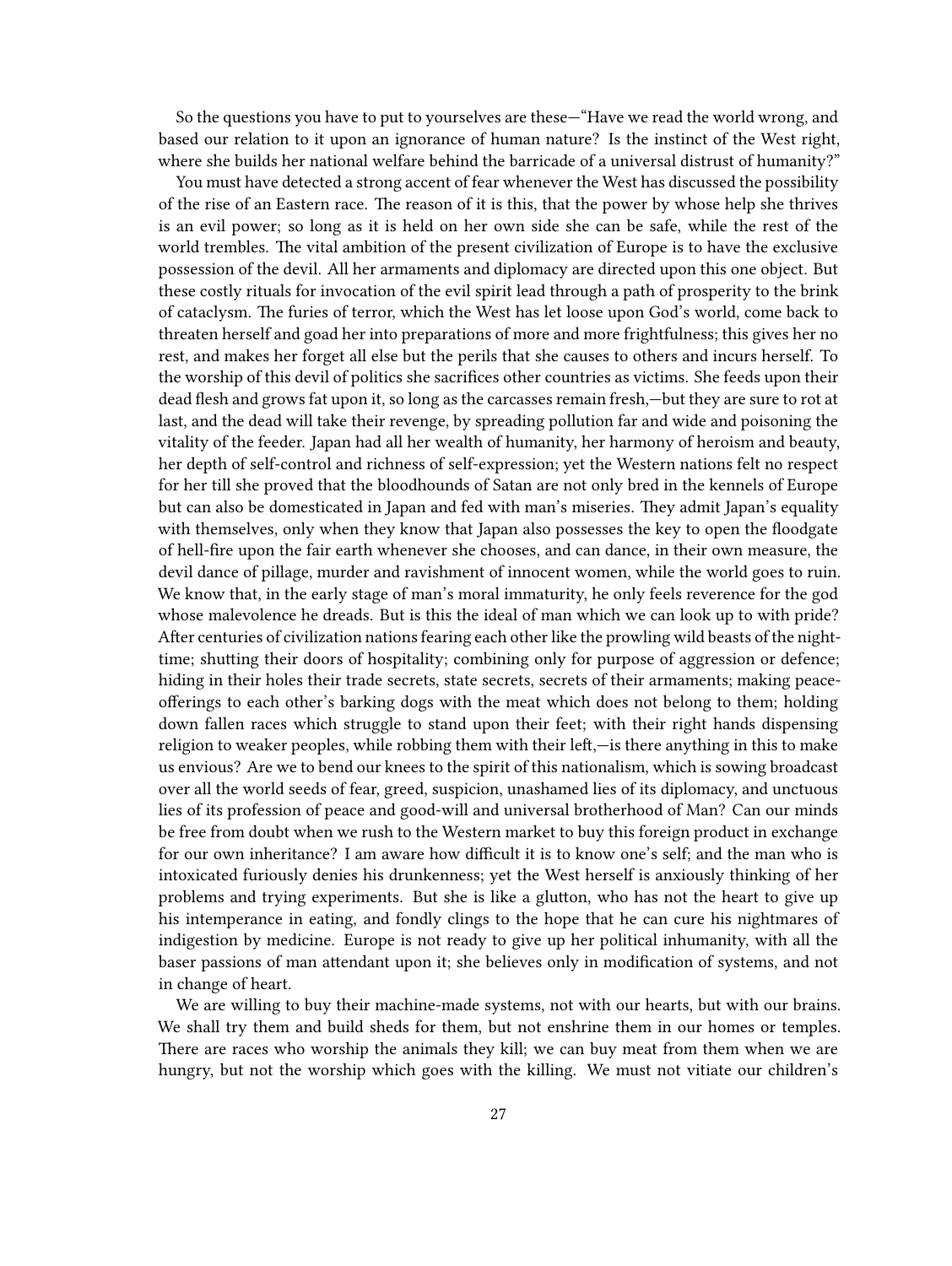minds with the superstition that business is business, war is war, politics is politics. We must know that man's business has to be more than mere business, and so should be his war and politics. You had your own industry in Japan; how scrupulously honest and true it was, you can see by its products,—by their grace and strength, their conscientiousness in details, where they can hardly be observed. But the tidal wave of falsehood has swept over your land from that part of the world where business is business, and honesty is followed merely as the best policy. Have you never felt shame when you see the trade advertisements, not only plastering the whole town with lies and exaggerations, but invading the green fields, where the peasants do their honest labour, and the hill-tops, which greet the first pure light of the morning? It is so easy to dull our sense of honour and delicacy of mind with constant abrasion, while falsehoods stalk abroad with proud steps in the name of trade, politics and patriotism, that any protest against their perpetual intrusion into our lives is considered to be sentimentalism, unworthy of true manliness.

And it has come to pass that the children of those heroes who would keep their word at the point of death, who would disdain to cheat men for vulgar profit, who even in their fight would much rather court defeat than be dishonourable, have become energetic in dealing with falsehoods and do not feel humiliated by gaining advantage from them. And this has been effected by the charm of the word "modern." But if undiluted utility be modern, beauty is of all ages; if mean selfishness be modern, the human ideals are no new inventions. And we must know for certain that however modern may be the proficiency which cripples man for the sake of methods and machines, it will never live to be old.

But while trying to free our minds from the arrogant claims of Europe and to help ourselves out of the quicksands of our infatuation, we may go to the other extreme and blind ourselves with a wholesale suspicion of the West. The reaction of disillusionment is just as unreal as the first shock of illusion. We must try to come to that normal state of mind by which we can clearly discern our own danger and avoid it without being unjust towards the source of that danger. There is always the natural temptation in us of wishing to pay back Europe in her own coin, and return contempt for contempt and evil for evil. But that again would be to imitate Europe in one of her worst features, which comes out in her behaviour to people whom she describes as yellow or red, brown or black. And this is a point on which we in the East have to acknowledge our guilt and own that our sin has been as great, if not greater, when we insulted humanity by treating with utter disdain and cruelty men who belonged to a particular creed, colour or caste. It is really because we are afraid of our own weakness, which allows itself to be overcome by the sight of power, that we try to substitute for it another weakness which makes itself blind to the glories of the West. When we truly know the Europe which is great and good, we can effectively save ourselves from the Europe which is mean and grasping. It is easy to be unfair in one's judgment when one is faced with human miseries,—and pessimism is the result of building theories while the mind is suffering. To despair of humanity is only possible if we lose faith in truth which brings to it strength, when its defeat is greatest, and calls out new life from the depth of its destruction. We must admit that there is a living soul in the West which is struggling unobserved against the hugeness of the organizations under which men, women and children are being crushed, and whose mechanical necessities are ignoring laws that are spiritual and human,—the soul whose sensibilities refuse to be dulled completely by dangerous habits of heedlessness in dealings with races for whom it lacks natural sympathy. The West could never have risen to the eminence she has reached if her strength were merely the strength of the brute or of the machine. The divine in her heart is suffering from the injuries inflicted by her hands upon the world,—and from this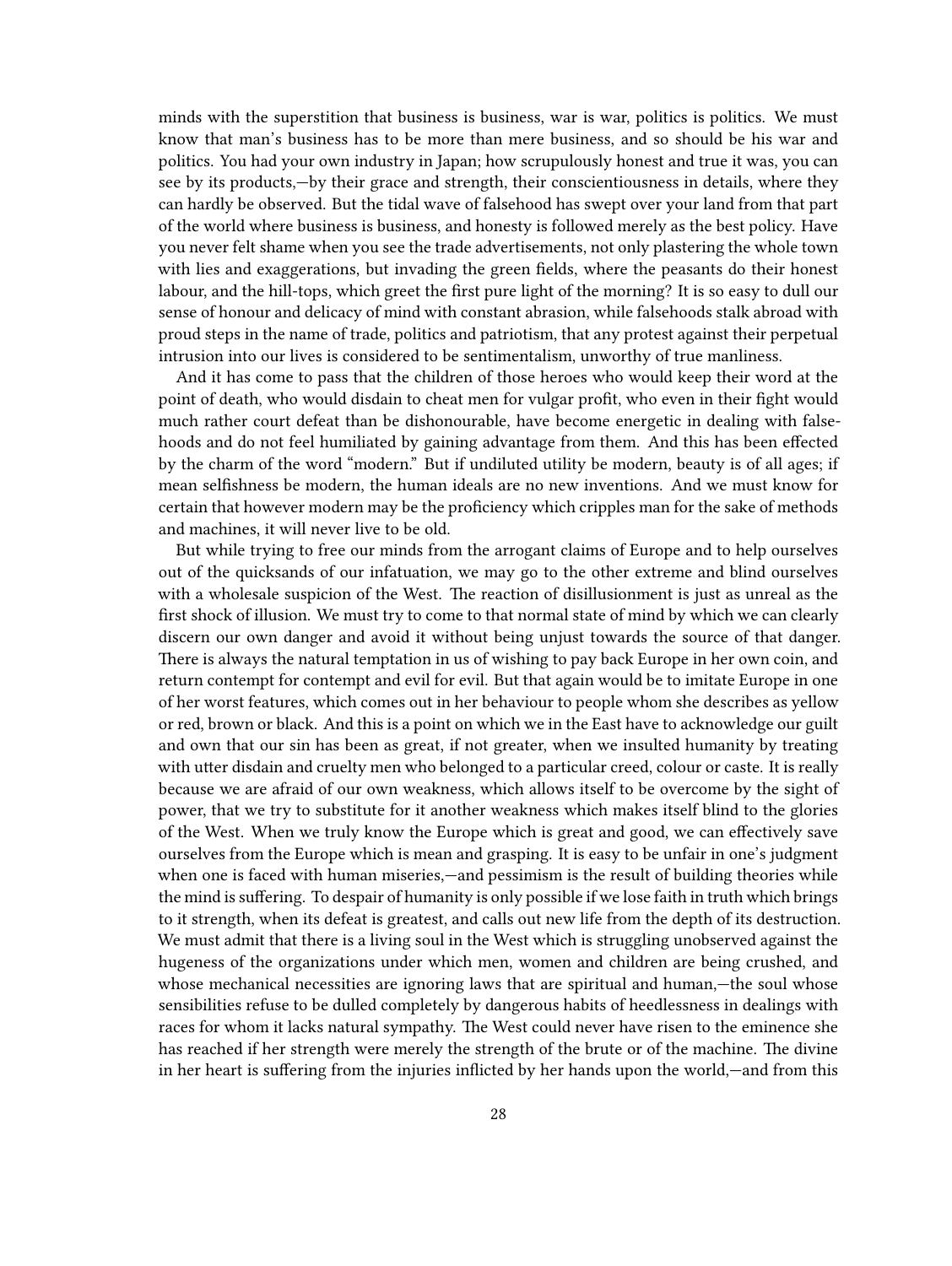pain of her higher nature flows the secret balm which will bring healing to those injuries. Time after time she has fought against herself and has undone the chains which with her own hands she had fastened round helpless limbs; and though she forced poison down the throat of a great nation at the point of the sword for gain of money, she herself woke up to withdraw from it, to wash her hands clean again. This shows hidden springs of humanity in spots which look dead and barren. It proves that the deeper truth in her nature, which can survive such a career of cruel cowardliness, is not greed, but reverence for unselfish ideals. It would be altogether unjust, both to us and to Europe, to say that she has fascinated the modern Eastern mind by the mere exhibition of her power. Through the smoke of cannons and dust of markets the light of her moral nature has shone bright, and she has brought to us the ideal of ethical freedom, whose foundation lies deeper than social conventions and whose province of activity is world-wide.

The East has instinctively felt, even through her aversion, that she has a great deal to learn from Europe, not merely about the materials of power, but about its inner source, which is of mind and of the moral nature of man. Europe has been teaching us the higher obligations of public good above those of the family and the clan, and the sacredness of law, which makes society independent of individual caprice, secures for it continuity of progress, and guarantees justice to all men of all positions in life. Above all things Europe has held high before our minds the banner of liberty, through centuries of martyrdom and achievement,—liberty of conscience, liberty of thought and action, liberty in the ideals of art and literature. And because Europe has won our deep respect, she has become so dangerous for us where she is turbulently weak and false,—dangerous like poison when it is served along with our best food. There is one safety for us upon which we hope we may count, and that is, that we can claim Europe herself as our ally in our resistance to her temptations and to her violent encroachments; for she has ever carried her own standard of perfection, by which we can measure her falls and gauge her degrees of failure, by which we can call her before her own tribunal and put her to shame,—the shame which is the sign of the true pride of nobleness.

But our fear is, that the poison may be more powerful than the food, and what is strength in her to-day may not be the sign of health, but the contrary; for it may be temporarily caused by the upsetting of the balance of life. Our fear is that evil has a fateful fascination when it assumes dimensions which are colossal,—and though at last it is sure to lose its centre of gravity by its abnormal disproportion, the mischief which it creates before its fall may be beyond reparation.

Therefore I ask you to have the strength of faith and clarity of mind to know for certain that the lumbering structure of modern progress, riveted by the iron bolts of efficiency, which runs upon the wheels of ambition, cannot hold together for long. Collisions are certain to occur; for it has to travel upon organized lines, it is too heavy to choose its own course freely; and once it is off the rails, its endless train of vehicles is dislocated. A day will come when it will fall in a heap of ruin and cause serious obstruction to the traffic of the world. Do we not see signs of this even now? Does not the voice come to us, through the din of war, the shrieks of hatred, the wailings of despair, through the churning up of the unspeakable filth which has been accumulating for ages in the bottom of this nationalism,—the voice which cries to our soul that the tower of national selfishness, which goes by the name of patriotism, which has raised its banner of treason against heaven, must totter and fall with a crash, weighed down by its own bulk, its flag kissing the dust, its light extinguished? My brothers, when the red light of conflagration sends up its crackle of laughter to the stars, keep your faith upon those stars and not upon the fire of destruction. For when this conflagration consumes itself and dies down, leaving its memorial in ashes, the eternal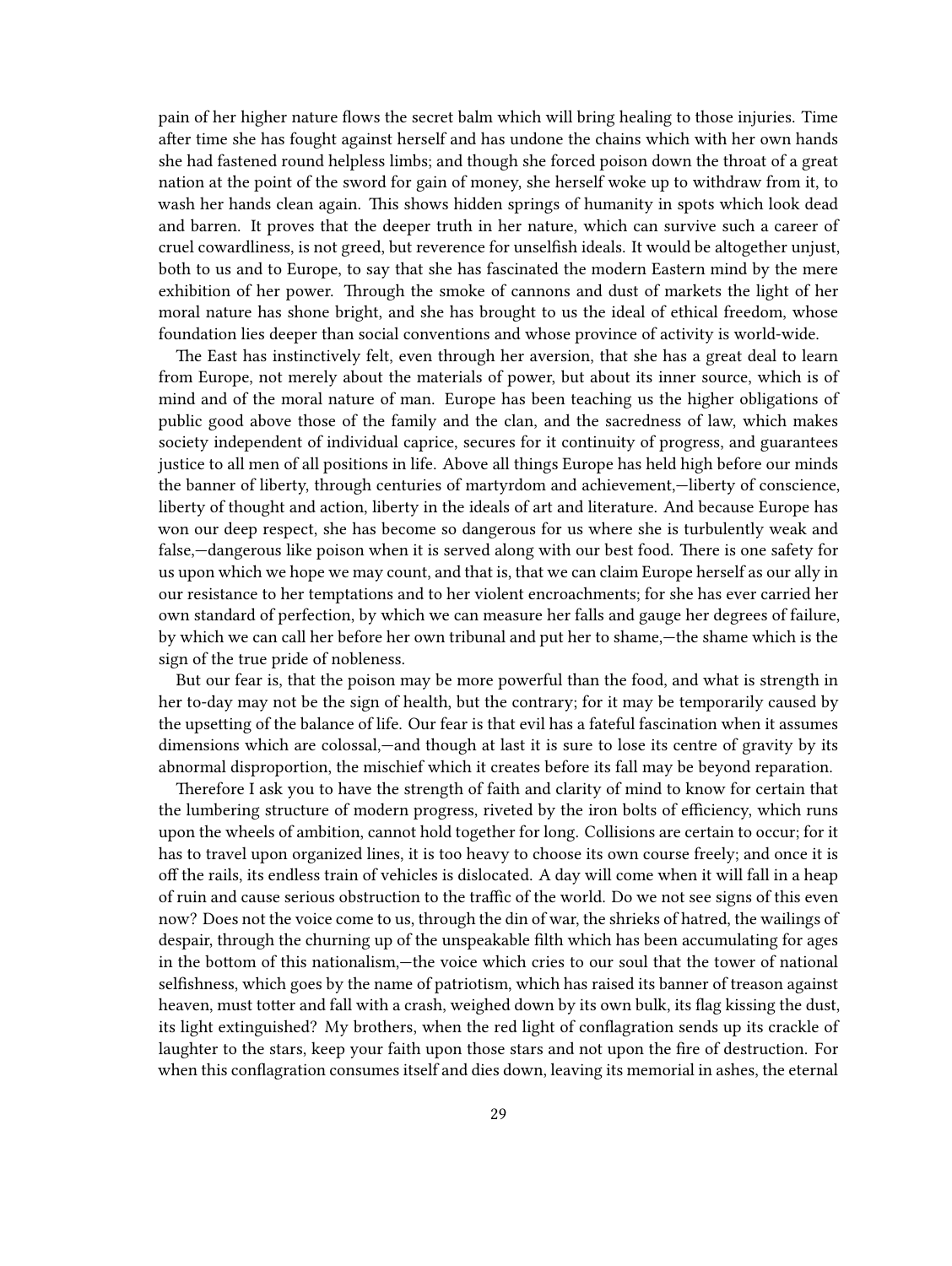light will again shine in the East,—the East which has been the birthplace of the morning sun of man's history. And who knows if that day has not already dawned, and the sun not risen, in the Easternmost horizon of Asia? And I offer, as did my ancestor rishis, my salutation to that sunrise of the East, which is destined once again to illumine the whole world.

I know my voice is too feeble to raise itself above the uproar of this bustling time, and it is easy for any street urchin to fling against me the epithet of "unpractical." It will stick to my coat-tail, never to be washed away, effectively excluding me from the consideration of all respectable persons. I know what a risk one runs from the vigorously athletic crowds in being styled an idealist in these days, when thrones have lost their dignity and prophets have become an anachronism, when the sound that drowns all voices is the noise of the market-place. Yet when, one day, standing on the outskirts of Yokohama town, bristling with its display of modern miscellanies, I watched the sunset in your southern sea, and saw its peace and majesty among your pine-clad hills,—with the great Fujiyama growing faint against the golden horizon, like a god overcome with his own radiance,—the music of eternity welled up through the evening silence, and I felt that the sky and the earth and the lyrics of the dawn and the dayfall are with the poets and idealists, and not with the marketmen robustly contemptuous of all sentiment,—that, after the forgetfulness of his own divinity, man will remember again that heaven is always in touch with his world, which can never be abandoned for good to the hounding wolves of the modern era, scenting human blood and howling to the skies.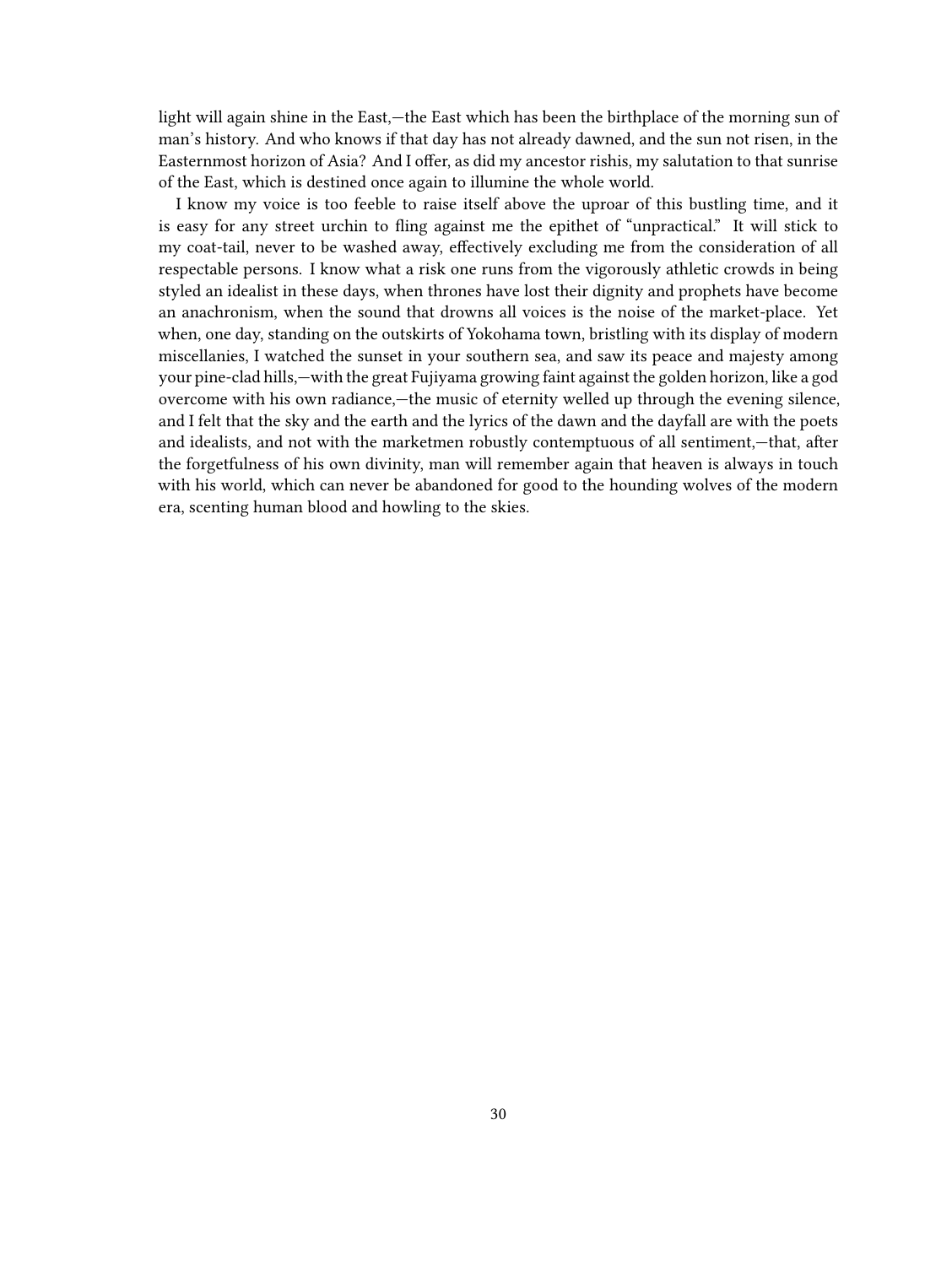## <span id="page-30-0"></span>**NATIONALISM IN INDIA**

Our real problem in India is not political. It is social. This is a condition not only prevailing in India, but among all nations. I do not believe in an exclusive political interest. Politics in the West have dominated Western ideals, and we in India are trying to imitate you. We have to remember that in Europe, where peoples had their racial unity from the beginning, and where natural resources were insufficient for the inhabitants, the civilization has naturally taken the character of political and commercial aggressiveness. For on the one hand they had no internal complications, and on the other they had to deal with neighbours who were strong and rapacious. To have perfect combination among themselves and a watchful attitude of animosity against others was taken as the solution of their problems. In former days they organized and plundered, in the present age the same spirit continues—and they organize and exploit the whole world.

But from the earliest beginnings of history India has had her own problem constantly before her—it is the race problem. Each nation must be conscious of its mission, and we, in India, must realize that we cut a poor figure when we are trying to be political, simply because we have not yet been finally able to accomplish what was set before us by our providence.

This problem of race unity which we have been trying to solve for so many years has likewise to be faced by you here in America. Many people in this country ask me what is happening as to the caste distinctions in India. But when this question is asked me, it is usually done with a superior air. And I feel tempted to put the same question to our American critics with a slight modification, "What have you done with the Red Indian and the Negro?" For you have not got over your attitude of caste toward them. You have used violent methods to keep aloof from other races, but until you have solved the question here in America, you have no right to question India.

In spite of our great difficulty, however, India has done something. She has tried to make an adjustment of races, to acknowledge the real differences between them where these exist, and yet seek for some basis of unity. This basis has come through our saints, like Nanak, Kabir, Chaitnaya and others, preaching one God to all races of India.

In finding the solution of our problem we shall have helped to solve the world problem as well. What India has been, the whole world is now. The whole world is becoming one country through scientific facility. And the moment is arriving when you also must find a basis of unity which is not political. If India can offer to the world her solution, it will be a contribution to humanity. There is only one history—the history of man. All national histories are merely chapters in the larger one. And we are content in India to suffer for such a great cause.

Each individual has his self-love. Therefore his brute instinct leads him to fight with others in the sole pursuit of his self-interest. But man has also his higher instincts of sympathy and mutual help. The people who are lacking in this higher moral power and who therefore cannot combine in fellowship with one another must perish or live in a state of degradation. Only those peoples have survived and achieved civilization who have this spirit of co-operation strong in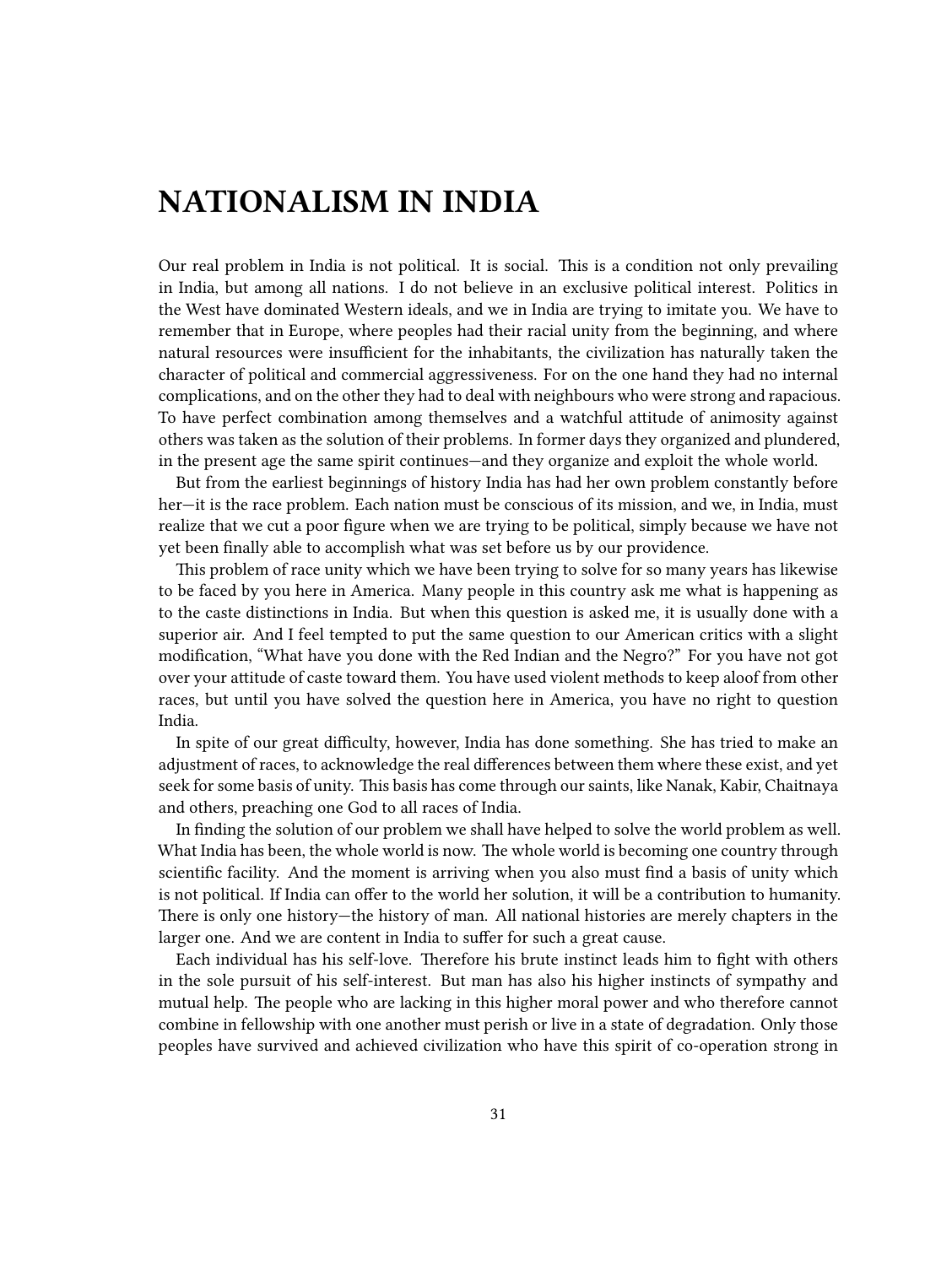them. So we find that from the beginning of history men had to choose between fighting with one another and combining, between serving their own interest or the common interest of all.

In our early history, when the geographical limits of each country and also the facilities of communication were small, this problem was comparatively small in dimension. It was sufficient for men to develop their sense of unity within their area of segregation. In those days they combined among themselves and fought against others. But it was this moral spirit of combination which was the true basis of their greatness, and this fostered their art, science and religion. At that early time the most important fact that man had to take count of was the fact of the members of one particular race of men coming in close contact with one another. Those who truly grasped this fact through their higher nature made their mark in history.

The most important fact of the present age is that all the different races of men have come close together. And again we are confronted with two alternatives. The problem is whether the different groups of peoples shall go on fighting with one another or find out some true basis of reconciliation and mutual help; whether it will be interminable competition or co-operation.

I have no hesitation in saying that those who are gifted with the moral power of love and vision of spiritual unity, who have the least feeling of enmity against aliens, and the sympathetic insight to place themselves in the position of others, will be the fittest to take their permanent place in the age that is lying before us, and those who are constantly developing their instinct of fight and intolerance of aliens will be eliminated. For this is the problem before us, and we have to prove our humanity by solving it through the help of our higher nature. The gigantic organizations for hurting others and warding off their blows, for making money by dragging others back, will not help us. On the contrary, by their crushing weight, their enormous cost and their deadening effect upon living humanity, they will seriously impede our freedom in the larger life of a higher civilization.

During the evolution of the Nation the moral culture of brotherhood was limited by geographical boundaries, because at that time those boundaries were true. Now they have become imaginary lines of tradition divested of the qualities of real obstacles. So the time has come when man's moral nature must deal with this great fact with all seriousness or perish. The first impulse of this change of circumstance has been the churning up of man's baser passions of greed and cruel hatred. If this persists indefinitely, and armaments go on exaggerating themselves to unimaginable absurdities, and machines and storehouses envelop this fair earth with their dirt and smoke and ugliness, then it will end in a conflagration of suicide. Therefore man will have to exert all his power of love and clarity of vision to make another great moral adjustment which will comprehend the whole world of men and not merely the fractional groups of nationality. The call has come to every individual in the present age to prepare himself and his surroundings for this dawn of a new era, when man shall discover his soul in the spiritual unity of all human beings.

If it is given at all to the West to struggle out of these tangles of the lower slopes to the spiritual summit of humanity then I cannot but think that it is the special mission of America to fulfil this hope of God and man. You are the country of expectation, desiring something else than what is. Europe has her subtle habits of mind and her conventions. But America, as yet, has come to no conclusions. I realize how much America is untrammelled by the traditions of the past, and I can appreciate that experimentalism is a sign of America's youth. The foundation of her glory is in the future, rather than in the past; and if one is gifted with the power of clairvoyance, one will be able to love the America that is to be.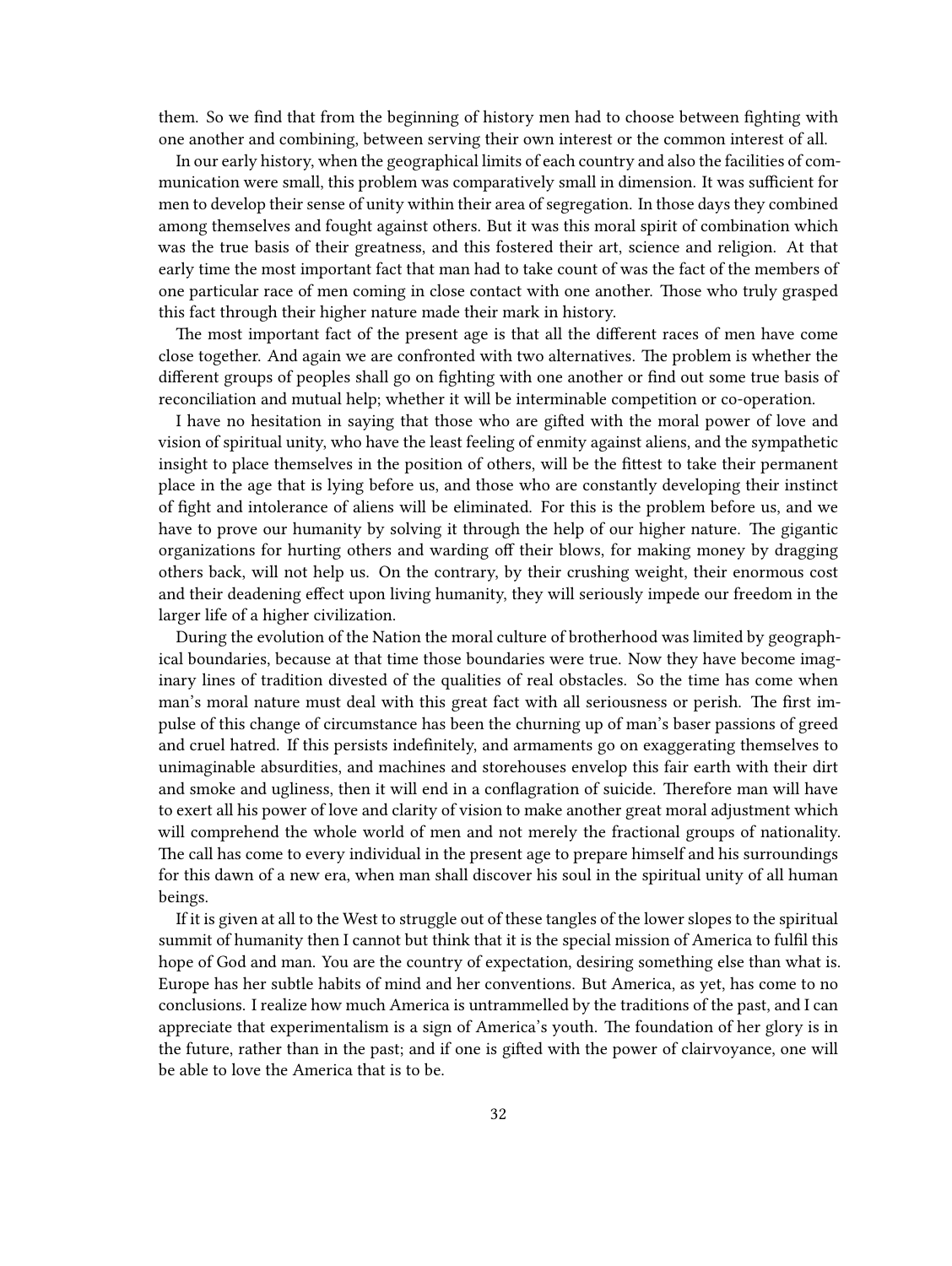America is destined to justify Western civilization to the East. Europe has lost faith in humanity, and has become distrustful and sickly. America, on the other hand, is not pessimistic or blasé. You know, as a people, that there is such a thing as a better and a best; and that knowledge drives you on. There are habits that are not merely passive but aggressively arrogant. They are not like mere walls, but are like hedges of stinging nettles. Europe has been cultivating these hedges of habits for long years, till they have grown round her dense and strong and high. The pride of her traditions has sent its roots deep into her heart. I do not wish to contend that it is unreasonable. But pride in every form breeds blindness at the end. Like all artificial stimulants its first effect is a heightening of consciousness, and then with the increasing dose it muddles it and brings an exultation that is misleading. Europe has gradually grown hardened in her pride in all her outer and inner habits. She not only cannot forget that she is Western, but she takes every opportunity to hurl this fact against others to humiliate them. This is why she is growing incapable of imparting to the East what is best in herself, and of accepting in a right spirit the wisdom that the East has stored for centuries.

In America national habits and traditions have not had time to spread their clutching roots round your hearts. You have constantly felt and complained of your disadvantages when you compared your nomadic restlessness with the settled traditions of Europe—the Europe which can show her picture of greatness to the best advantage because she can fix it against the background of the Past. But in this present age of transition, when a new era of civilization is sending its trumpet-call to all peoples of the world across an unlimited future, this very freedom of detachment will enable you to accept its invitation and to achieve the goal for which Europe began her journey but lost herself midway. For she was tempted out of her path by her pride of power and greed of possession.

Not merely your freedom from habits of mind in individuals, but also the freedom of your history from all unclean entanglements, fits you in your career of holding the banner of civilization of the future. All the great nations of Europe have their victims in other parts of the world. This not only deadens their moral sympathy but also their intellectual sympathy, which is so necessary for the understanding of races which are different from one's own. Englishmen can never truly understand India, because their minds are not disinterested with regard to that country. If you compare England with Germany or France you will find she has produced the smallest number of scholars who have studied Indian literature and philosophy with any amount of sympathetic insight or thoroughness. This attitude of apathy and contempt is natural where the relationship is abnormal and founded upon national selfishness and pride. But your history has been disinterested, and that is why you have been able to help Japan in her lessons in Western civilization, and that is why China can look upon you with her best confidence in this her darkest period of danger. In fact you are carrying all the responsibility of a great future because you are untrammelled by the grasping miserliness of a past. Therefore of all countries of the earth America has to be fully conscious of this future, her vision must not be obscured and her faith in humanity must be strong with the strength of youth.

A parallelism exists between America and India—the parallelism of welding together into one body various races.

In my country we have been seeking to find out something common to all races, which will prove their real unity. No nation looking for a mere political or commercial basis of unity will find such a solution sufficient. Men of thought and power will discover the spiritual unity, will realize it, and preach it.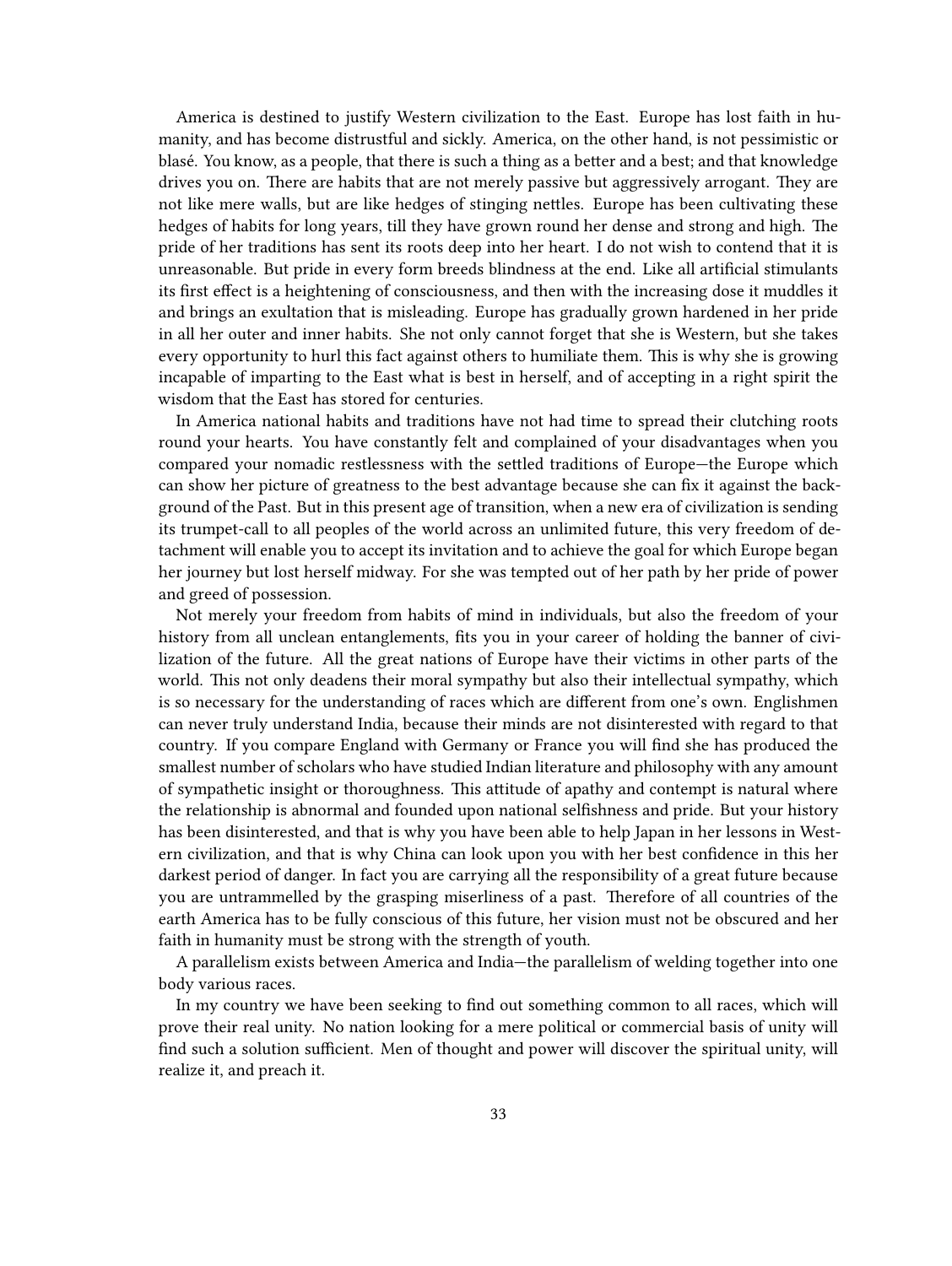India has never had a real sense of nationalism. Even though from childhood I had been taught that idolatry of the Nation is almost better than reverence for God and humanity, I believe I have outgrown that teaching, and it is my conviction that my countrymen will truly gain their India by fighting against the education which teaches them that a country is greater than the ideals of humanity.

The educated Indian at present is trying to absorb some lessons from history contrary to the lessons of our ancestors. The East, in fact, is attempting to take unto itself a history which is not the outcome of its own living. Japan, for example, thinks she is getting powerful through adopting Western methods, but, after she has exhausted her inheritance, only the borrowed weapons of civilization will remain to her. She will not have developed herself from within.

Europe has her past. Europe's strength therefore lies in her history. We, in India, must make up our minds that we cannot borrow other people's history, and that if we stifle our own we are committing suicide. When you borrow things that do not belong to your life, they only serve to crush your life.

And therefore I believe that it does India no good to compete with Western civilization in its own field. But we shall be more than compensated if, in spite of the insults heaped upon us, we follow our own destiny.

There are lessons which impart information or train our minds for intellectual pursuits. These are simple and can be acquired and used with advantage. But there are others which affect our deeper nature and change our direction of life. Before we accept them and pay their value by selling our own inheritance, we must pause and think deeply. In man's history there come ages of fireworks which dazzle us by their force and movement. They laugh not only at our modest household lamps but also at the eternal stars. But let us not for that provocation be precipitate in our desire to dismiss our lamps. Let us patiently bear our present insult and realize that these fireworks have splendour but not permanence, because of the extreme explosiveness which is the cause of their power, and also of their exhaustion. They are spending a fatal quantity of energy and substance compared to their gain and production.

Anyhow, our ideals have been evolved through our own history, and even if we wished we could only make poor fireworks of them, because their materials are different from yours, as is also their moral purpose. If we cherish the desire of paying our all to buy a political nationality it will be as absurd as if Switzerland had staked her existence on her ambition to build up a navy powerful enough to compete with that of England. The mistake that we make is in thinking that man's channel of greatness is only one—the one which has made itself painfully evident for the time being by its depth of insolence.

We must know for certain that there is a future before us and that future is waiting for those who are rich in moral ideals and not in mere things. And it is the privilege of man to work for fruits that are beyond his immediate reach, and to adjust his life not in slavish conformity to the examples of some present success or even to his own prudent past, limited in its aspiration, but to an infinite future bearing in its heart the ideals of our highest expectations.

We must recognize that it is providential that the West has come to India. And yet some one must show the East to the West, and convince the West that the East has her contribution to make to the history of civilization. India is no beggar of the West. And yet even though the West may think she is, I am not for thrusting off Western civilization and becoming segregated in our independence. Let us have a deep association. If Providence wants England to be the channel of that communication, of that deeper association, I am willing to accept it with all humility. I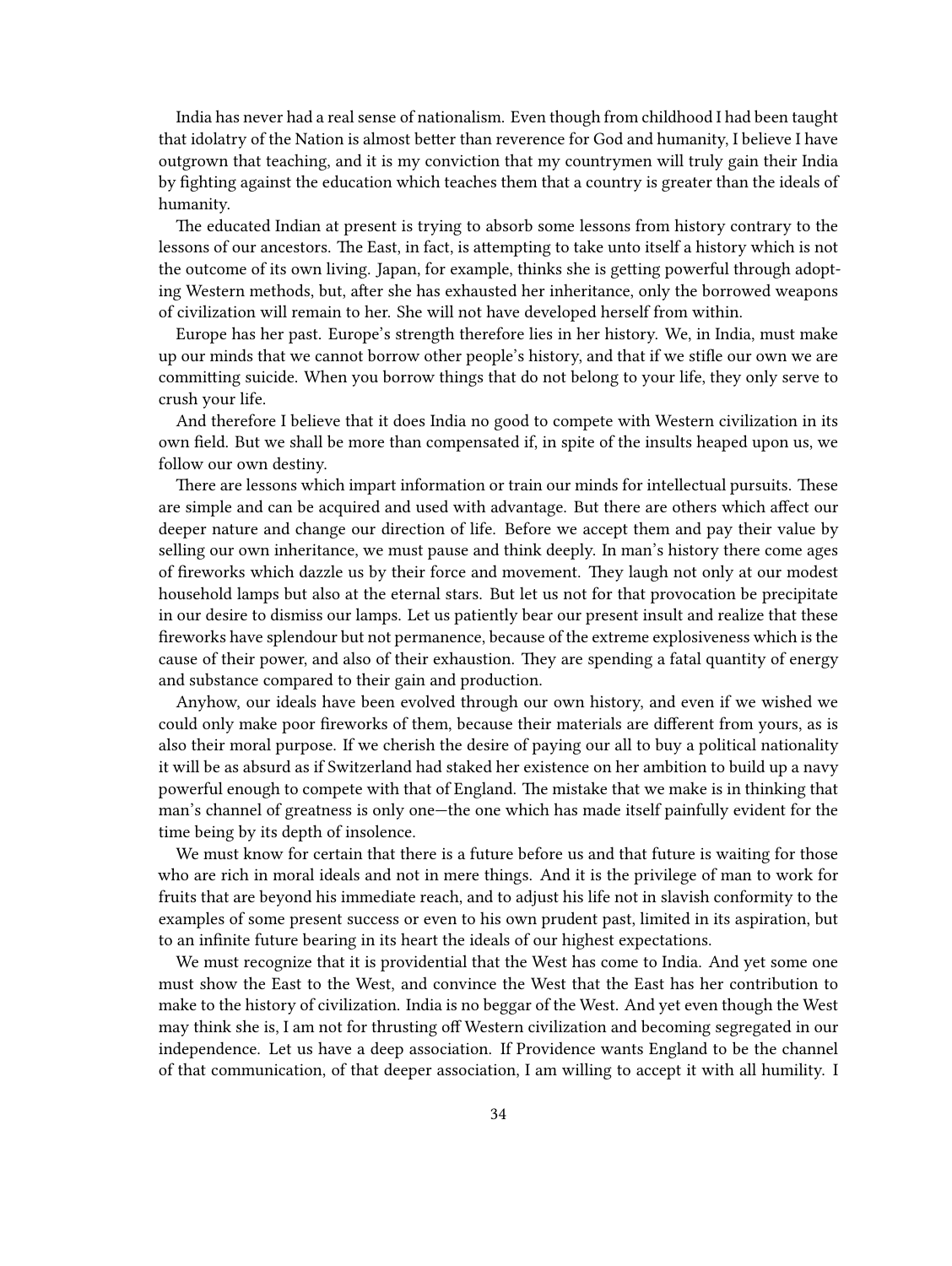have great faith in human nature, and I think the West will find its true mission. I speak bitterly of Western civilization when I am conscious that it is betraying its trust and thwarting its own purpose. The West must not make herself a curse to the world by using her power for her own selfish needs, but, by teaching the ignorant and helping the weak, she should save herself from the worst danger that the strong is liable to incur by making the feeble acquire power enough to resist her intrusion. And also she must not make her materialism to be the final thing, but must realize that she is doing a service in freeing the spiritual being from the tyranny of matter.

I am not against one nation in particular, but against the general idea of all nations. What is the Nation?

It is the aspect of a whole people as an organized power. This organization incessantly keeps up the insistence of the population on becoming strong and efficient. But this strenuous effort after strength and efficiency drains man's energy from his higher nature where he is self-sacrificing and creative. For thereby man's power of sacrifice is diverted from his ultimate object, which is moral, to the maintenance of this organization, which is mechanical. Yet in this he feels all the satisfaction of moral exaltation and therefore becomes supremely dangerous to humanity. He feels relieved of the urging of his conscience when he can transfer his responsibility to this machine which is the creation of his intellect and not of his complete moral personality. By this device the people which loves freedom perpetuates slavery in a large portion of the world with the comfortable feeling of pride of having done its duty; men who are naturally just can be cruelly unjust both in their act and their thought, accompanied by a feeling that they are helping the world to receive its deserts; men who are honest can blindly go on robbing others of their human rights for self-aggrandizement, all the while abusing the deprived for not deserving better treatment. We have seen in our everyday life even small organizations of business and profession produce callousness of feeling in men who are not naturally bad, and we can well imagine what a moral havoc it is causing in a world where whole peoples are furiously organizing themselves for gaining wealth and power.

Nationalism is a great menace. It is the particular thing which for years has been at the bottom of India's troubles. And inasmuch as we have been ruled and dominated by a nation that is strictly political in its attitude, we have tried to develop within ourselves, despite our inheritance from the past, a belief in our eventual political destiny.

There are different parties in India, with different ideals. Some are struggling for political independence. Others think that the time has not arrived for that, and yet believe that India should have the rights that the English colonies have. They wish to gain autonomy as far as possible.

In the beginning of the history of political agitation in India there was not the conflict between parties which there is to-day. At that time there was a party known as the Indian Congress; it had no real programme. They had a few grievances for redress by the authorities. They wanted larger representation in the Council House, and more freedom in Municipal government. They wanted scraps of things, but they had no constructive ideal. Therefore I was lacking in enthusiasm for their methods. It was my conviction that what India most needed was constructive work coming from within herself. In this work we must take all risks and go on doing the duties which by right are ours, though in the teeth of persecution; winning moral victory at every step, by our failure and suffering. We must show those who are over us that we have in ourselves the strength of moral power, the power to suffer for truth. Where we have nothing to show, we have only to beg. It would be mischievous if the gifts we wish for were granted to us at once, and I have told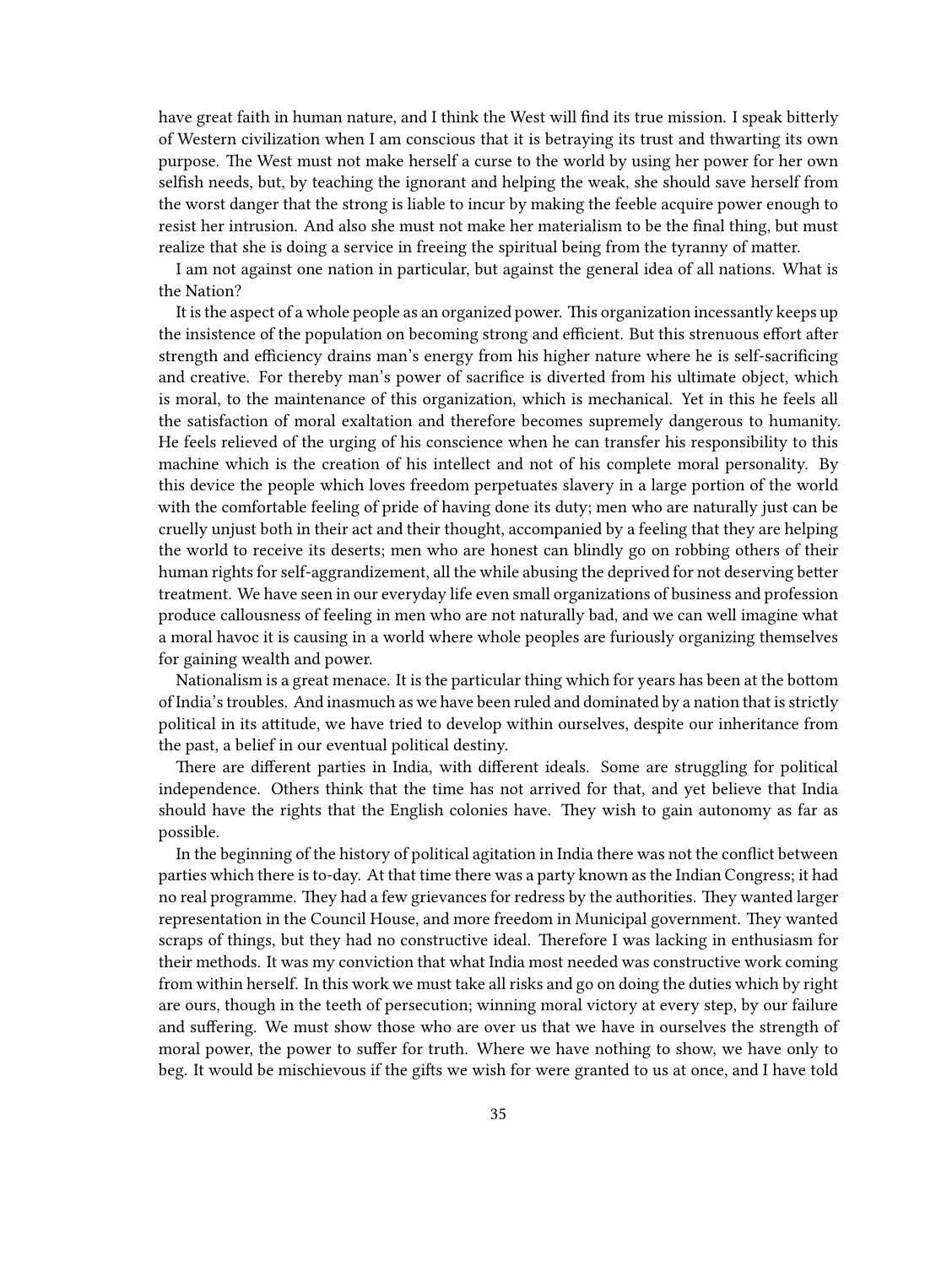my countrymen, time and again, to combine for the work of creating opportunities to give vent to our spirit of self-sacrifice, and not for the purpose of begging.

The party, however, lost power because the people soon came to realize how futile was the half policy adopted by them. The party split, and there arrived the Extremists, who advocated independence of action, and discarded the begging method,—the easiest method of relieving one's mind from his responsibility towards his country. Their ideals were based on Western history. They had no sympathy with the special problems of India. They did not recognize the patent fact that there were causes in our social organization which made the Indian incapable of coping with the alien. What should we do if, for any reason, England was driven away? We should simply be victims for other nations. The same social weaknesses would prevail. The thing we in India have to think of is this—to remove those social customs and ideals which have generated a want of self-respect and a complete dependence on those above us,—a state of affairs which has been brought about entirely by the domination in India of the caste system, and the blind and lazy habit of relying upon the authority of traditions that are incongruous anachronisms in the present age.

Once again I draw your attention to the difficulties India has had to encounter and her struggle to overcome them. Her problem was the problem of the world in miniature. India is too vast in its area and too diverse in its races. It is many countries packed in one geographical receptacle. It is just the opposite of what Europe truly is, namely, one country made into many. Thus Europe in its culture and growth has had the advantage of the strength of the many as well as the strength of the one. India, on the contrary, being naturally many, yet adventitiously one, has all along suffered from the looseness of its diversity and the feebleness of its unity. A true unity is like a round globe, it rolls on, carrying its burden easily; but diversity is a many-cornered thing which has to be dragged and pushed with all force. Be it said to the credit of India that this diversity was not her own creation; she has had to accept it as a fact from the beginning of her history. In America and Australia, Europe has simplified her problem by almost exterminating the original population. Even in the present age this spirit of extermination is making itself manifest, in the inhospitable shutting out of aliens, by those who themselves were aliens in the lands they now occupy. But India tolerated difference of races from the first, and that spirit of toleration has acted all through her history.

Her caste system is the outcome of this spirit of toleration. For India has all along been trying experiments in evolving a social unity within which all the different peoples could be held together, while fully enjoying the freedom of maintaining their own differences. The tie has been as loose as possible, yet as close as the circumstances permitted. This has produced something like a United States of a social federation, whose common name is Hinduism.

India had felt that diversity of races there must be and should be, whatever may be its drawback, and you can never coerce nature into your narrow limits of convenience without paying one day very dearly for it. In this India was right; but what she failed to realize was that in human beings differences are not like the physical barriers of mountains, fixed for ever—they are fluid with life's flow, they are changing their courses and their shapes and volume.

Therefore in her caste regulations India recognized differences, but not the mutability which is the law of life. In trying to avoid collisions she set up boundaries of immovable walls, thus giving to her numerous races the negative benefit of peace and order but not the positive opportunity of expansion and movement. She accepted nature where it produces diversity, but ignored it where it uses that diversity for its world-game of infinite permutations and combinations. She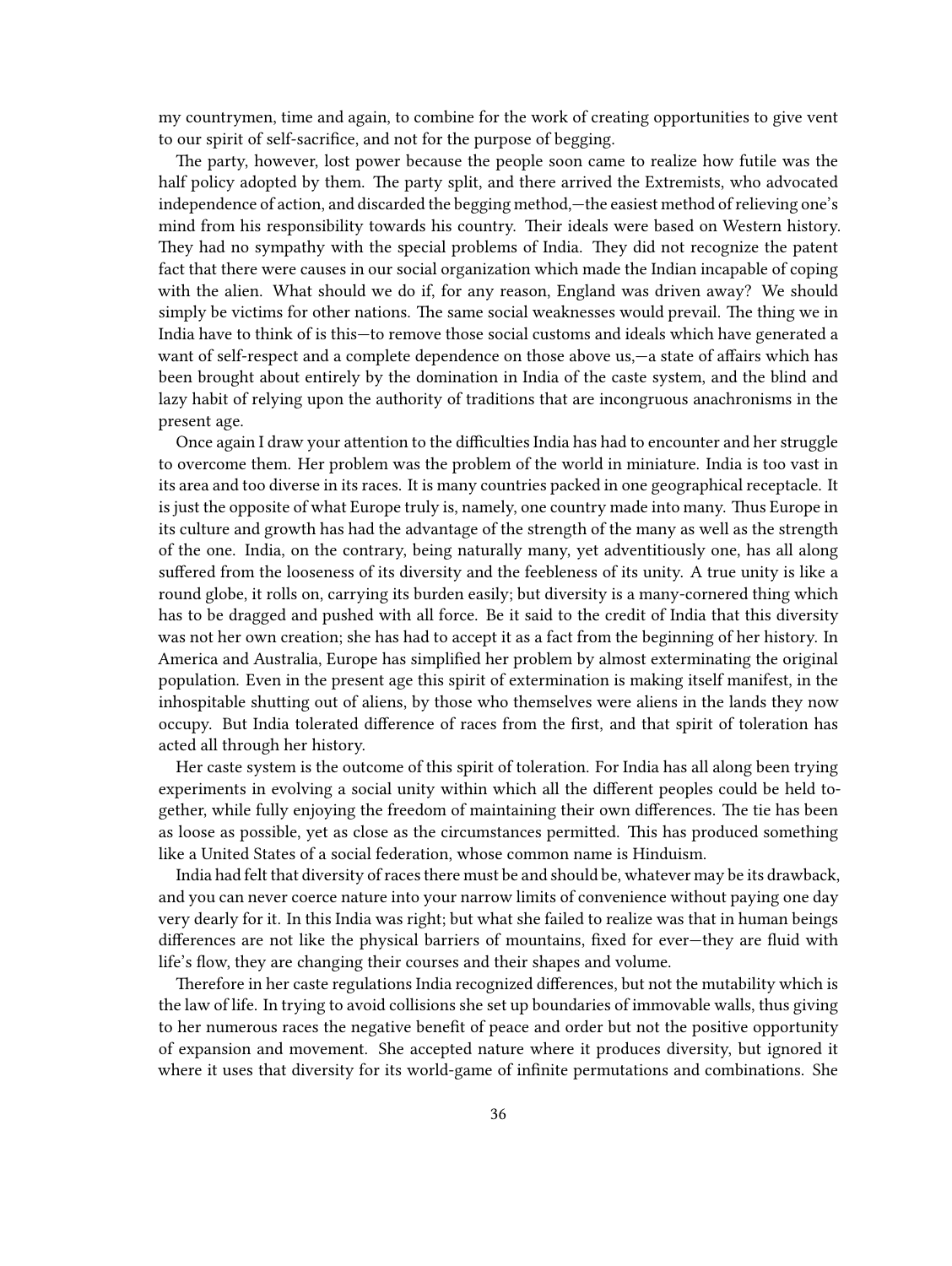treated life in all truth where it is manifold, but insulted it where it is ever moving. Therefore Life departed from her social system and in its place she is worshipping with all ceremony the magnificent cage of countless compartments that she has manufactured.

The same thing happened where she tried to ward off the collisions of trade interests. She associated different trades and professions with different castes. This had the effect of allaying for good the interminable jealousy and hatred of competition—the competition which breeds cruelty and makes the atmosphere thick with lies and deception. In this also India laid all her emphasis upon the law of heredity, ignoring the law of mutation, and thus gradually reduced arts into crafts and genius into skill.

However, what Western observers fail to discern is that in her caste system India in all seriousness accepted her responsibility to solve the race problem in such a manner as to avoid all friction, and yet to afford each race freedom within its boundaries. Let us admit India has not in this achieved a full measure of success. But this you must also concede, that the West, being more favourably situated as to homogeneity of races, has never given her attention to this problem, and whenever confronted with it she has tried to make it easy by ignoring it altogether. And this is the source of her anti-Asiatic agitations for depriving aliens of their right to earn their honest living on these shores. In most of your colonies you only admit them on condition of their accepting the menial position of hewers of wood and drawers of water. Either you shut your doors against the aliens or reduce them into slavery. And this is your solution of the problem of race-conflict. Whatever may be its merits you will have to admit that it does not spring from the higher impulses of civilization, but from the lower passions of greed and hatred. You say this is human nature—and India also thought she knew human nature when she strongly barricaded her race distinctions by the fixed barriers of social gradations. But we have found out to our cost that human nature is not what it seems, but what it is in truth; which is in its infinite possibilities. And when we in our blindness insult humanity for its ragged appearance it sheds its disguise to disclose to us that we have insulted our God. The degradation which we cast upon others in our pride or self-interest degrades our own humanity—and this is the punishment which is most terrible, because we do not detect it till it is too late.

Not only in your relation with aliens but with the different sections of your own society you have not achieved harmony of reconciliation. The spirit of conflict and competition is allowed the full freedom of its reckless career. And because its genesis is the greed of wealth and power it can never come to any other end but to a violent death. In India the production of commodities was brought under the law of social adjustments. Its basis was co-operation, having for its object the perfect satisfaction of social needs. But in the West it is guided by the impulse of competition, whose end is the gain of wealth for individuals. But the individual is like the geometrical line; it is length without breadth. It has not got the depth to be able to hold anything permanently. Therefore its greed or gain can never come to finality. In its lengthening process of growth it can cross other lines and cause entanglements, but will ever go on missing the ideal of completeness in its thinness of isolation.

In all our physical appetites we recognize a limit. We know that to exceed that limit is to exceed the limit of health. But has this lust for wealth and power no bounds beyond which is death's dominion? In these national carnivals of materialism are not the Western peoples spending most of their vital energy in merely producing things and neglecting the creation of ideals? And can a civilization ignore the law of moral health and go on in its endless process of inflation by gorging upon material things? Man in his social ideals naturally tries to regulate his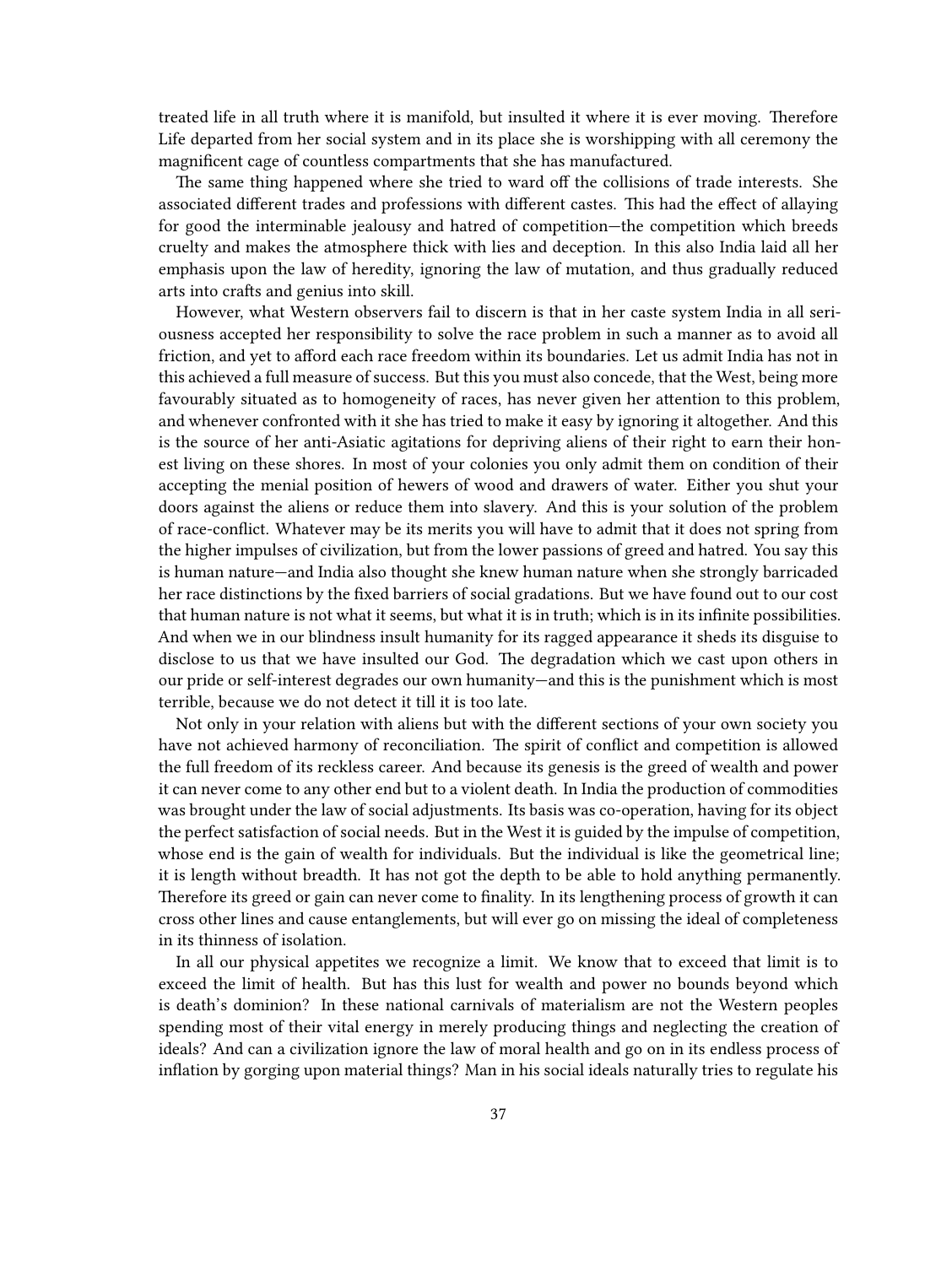appetites, subordinating them to the higher purpose of his nature. But in the economic world our appetites follow no other restrictions but those of supply and demand which can be artificially fostered, affording individuals opportunities for indulgence in an endless feast of grossness. In India our social instincts imposed restrictions upon our appetites,—maybe it went to the extreme of repression,—but in the West the spirit of economic organization with no moral purpose goads the people into the perpetual pursuit of wealth; but has this no wholesome limit?

The ideals that strive to take form in social institutions have two objects. One is to regulate our passions and appetites for the harmonious development of man, and the other is to help him to cultivate disinterested love for his fellow-creatures. Therefore society is the expression of those moral and spiritual aspirations of man which belong to his higher nature.

Our food is creative, it builds our body; but not so wine, which stimulates. Our social ideals create the human world, but when our mind is diverted from them to greed of power then in that state of intoxication we live in a world of abnormality where our strength is not health and our liberty is not freedom. Therefore political freedom does not give us freedom when our mind is not free. An automobile does not create freedom of movement, because it is a mere machine. When I myself am free I can use the automobile for the purpose of my freedom.

We must never forget in the present day that those people who have got their political freedom are not necessarily free, they are merely powerful. The passions which are unbridled in them are creating huge organizations of slavery in the disguise of freedom. Those who have made the gain of money their highest end are unconsciously selling their life and soul to rich persons or to the combinations that represent money. Those who are enamoured of their political power and gloat over their extension of dominion over foreign races gradually surrender their own freedom and humanity to the organizations necessary for holding other peoples in slavery. In the so-called free countries the majority of the people are not free, they are driven by the minority to a goal which is not even known to them. This becomes possible only because people do not acknowledge moral and spiritual freedom as their object. They create huge eddies with their passions, and they feel dizzily inebriated with the mere velocity of their whirling movement, taking that to be freedom. But the doom which is waiting to overtake them is as certain as death—for man's truth is moral truth and his emancipation is in the spiritual life.

The general opinion of the majority of the present-day nationalists in India is that we have come to a final completeness in our social and spiritual ideals, the task of the constructive work of society having been done several thousand years before we were born, and that now we are free to employ all our activities in the political direction. We never dream of blaming our social inadequacy as the origin of our present helplessness, for we have accepted as the creed of our nationalism that this social system has been perfected for all time to come by our ancestors, who had the superhuman vision of all eternity and supernatural power for making infinite provision for future ages. Therefore, for all our miseries and shortcomings, we hold responsible the historical surprises that burst upon us from outside. This is the reason why we think that our one task is to build a political miracle of freedom upon the quicksand of social slavery. In fact we want to dam up the true course of our own historical stream, and only borrow power from the sources of other peoples' history.

Those of us in India who have come under the delusion that mere political freedom will make us free have accepted their lessons from the West as the gospel truth and lost their faith in humanity. We must remember whatever weakness we cherish in our society will become the source of danger in politics. The same inertia which leads us to our idolatry of dead forms in social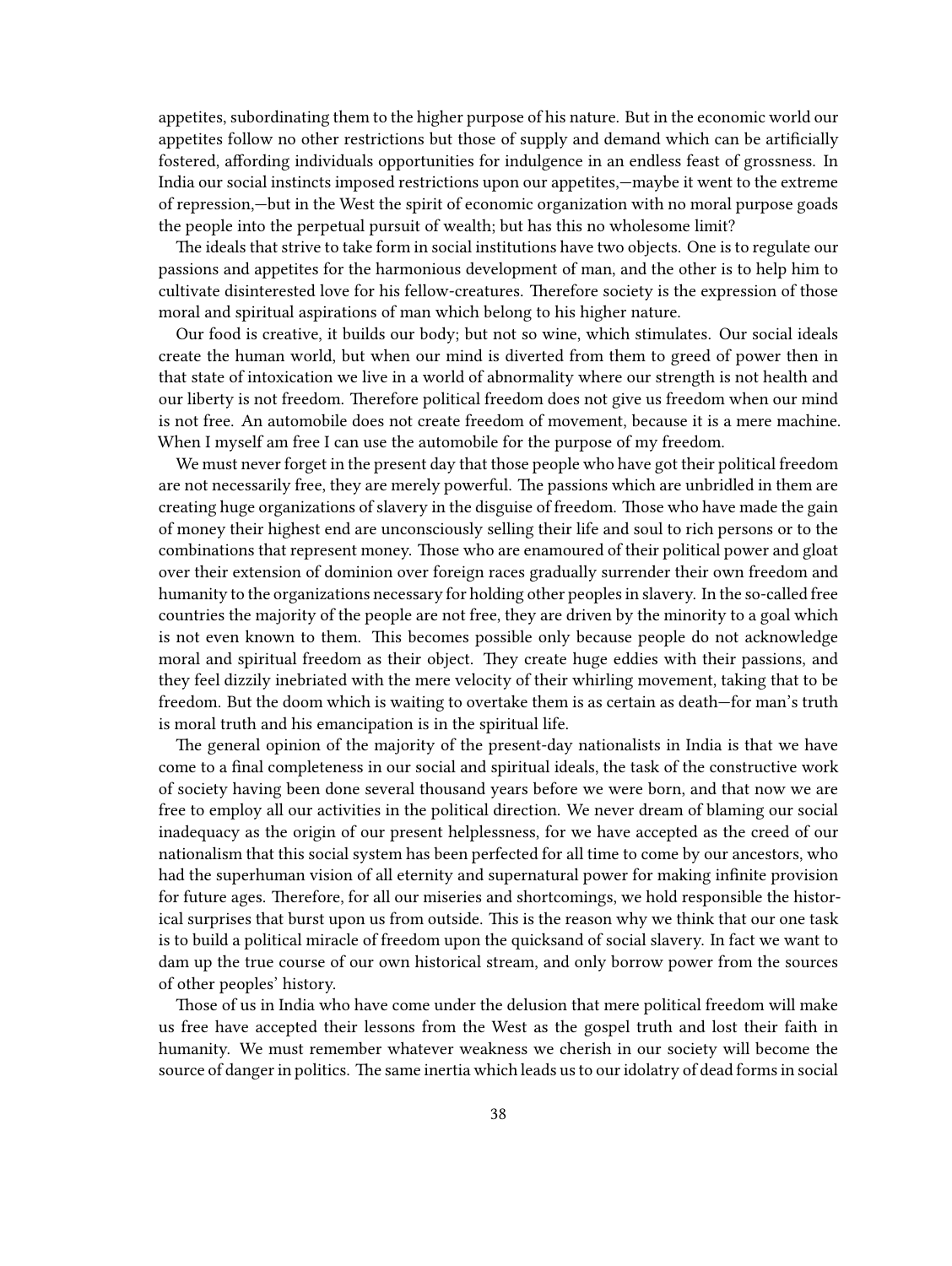institutions will create in our politics prison-houses with immovable walls. The narrowness of sympathy which makes it possible for us to impose upon a considerable portion of humanity the galling yoke of inferiority will assert itself in our politics in creating the tyranny of injustice.

When our nationalists talk about ideals they forget that the basis of nationalism is wanting. The very people who are upholding these ideals are themselves the most conservative in their social practice. Nationalists say, for example, look at Switzerland where, in spite of race differences, the peoples have solidified into a nation. Yet, remember that in Switzerland the races can mingle, they can intermarry, because they are of the same blood. In India there is no common birthright. And when we talk of Western Nationality we forget that the nations there do not have that physical repulsion, one for the other, that we have between different castes. Have we an instance in the whole world where a people who are not allowed to mingle their blood shed their blood for one another except by coercion or for mercenary purposes? And can we ever hope that these moral barriers against our race amalgamation will not stand in the way of our political unity?

Then again we must give full recognition to this fact that our social restrictions are still tyrannical, so much so as to make men cowards. If a man tells me he has heterodox ideas, but that he cannot follow them because he would be socially ostracized, I excuse him for having to live a life of untruth, in order to live at all. The social habit of mind which impels us to make the life of our fellow-beings a burden to them where they differ from us even in such a thing as their choice of food, is sure to persist in our political organization and result in creating engines of coercion to crush every rational difference which is the sign of life. And tyranny will only add to the inevitable lies and hypocrisy in our political life. Is the mere name of freedom so valuable that we should be willing to sacrifice for its sake our moral freedom?

The intemperance of our habits does not immediately show its effects when we are in the vigour of our youth. But it gradually consumes that vigour, and when the period of decline sets in then we have to settle accounts and pay off our debts, which leads us to insolvency. In the West you are still able to carry your head high, though your humanity is suffering every moment from its dipsomania of organizing power. India also in the heyday of her youth could carry in her vital organs the dead weight of her social organizations stiffened to rigid perfection, but it has been fatal to her, and has produced a gradual paralysis of her living nature. And this is the reason why the educated community of India has become insensible of her social needs. They are taking the very immobility of our social structures as the sign of their perfection,—and because the healthy feeling of pain is dead in the limbs of our social organism they delude themselves into thinking that it needs no ministration. Therefore they think that all their energies need their only scope in the political field. It is like a man whose legs have become shrivelled and useless, trying to delude himself that these limbs have grown still because they have attained their ultimate salvation, and all that is wrong about him is the shortness of his sticks.

So much for the social and the political regeneration of India. Now we come to her industries, and I am very often asked whether there is in India any industrial regeneration since the advent of the British Government. It must be remembered that at the beginning of the British rule in India our industries were suppressed, and since then we have not met with any real help or encouragement to enable us to make a stand against the monster commercial organizations of the world. The nations have decreed that we must remain purely an agricultural people, even forgetting the use of arms for all time to come. Thus India is being turned into so many predigested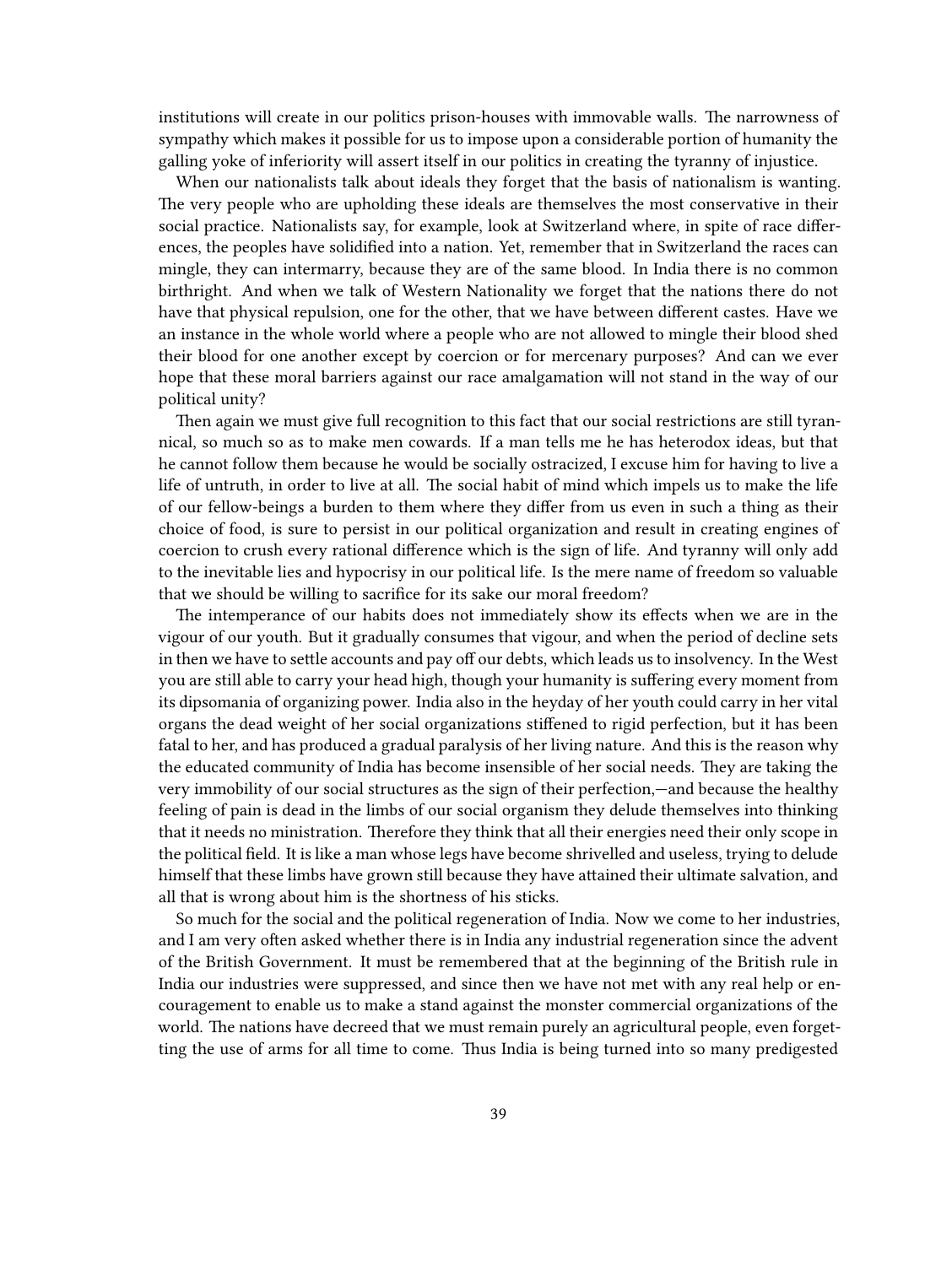morsels of food ready to be swallowed at any moment by any nation which has even the most rudimentary set of teeth in its head.

India therefore has very little outlet for her industrial originality. I personally do not believe in the unwieldy organizations of the present day. The very fact that they are ugly shows that they are in discordance with the whole creation. The vast powers of nature do not reveal their truth in hideousness, but in beauty. Beauty is the signature which the Creator stamps upon His works when He is satisfied with them. All our products that insolently ignore the laws of perfection and are unashamed in their display of ungainliness bear the perpetual weight of God's displeasure. So far as your commerce lacks the dignity of grace it is untrue. Beauty and her twin brother Truth require leisure and self-control for their growth. But the greed of gain has no time or limit to its capaciousness. Its one object is to produce and consume. It has pity neither for beautiful nature nor for living human beings. It is ruthlessly ready without a moment's hesitation to crush beauty and life out of them, moulding them into money. It is this ugly vulgarity of commerce which brought upon it the censure of contempt in our earlier days, when men had leisure to have an unclouded vision of perfection in humanity. Men in those times were rightly ashamed of the instinct of mere money-making. But in this scientific age money, by its very abnormal bulk, has won its throne. And when from its eminence of piled-up things it insults the higher instincts of man, banishing beauty and noble sentiments from its surroundings, we submit. For we in our meanness have accepted bribes from its hands and our imagination has grovelled in the dust before its immensity of flesh.

But its very unwieldiness and its endless complexities are its true signs of failure. The swimmer who is an expert does not exhibit his muscular force by violent movements, but exhibits some power which is invisible and which shows itself in perfect grace and reposefulness. The true distinction of man from animals is in his power and worth which are inner and invisible. But the present-day commercial civilization of man is not only taking too much time and space but killing time and space. Its movements are violent, its noise is discordantly loud. It is carrying its own damnation because it is trampling into distortion the humanity upon which it stands. It is strenuously turning out money at the cost of happiness. Man is reducing himself to his minimum in order to be able to make amplest room for his organizations. He is deriding his human sentiments into shame because they are apt to stand in the way of his machines.

In our mythology we have the legend that the man who performs penances for attaining immortality has to meet with temptations sent by Indra, the Lord of the immortals. If he is lured by them he is lost. The West has been striving for centuries after its goal of immortality. Indra has sent her the temptation to try her. It is the gorgeous temptation of wealth. She has accepted it, and her civilization of humanity has lost its path in the wilderness of machinery.

This commercialism with its barbarity of ugly decorations is a terrible menace to all humanity, because it is setting up the ideal of power over that of perfection. It is making the cult of selfseeking exult in its naked shamelessness. Our nerves are more delicate than our muscles. Things that are the most precious in us are helpless as babes when we take away from them the careful protection which they claim from us for their very preciousness. Therefore, when the callous rudeness of power runs amuck in the broad-way of humanity it scares away by its grossness the ideals which we have cherished with the martyrdom of centuries.

The temptation which is fatal for the strong is still more so for the weak. And I do not welcome it in our Indian life, even though it be sent by the lord of the Immortals. Let our life be simple in its outer aspect and rich in its inner gain. Let our civilization take its firm stand upon its basis of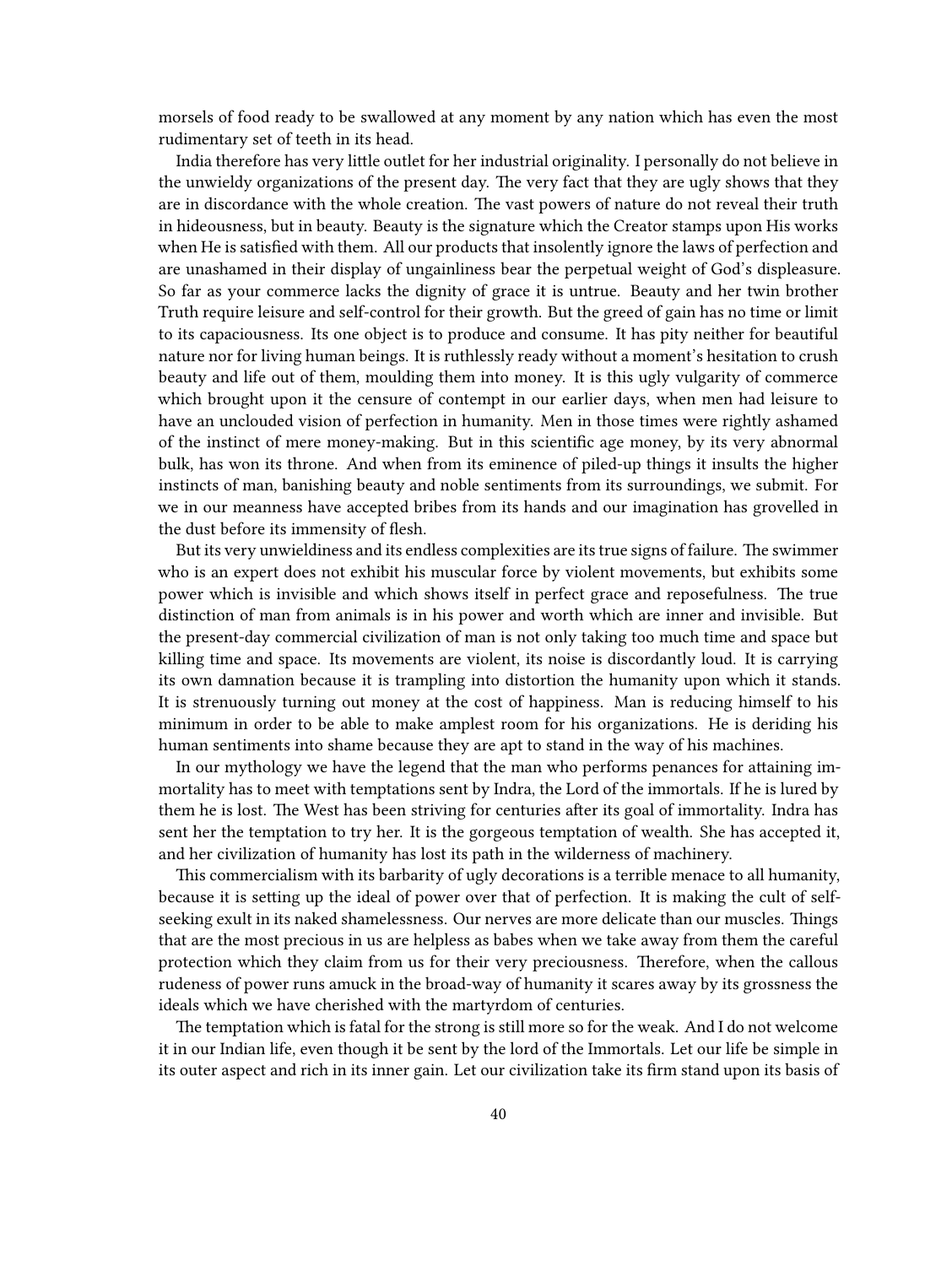social co-operation and not upon that of economic exploitation and conflict. How to do it in the teeth of the drainage of our life-blood by the economic dragons is the task set before the thinkers of all oriental nations who have faith in the human soul. It is a sign of laziness and impotency to accept conditions imposed upon us by others who have other ideals than ours. We should actively try to adapt the world powers to guide our history to its own perfect end.

From the above you will know that I am not an economist. I am willing to acknowledge that there is a law of demand and supply and an infatuation of man for more things than are good for him. And yet I will persist in believing that there is such a thing as the harmony of completeness in humanity, where poverty does not take away his riches, where defeat may lead him to victory, death to immortality, and where in the compensation of Eternal Justice those who are the last may yet have their insult transmuted into a golden triumph.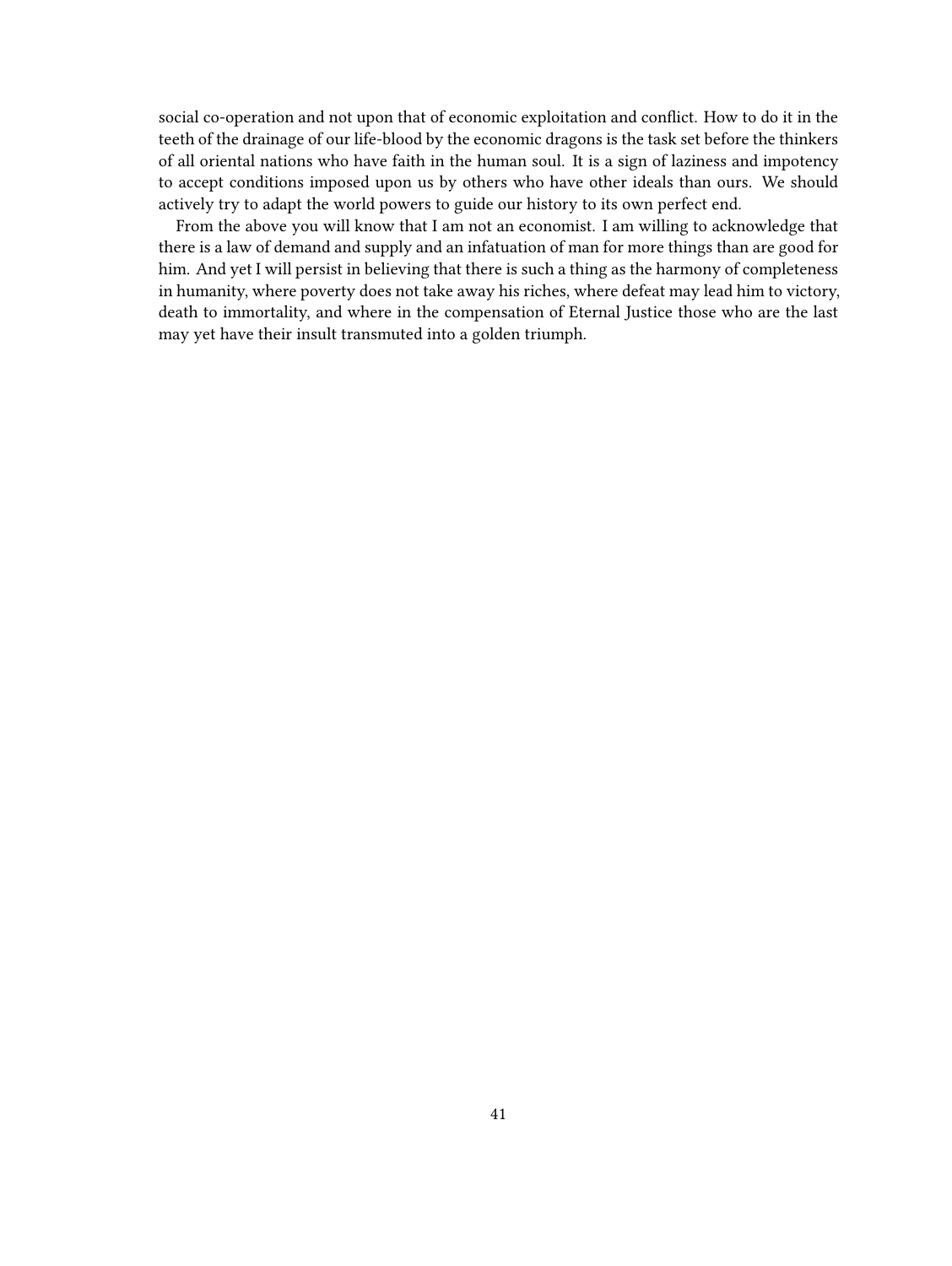## <span id="page-41-0"></span>**THE SUNSET OF THE CENTURY**

(*Written in the Bengali on the last day of last century*)

### <span id="page-41-1"></span>**1**

- The last sun of the century sets amidst the blood-red clouds of the West and the whirlwind of hatred.
- The naked passion of self-love of Nations, in its drunken delirium of greed, is dancing to the clash of steel and the howling verses of vengeance.

#### <span id="page-41-2"></span>**2**

The hungry self of the Nation shall burst in a violence of fury from its own shameless feeding.

For it has made the world its food,

And licking it, crunching it and swallowing it in big morsels,

It swells and swells

Till in the midst of its unholy feast descends the sudden shaft of heaven piercing its heart of grossness.

#### <span id="page-41-3"></span>**3**

The crimson glow of light on the horizon is not the light of thy dawn of peace, my Motherland.

It is the glimmer of the funeral pyre burning to ashes the vast flesh,—the self-love of the Nation—dead under its own excess.

Thy morning waits behind the patient dark of the East, Meek and silent.

#### <span id="page-41-4"></span>**4**

Keep watch, India.

Bring your offerings of worship for that sacred sunrise. Let the first hymn of its welcome sound in your voice and sing "Come, Peace, thou daughter of God's own great suffering. Come with thy treasure of contentment, the sword of fortitude, And meekness crowning thy forehead."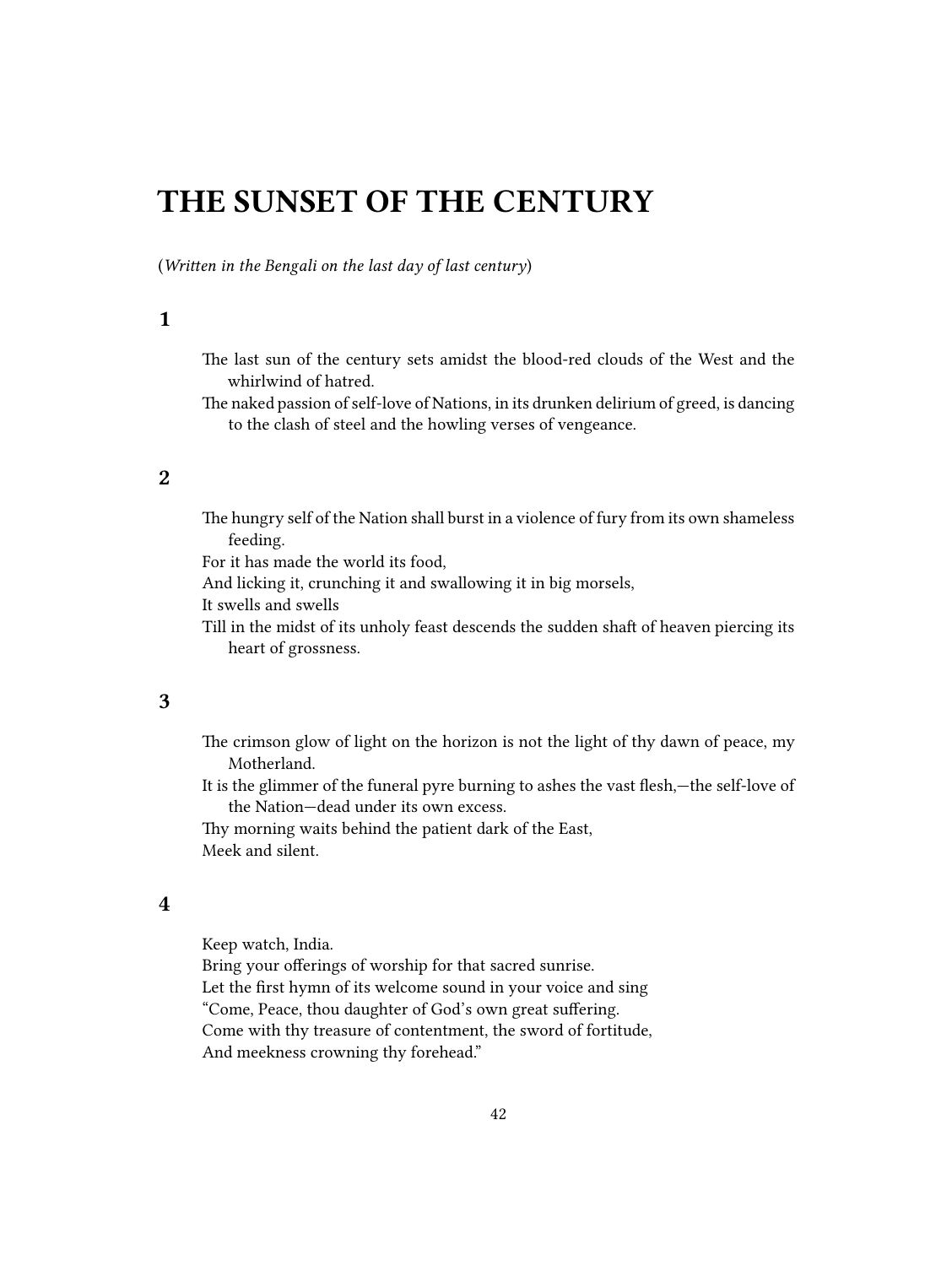<span id="page-42-0"></span>Be not ashamed, my brothers, to stand before the proud and the powerful With your white robe of simpleness.

Let your crown be of humility, your freedom the freedom of the soul. Build God's throne daily upon the ample bareness of your poverty And know that what is huge is not great and pride is not everlasting.

THE END